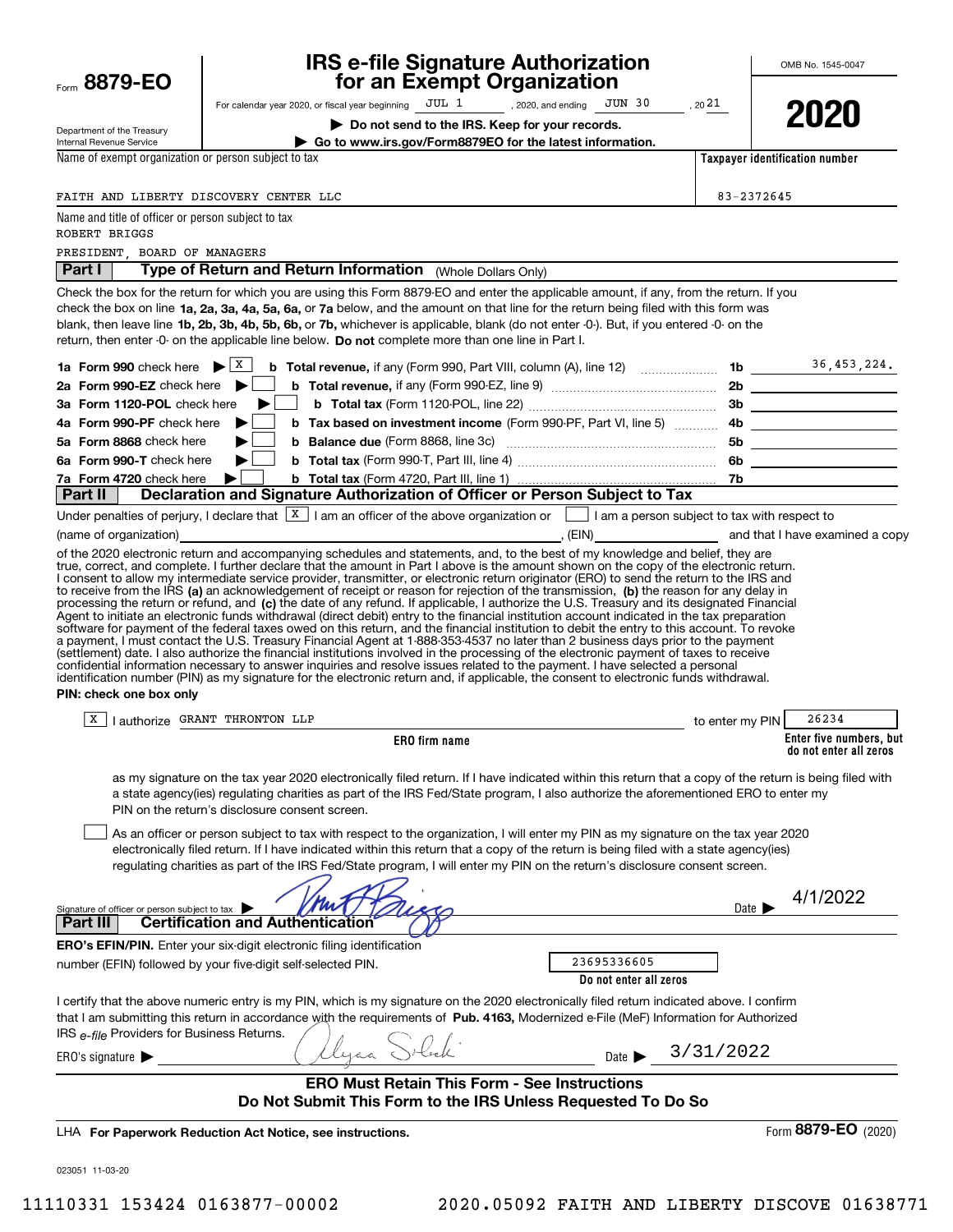| Form |  |
|------|--|

## **Return of Organization Exempt From Income Tax** \*\*PUBLIC DISCLOSURE COPY\*\*

**Under section 501(c), 527, or 4947(a)(1) of the Internal Revenue Code (except private foundations) 2020**

**| Do not enter social security numbers on this form as it may be made public.**

Department of the Treasury Internal Revenue Service

**| Go to www.irs.gov/Form990 for instructions and the latest information. Inspection**



|                                    | JUL 1, 2020<br>A For the 2020 calendar year, or tax year beginning                                                                                  | and ending JUN 30, 2021                             |                                  |                                          |
|------------------------------------|-----------------------------------------------------------------------------------------------------------------------------------------------------|-----------------------------------------------------|----------------------------------|------------------------------------------|
| В<br>Check if<br>applicable:       | <b>C</b> Name of organization                                                                                                                       | D Employer identification number                    |                                  |                                          |
|                                    | <b>Address</b><br>FAITH AND LIBERTY DISCOVERY CENTER LLC<br>change                                                                                  |                                                     |                                  |                                          |
|                                    | Name<br>Doing business as<br>change                                                                                                                 | 83-2372645                                          |                                  |                                          |
| Initial<br>return                  | Number and street (or P.O. box if mail is not delivered to street address)<br>Room/suite                                                            | <b>E</b> Telephone number                           |                                  |                                          |
| Final                              | 101 NORTH INDEPENDENCE MALL EAST<br>return/                                                                                                         | $215 - 309 - 0900$                                  |                                  |                                          |
| ated                               | termin-<br>City or town, state or province, country, and ZIP or foreign postal code                                                                 | G Gross receipts \$                                 |                                  | 36,456,364.                              |
| return                             | Amended<br>PHILADELPHIA, PA 19106                                                                                                                   | $H(a)$ is this a group return                       |                                  |                                          |
| tion                               | Applica-<br>F Name and address of principal officer: ROBERT BRIGGS                                                                                  |                                                     | for subordinates? $\Box$         | $Yes \quad X \quad No$                   |
|                                    | pending<br>SAME AS C ABOVE                                                                                                                          | $H(b)$ Are all subordinates included? $\Box$ Yes    |                                  | ∣No                                      |
|                                    | Tax-exempt status: $X \over 301(c)(3)$<br>$501(c)$ (<br>$\mathcal{L}$ (insert no.)<br>$4947(a)(1)$ or                                               | 527                                                 |                                  | If "No," attach a list. See instructions |
|                                    | J Website: WWW.FAITHANDLIBERTY.ORG                                                                                                                  | $H(c)$ Group exemption number $\blacktriangleright$ |                                  |                                          |
|                                    | X<br>Other $LLC$<br>Trust<br>Association<br>K Form of organization: $\vert$<br>Corporation                                                          | L Year of formation: 2018                           |                                  | <b>M</b> State of legal domicile: $DE$   |
| Part I                             | Summary                                                                                                                                             |                                                     |                                  |                                          |
| 1                                  | Briefly describe the organization's mission or most significant activities: FLDC ENVISIONS A TRANSFORMED                                            |                                                     |                                  |                                          |
| <b>Activities &amp; Governance</b> | AMERICA - A DAY WHEN ALL AMERICANS AND PEOPLE SEE SCHEDULE O                                                                                        |                                                     |                                  |                                          |
| 2                                  | Check this box $\blacktriangleright$ $\blacksquare$ if the organization discontinued its operations or disposed of more than 25% of its net assets. |                                                     |                                  |                                          |
| 3                                  | Number of voting members of the governing body (Part VI, line 1a)                                                                                   |                                                     | 3                                | 3                                        |
| 4                                  |                                                                                                                                                     |                                                     | 4                                | $\mathbf 0$                              |
| 5                                  |                                                                                                                                                     |                                                     | 5                                | $\overline{2}$                           |
|                                    |                                                                                                                                                     |                                                     | 6                                | $\mathbf 0$                              |
|                                    |                                                                                                                                                     |                                                     | 7a                               | 2,150.                                   |
|                                    |                                                                                                                                                     |                                                     | 7b                               | $\mathbf{0}$ .                           |
|                                    |                                                                                                                                                     | <b>Prior Year</b>                                   |                                  | <b>Current Year</b>                      |
| 8                                  | Contributions and grants (Part VIII, line 1h)                                                                                                       |                                                     | 0.                               | 36, 435, 481.                            |
| Revenue<br>9                       | Program service revenue (Part VIII, line 2g)                                                                                                        |                                                     | $\mathbf{0}$ .                   | 11,666.                                  |
| 10                                 |                                                                                                                                                     |                                                     | $\mathbf{0}$ .                   | $\mathbf{0}$ .                           |
|                                    | 11 Other revenue (Part VIII, column (A), lines 5, 6d, 8c, 9c, 10c, and 11e)                                                                         |                                                     | $\mathbf{0}$ .                   | 6.077.                                   |
| 12                                 | Total revenue - add lines 8 through 11 (must equal Part VIII, column (A), line 12)                                                                  |                                                     | $\mathbf{0}$ .                   | 36, 453, 224.                            |
| 13                                 | Grants and similar amounts paid (Part IX, column (A), lines 1-3)                                                                                    |                                                     | $\mathbf{0}$ .                   | $\mathbf{0}$ .                           |
| 14                                 |                                                                                                                                                     |                                                     | $\mathbf{0}$ .                   | $\mathbf{0}$ .                           |
|                                    | 15 Salaries, other compensation, employee benefits (Part IX, column (A), lines 5-10)                                                                |                                                     | $\mathbf{0}$ .                   | 1,349,224.                               |
|                                    |                                                                                                                                                     |                                                     | $\mathbf{0}$                     | 0.                                       |
| Expenses                           | 315,749.<br>$\blacktriangleright$ and $\blacktriangleright$<br><b>b</b> Total fundraising expenses (Part IX, column (D), line 25)                   |                                                     |                                  |                                          |
|                                    |                                                                                                                                                     |                                                     | $\mathbf{0}$ .                   | 5, 517, 015.                             |
| 18                                 | Total expenses. Add lines 13-17 (must equal Part IX, column (A), line 25)                                                                           |                                                     | $\mathbf{0}$ .<br>$\mathbf{0}$ . | 6,866,239.                               |
| 19                                 |                                                                                                                                                     |                                                     |                                  | 29,586,985.                              |
|                                    |                                                                                                                                                     | <b>Beginning of Current Year</b>                    |                                  | <b>End of Year</b>                       |
|                                    |                                                                                                                                                     |                                                     | 9,696,056.                       | 52, 138, 123.                            |
| ងខ្លី<br>sets                      | <b>20</b> Total assets (Part X, line 16)                                                                                                            |                                                     |                                  |                                          |
| 21<br>22                           | Total liabilities (Part X, line 26)                                                                                                                 | 9,696,056.                                          | 0.                               | 22, 551, 138.<br>29,586,985.             |

Under penalties of perjury, I declare that I have examined this return, including accompanying schedules and statements, and to the best of my knowledge and belief, it is true, correct, and complete. Declaration of preparer (other than officer) is based on all information of which preparer has any knowledge.

| Sign            | Signature of officer                                                            | Date                                               |
|-----------------|---------------------------------------------------------------------------------|----------------------------------------------------|
| Here            | ROBERT BRIGGS, PRESIDENT,<br>BOARD OF MANAGERS                                  |                                                    |
|                 | Type or print name and title                                                    |                                                    |
|                 | Print/Type preparer's name<br>Prepare 's signature                              | Date<br><b>PTIN</b><br>Check                       |
| Paid            | lyaa<br>ALYCIA SOLECKI                                                          | P01272637<br>self-employed                         |
| Preparer        | GRANT THRONTON LLP<br>Firm's name                                               | $36 - 6055558$<br>Firm's $EIN \blacktriangleright$ |
| Use Only        | 2001 MARKET STREET, SUITE 700<br>Firm's address $\blacktriangleright$           |                                                    |
|                 | PHILADELPHIA, PA 19103                                                          | Phone no. (215) 561-4200                           |
|                 | May the IRS discuss this return with the preparer shown above? See instructions | х<br>No<br><b>Yes</b>                              |
| 032001 12-23-20 | LHA For Paperwork Reduction Act Notice, see the separate instructions.          | Form 990 (2020)                                    |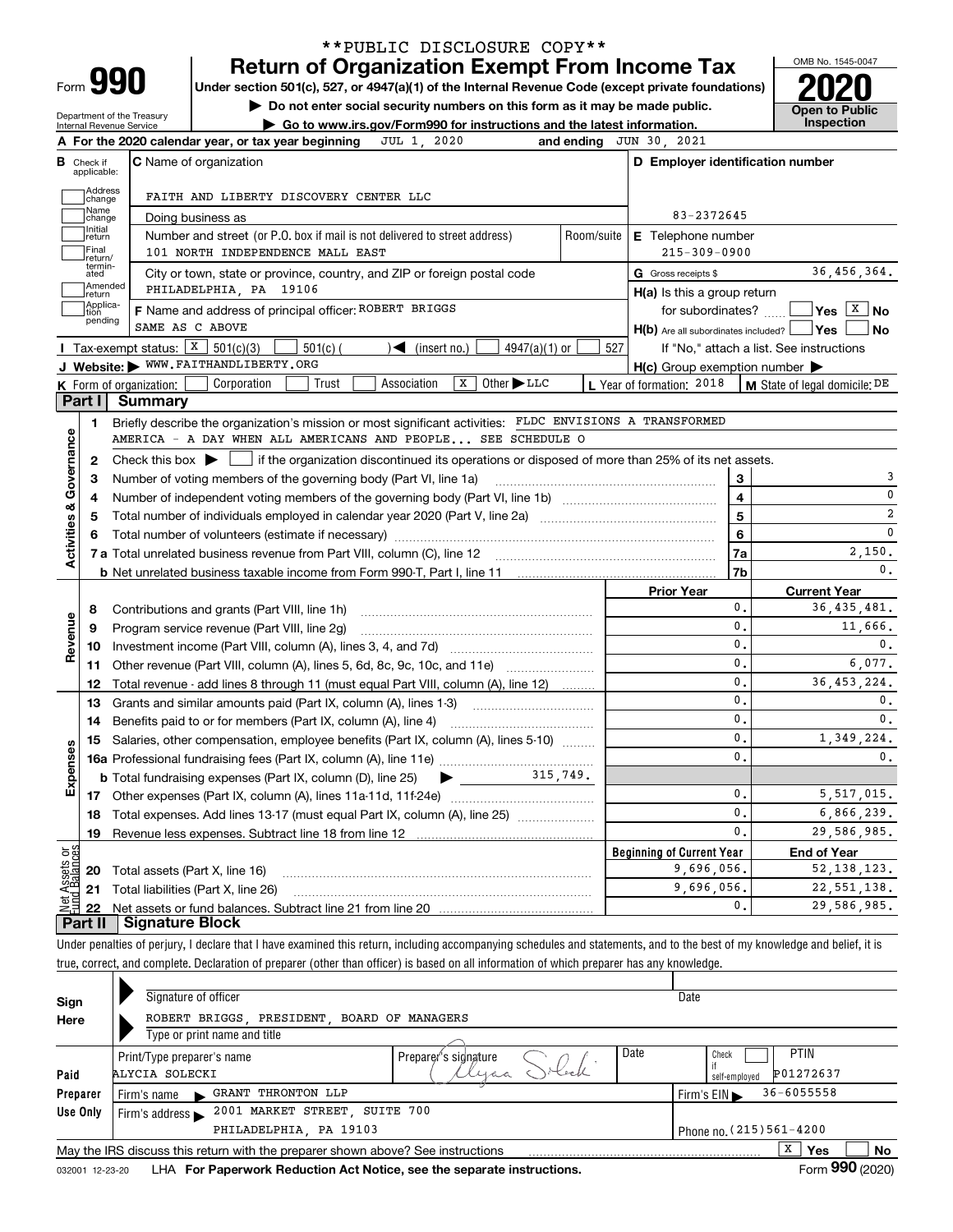|    | <b>Part III   Statement of Program Service Accomplishments</b>                                                                               | $\overline{X}$              |
|----|----------------------------------------------------------------------------------------------------------------------------------------------|-----------------------------|
| 1. | Briefly describe the organization's mission:                                                                                                 |                             |
|    | FLDC EXPLORES THE RELATIONSHIP BETWEEN FAITH AND LIBERTY IN AMERICA                                                                          |                             |
|    | FROM ITS FOUNDING TO TODAY, BY ILLUMINATING THE INFLUENCE OF THE BIBLE                                                                       |                             |
|    | ON INDIVIDUALS IN KEY HISTORICAL AND PERSONAL MOMENTS.                                                                                       |                             |
|    |                                                                                                                                              |                             |
| 2  | Did the organization undertake any significant program services during the year which were not listed on the                                 |                             |
|    |                                                                                                                                              | $\sqrt{Y}$ es $\sqrt{X}$ No |
|    | If "Yes," describe these new services on Schedule O.                                                                                         |                             |
| 3  |                                                                                                                                              |                             |
|    | If "Yes," describe these changes on Schedule O.                                                                                              |                             |
| 4  | Describe the organization's program service accomplishments for each of its three largest program services, as measured by expenses.         |                             |
|    | Section 501(c)(3) and 501(c)(4) organizations are required to report the amount of grants and allocations to others, the total expenses, and |                             |
|    | revenue, if any, for each program service reported.                                                                                          |                             |
| 4a | (Code: (Code: ) (Expenses \$ 5,754,665, including grants of \$ 0.) (Revenue \$                                                               | 20,883.                     |
|    | SEE SCHEDULE O                                                                                                                               |                             |
|    |                                                                                                                                              |                             |
|    |                                                                                                                                              |                             |
|    |                                                                                                                                              |                             |
|    |                                                                                                                                              |                             |
|    |                                                                                                                                              |                             |
|    |                                                                                                                                              |                             |
|    |                                                                                                                                              |                             |
|    |                                                                                                                                              |                             |
|    |                                                                                                                                              |                             |
|    |                                                                                                                                              |                             |
|    |                                                                                                                                              |                             |
| 4b |                                                                                                                                              |                             |
|    |                                                                                                                                              |                             |
|    |                                                                                                                                              |                             |
|    |                                                                                                                                              |                             |
|    |                                                                                                                                              |                             |
|    |                                                                                                                                              |                             |
|    |                                                                                                                                              |                             |
|    |                                                                                                                                              |                             |
|    |                                                                                                                                              |                             |
|    |                                                                                                                                              |                             |
|    |                                                                                                                                              |                             |
|    |                                                                                                                                              |                             |
|    |                                                                                                                                              |                             |
| 4с | $\left(\text{Code:} \right)$ $\left(\text{Expenses $}\right)$<br>including grants of \$<br>) (Revenue \$                                     |                             |
|    |                                                                                                                                              |                             |
|    |                                                                                                                                              |                             |
|    |                                                                                                                                              |                             |
|    |                                                                                                                                              |                             |
|    |                                                                                                                                              |                             |
|    |                                                                                                                                              |                             |
|    |                                                                                                                                              |                             |
|    |                                                                                                                                              |                             |
|    |                                                                                                                                              |                             |
|    |                                                                                                                                              |                             |
|    |                                                                                                                                              |                             |
|    |                                                                                                                                              |                             |
| 4d | Other program services (Describe on Schedule O.)                                                                                             |                             |
|    | (Expenses \$<br>Revenue \$<br>including grants of \$                                                                                         |                             |
|    | 5,754,665.<br>4e Total program service expenses                                                                                              |                             |
|    |                                                                                                                                              | Form 990 (2020)             |
|    | SEE SCHEDULE O FOR CONTINUATION(S)<br>032002 12-23-20                                                                                        |                             |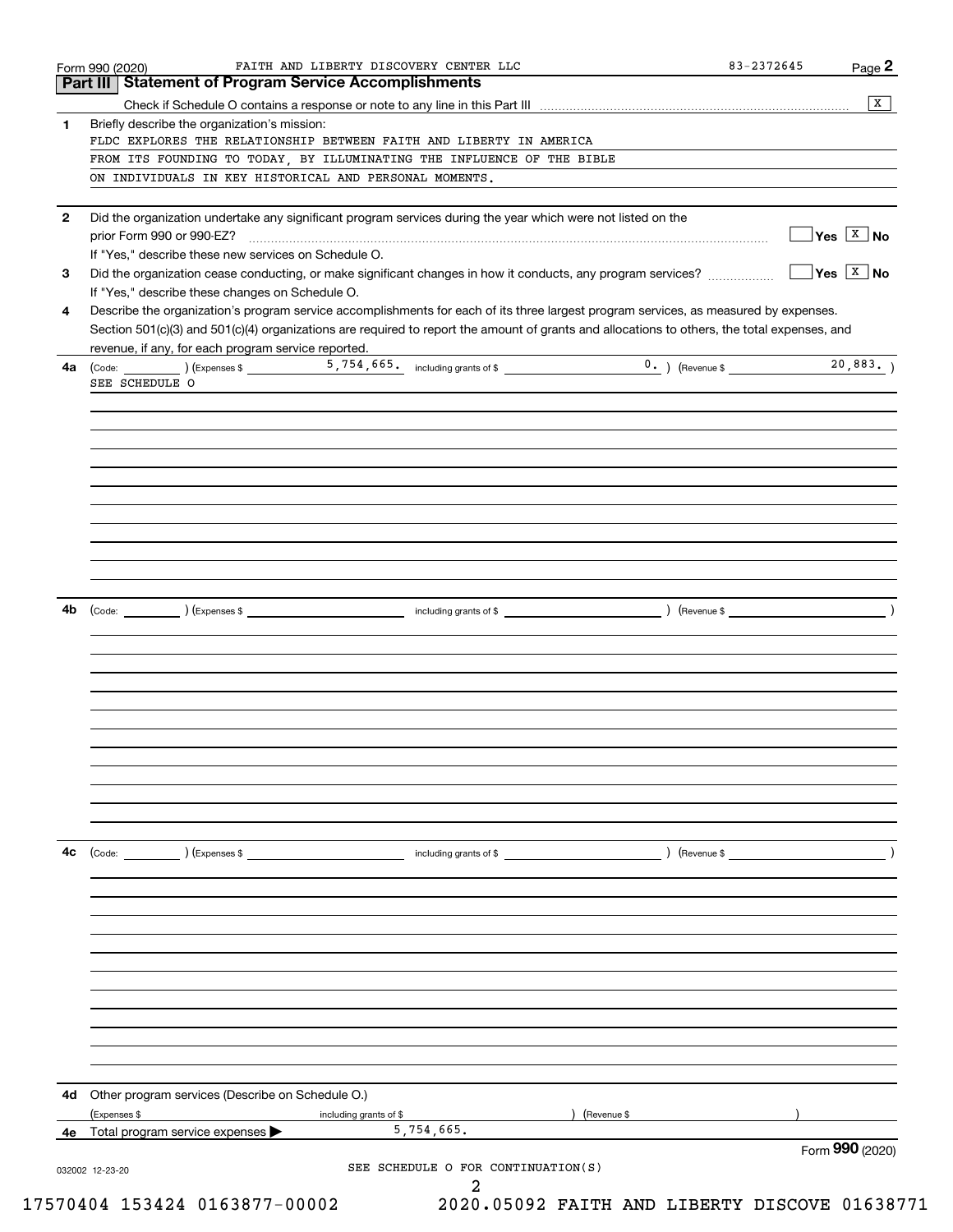|              | FAITH AND LIBERTY DISCOVERY CENTER LLC<br>orm 990 (2020)                                                                              | 83-2372645     |     | $Page$ <sup>3</sup> |
|--------------|---------------------------------------------------------------------------------------------------------------------------------------|----------------|-----|---------------------|
|              | <b>Part IV</b><br><b>Checklist of Required Schedules</b>                                                                              |                |     |                     |
|              |                                                                                                                                       |                | Yes | No                  |
| 1            | Is the organization described in section 501(c)(3) or $4947(a)(1)$ (other than a private foundation)?                                 |                |     |                     |
|              |                                                                                                                                       | 1              | х   |                     |
| $\mathbf{2}$ |                                                                                                                                       | $\overline{2}$ | X   |                     |
| 3            | Did the organization engage in direct or indirect political campaign activities on behalf of or in opposition to candidates for       |                |     |                     |
|              |                                                                                                                                       | 3              |     | x                   |
| 4            | Section 501(c)(3) organizations. Did the organization engage in lobbying activities, or have a section 501(h) election in effect      |                |     |                     |
|              |                                                                                                                                       | 4              |     | x                   |
| 5            | Is the organization a section 501(c)(4), 501(c)(5), or 501(c)(6) organization that receives membership dues, assessments, or          |                |     |                     |
|              |                                                                                                                                       | 5              |     | x                   |
| 6            | Did the organization maintain any donor advised funds or any similar funds or accounts for which donors have the right to             |                |     |                     |
|              | provide advice on the distribution or investment of amounts in such funds or accounts? If "Yes," complete Schedule D, Part I          | 6              |     | x                   |
| 7            | Did the organization receive or hold a conservation easement, including easements to preserve open space,                             |                |     |                     |
|              |                                                                                                                                       | $\overline{7}$ |     | x                   |
| 8            | Did the organization maintain collections of works of art, historical treasures, or other similar assets? If "Yes," complete          |                |     |                     |
|              |                                                                                                                                       | 8              | х   |                     |
| 9            | Did the organization report an amount in Part X, line 21, for escrow or custodial account liability, serve as a custodian for         |                |     |                     |
|              | amounts not listed in Part X; or provide credit counseling, debt management, credit repair, or debt negotiation services?             |                |     |                     |
|              |                                                                                                                                       | 9              |     | x                   |
| 10           | Did the organization, directly or through a related organization, hold assets in donor-restricted endowments                          |                |     |                     |
|              |                                                                                                                                       | 10             |     | X                   |
| 11           | If the organization's answer to any of the following questions is "Yes," then complete Schedule D, Parts VI, VII, VIII, IX, or X      |                |     |                     |
|              | as applicable.                                                                                                                        |                |     |                     |
|              | a Did the organization report an amount for land, buildings, and equipment in Part X, line 10? If "Yes," complete Schedule D,         |                |     |                     |
|              |                                                                                                                                       | 11a            | Х   |                     |
|              | <b>b</b> Did the organization report an amount for investments - other securities in Part X, line 12, that is 5% or more of its total |                |     |                     |
|              |                                                                                                                                       | 11b            |     | x                   |
|              | c Did the organization report an amount for investments - program related in Part X, line 13, that is 5% or more of its total         |                |     |                     |
|              |                                                                                                                                       | 11c            |     | x                   |
|              | d Did the organization report an amount for other assets in Part X, line 15, that is 5% or more of its total assets reported in       |                |     |                     |
|              |                                                                                                                                       | 11d            |     | X                   |
|              | e Did the organization report an amount for other liabilities in Part X, line 25? If "Yes," complete Schedule D, Part X               | <b>11e</b>     | Х   |                     |
|              | f Did the organization's separate or consolidated financial statements for the tax year include a footnote that addresses             |                |     |                     |
|              | the organization's liability for uncertain tax positions under FIN 48 (ASC 740)? If "Yes," complete Schedule D, Part X                | 11f            | х   |                     |
|              | 12a Did the organization obtain separate, independent audited financial statements for the tax year? If "Yes," complete               |                |     |                     |
|              |                                                                                                                                       | 12a            |     | ▵                   |
|              | <b>b</b> Was the organization included in consolidated, independent audited financial statements for the tax year?                    |                |     |                     |
|              | If "Yes," and if the organization answered "No" to line 12a, then completing Schedule D, Parts XI and XII is optional                 | 12b            | Х   |                     |
| 13           | Is the organization a school described in section $170(b)(1)(A)(ii)?$ If "Yes," complete Schedule E                                   | 13             |     | x                   |
|              | 14a Did the organization maintain an office, employees, or agents outside of the United States?                                       | 14a            |     | x                   |
|              | <b>b</b> Did the organization have aggregate revenues or expenses of more than \$10,000 from grantmaking, fundraising, business,      |                |     |                     |
|              | investment, and program service activities outside the United States, or aggregate foreign investments valued at \$100,000            |                |     |                     |
|              |                                                                                                                                       |                |     |                     |

|    |                                                                                                                                                    | 9               |   | х            |
|----|----------------------------------------------------------------------------------------------------------------------------------------------------|-----------------|---|--------------|
| 10 | Did the organization, directly or through a related organization, hold assets in donor-restricted endowments                                       |                 |   |              |
|    |                                                                                                                                                    | 10              |   | х            |
| 11 | If the organization's answer to any of the following questions is "Yes," then complete Schedule D, Parts VI, VII, VIII, IX, or X<br>as applicable. |                 |   |              |
|    | a Did the organization report an amount for land, buildings, and equipment in Part X, line 10? If "Yes," complete Schedule D,                      | 11a             | х |              |
|    | <b>b</b> Did the organization report an amount for investments - other securities in Part X, line 12, that is 5% or more of its total              |                 |   |              |
|    |                                                                                                                                                    | 11 <sub>b</sub> |   | x            |
|    | c Did the organization report an amount for investments - program related in Part X, line 13, that is 5% or more of its total                      |                 |   |              |
|    |                                                                                                                                                    | 11c             |   | x            |
|    | d Did the organization report an amount for other assets in Part X, line 15, that is 5% or more of its total assets reported in                    |                 |   |              |
|    |                                                                                                                                                    | 11d             |   | х            |
|    | e Did the organization report an amount for other liabilities in Part X, line 25? If "Yes." complete Schedule D. Part X                            | 11e             | X |              |
|    | f Did the organization's separate or consolidated financial statements for the tax year include a footnote that addresses                          |                 |   |              |
|    | the organization's liability for uncertain tax positions under FIN 48 (ASC 740)? If "Yes," complete Schedule D, Part X                             | 11f             | х |              |
|    | 12a Did the organization obtain separate, independent audited financial statements for the tax year? If "Yes," complete                            |                 |   |              |
|    |                                                                                                                                                    | 12a             |   | x            |
|    | <b>b</b> Was the organization included in consolidated, independent audited financial statements for the tax year?                                 |                 |   |              |
|    | If "Yes," and if the organization answered "No" to line 12a, then completing Schedule D, Parts XI and XII is optional                              | 12 <sub>b</sub> | х |              |
| 13 |                                                                                                                                                    | 13              |   | x            |
|    | 14a Did the organization maintain an office, employees, or agents outside of the United States?                                                    | 14a             |   | $\mathbf x$  |
|    | <b>b</b> Did the organization have aggregate revenues or expenses of more than \$10,000 from grantmaking, fundraising, business,                   |                 |   |              |
|    | investment, and program service activities outside the United States, or aggregate foreign investments valued at \$100,000                         |                 |   |              |
|    |                                                                                                                                                    | 14b             |   | x            |
| 15 | Did the organization report on Part IX, column (A), line 3, more than \$5,000 of grants or other assistance to or for any                          |                 |   |              |
|    |                                                                                                                                                    | 15              |   | x            |
| 16 | Did the organization report on Part IX, column (A), line 3, more than \$5,000 of aggregate grants or other assistance to                           |                 |   |              |
|    |                                                                                                                                                    | 16              |   | X            |
| 17 | Did the organization report a total of more than \$15,000 of expenses for professional fundraising services on Part IX,                            |                 |   |              |
|    |                                                                                                                                                    | 17              |   | x            |
| 18 | Did the organization report more than \$15,000 total of fundraising event gross income and contributions on Part VIII, lines                       |                 |   |              |
|    |                                                                                                                                                    | 18              |   | x            |
| 19 | Did the organization report more than \$15,000 of gross income from gaming activities on Part VIII, line 9a? If "Yes."                             |                 |   |              |
|    |                                                                                                                                                    | 19              |   | x            |
|    |                                                                                                                                                    | 20a             |   | $\mathbf{x}$ |
|    | b If "Yes" to line 20a, did the organization attach a copy of its audited financial statements to this return?                                     | 20 <sub>b</sub> |   |              |
| 21 | Did the organization report more than \$5,000 of grants or other assistance to any domestic organization or                                        |                 |   |              |
|    |                                                                                                                                                    | 21              |   | x            |
|    | 032003 12-23-20                                                                                                                                    | Form 990 (2020) |   |              |
|    | 3                                                                                                                                                  |                 |   |              |
|    | 17570404 153424 0163877-00002<br>2020.05092 FAITH AND LIBERTY DISCOVE 01638771                                                                     |                 |   |              |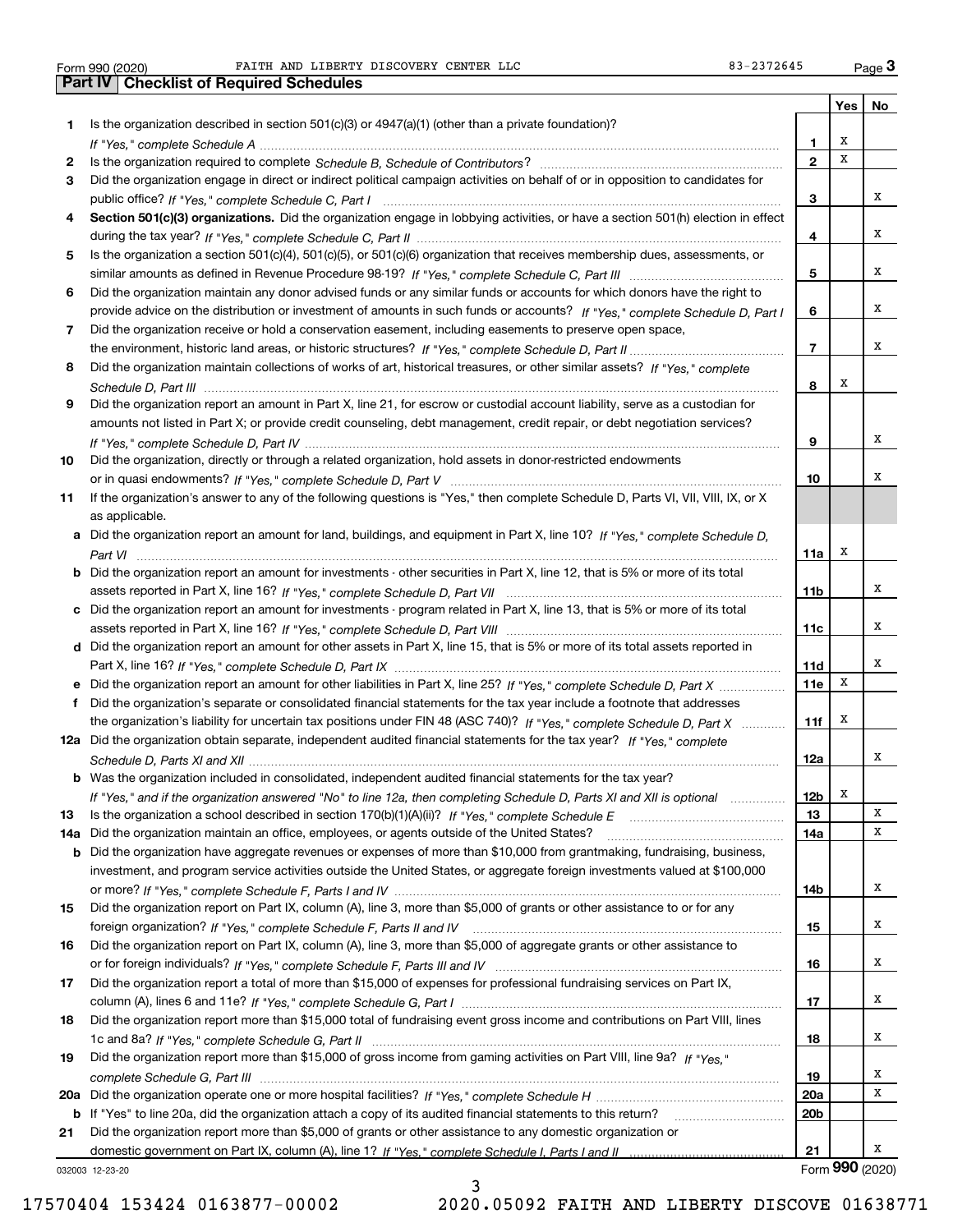|               |                                                                                                                                   |                 | Yes | No              |
|---------------|-----------------------------------------------------------------------------------------------------------------------------------|-----------------|-----|-----------------|
| 22            | Did the organization report more than \$5,000 of grants or other assistance to or for domestic individuals on                     |                 |     |                 |
|               |                                                                                                                                   | 22              |     | х               |
| 23            | Did the organization answer "Yes" to Part VII, Section A, line 3, 4, or 5 about compensation of the organization's current        |                 |     |                 |
|               | and former officers, directors, trustees, key employees, and highest compensated employees? If "Yes," complete                    |                 |     |                 |
|               |                                                                                                                                   | 23              | х   |                 |
|               | 24a Did the organization have a tax-exempt bond issue with an outstanding principal amount of more than \$100,000 as of the       |                 |     |                 |
|               | last day of the year, that was issued after December 31, 2002? If "Yes," answer lines 24b through 24d and complete                |                 |     |                 |
|               |                                                                                                                                   | 24a             |     | х               |
|               |                                                                                                                                   | 24b             |     |                 |
|               | c Did the organization maintain an escrow account other than a refunding escrow at any time during the year to defease            |                 |     |                 |
|               |                                                                                                                                   | 24c             |     |                 |
|               |                                                                                                                                   | 24d             |     |                 |
|               | 25a Section 501(c)(3), 501(c)(4), and 501(c)(29) organizations. Did the organization engage in an excess benefit                  |                 |     |                 |
|               |                                                                                                                                   | 25a             |     | x               |
|               | b Is the organization aware that it engaged in an excess benefit transaction with a disqualified person in a prior year, and      |                 |     |                 |
|               | that the transaction has not been reported on any of the organization's prior Forms 990 or 990-EZ? If "Yes." complete             |                 |     |                 |
|               | Schedule L. Part I                                                                                                                | 25 <sub>b</sub> |     | х               |
| 26            | Did the organization report any amount on Part X, line 5 or 22, for receivables from or payables to any current                   |                 |     |                 |
|               | or former officer, director, trustee, key employee, creator or founder, substantial contributor, or 35%                           |                 |     |                 |
|               |                                                                                                                                   | 26              |     | х               |
| 27            | Did the organization provide a grant or other assistance to any current or former officer, director, trustee, key employee,       |                 |     |                 |
|               | creator or founder, substantial contributor or employee thereof, a grant selection committee member, or to a 35% controlled       |                 |     |                 |
|               | entity (including an employee thereof) or family member of any of these persons? If "Yes," complete Schedule L, Part III          | 27              |     | х               |
| 28            | Was the organization a party to a business transaction with one of the following parties (see Schedule L, Part IV                 |                 |     |                 |
|               | instructions, for applicable filing thresholds, conditions, and exceptions):                                                      |                 |     |                 |
|               | a A current or former officer, director, trustee, key employee, creator or founder, or substantial contributor? If                |                 |     |                 |
|               |                                                                                                                                   | 28a             |     | х               |
|               |                                                                                                                                   | 28 <sub>b</sub> |     | х               |
|               | c A 35% controlled entity of one or more individuals and/or organizations described in lines 28a or 28b? If                       |                 |     |                 |
|               |                                                                                                                                   | 28c             |     | х               |
| 29            |                                                                                                                                   | 29              | х   |                 |
| 30            | Did the organization receive contributions of art, historical treasures, or other similar assets, or qualified conservation       |                 |     |                 |
|               |                                                                                                                                   | 30              |     | х               |
| 31            | Did the organization liquidate, terminate, or dissolve and cease operations? If "Yes," complete Schedule N, Part I                | 31              |     | x               |
| 32            | Did the organization sell, exchange, dispose of, or transfer more than 25% of its net assets? If "Yes," complete                  |                 |     |                 |
|               |                                                                                                                                   | 32              |     | х               |
| 33            | Did the organization own 100% of an entity disregarded as separate from the organization under Regulations                        |                 |     |                 |
|               |                                                                                                                                   | 33              |     | х               |
|               |                                                                                                                                   |                 |     |                 |
| 34            | Was the organization related to any tax-exempt or taxable entity? If "Yes," complete Schedule R, Part II, III, or IV, and         | 34              | Х   |                 |
|               |                                                                                                                                   |                 |     | x               |
|               | b If "Yes" to line 35a, did the organization receive any payment from or engage in any transaction with a controlled entity       | <b>35a</b>      |     |                 |
|               |                                                                                                                                   | 35b             |     |                 |
|               |                                                                                                                                   |                 |     |                 |
| 36            | Section 501(c)(3) organizations. Did the organization make any transfers to an exempt non-charitable related organization?        | 36              |     | х               |
|               | Did the organization conduct more than 5% of its activities through an entity that is not a related organization                  |                 |     |                 |
| 37            |                                                                                                                                   | 37              |     | x               |
|               |                                                                                                                                   |                 |     |                 |
| 38            | Did the organization complete Schedule O and provide explanations in Schedule O for Part VI, lines 11b and 19?                    | 38              | х   |                 |
| <b>Part V</b> | Note: All Form 990 filers are required to complete Schedule O<br><b>Statements Regarding Other IRS Filings and Tax Compliance</b> |                 |     |                 |
|               |                                                                                                                                   |                 |     |                 |
|               | Check if Schedule O contains a response or note to any line in this Part V                                                        |                 |     |                 |
|               | 16                                                                                                                                |                 | Yes | No              |
|               | 1a<br>0                                                                                                                           |                 |     |                 |
|               | <b>b</b> Enter the number of Forms W-2G included in line 1a. Enter -0- if not applicable<br>1b                                    |                 |     |                 |
|               | c Did the organization comply with backup withholding rules for reportable payments to vendors and reportable gaming              |                 |     |                 |
|               | (gambling) winnings to prize winners?                                                                                             | 1c              |     |                 |
|               | 032004 12-23-20<br>4                                                                                                              |                 |     | Form 990 (2020) |
|               |                                                                                                                                   |                 |     |                 |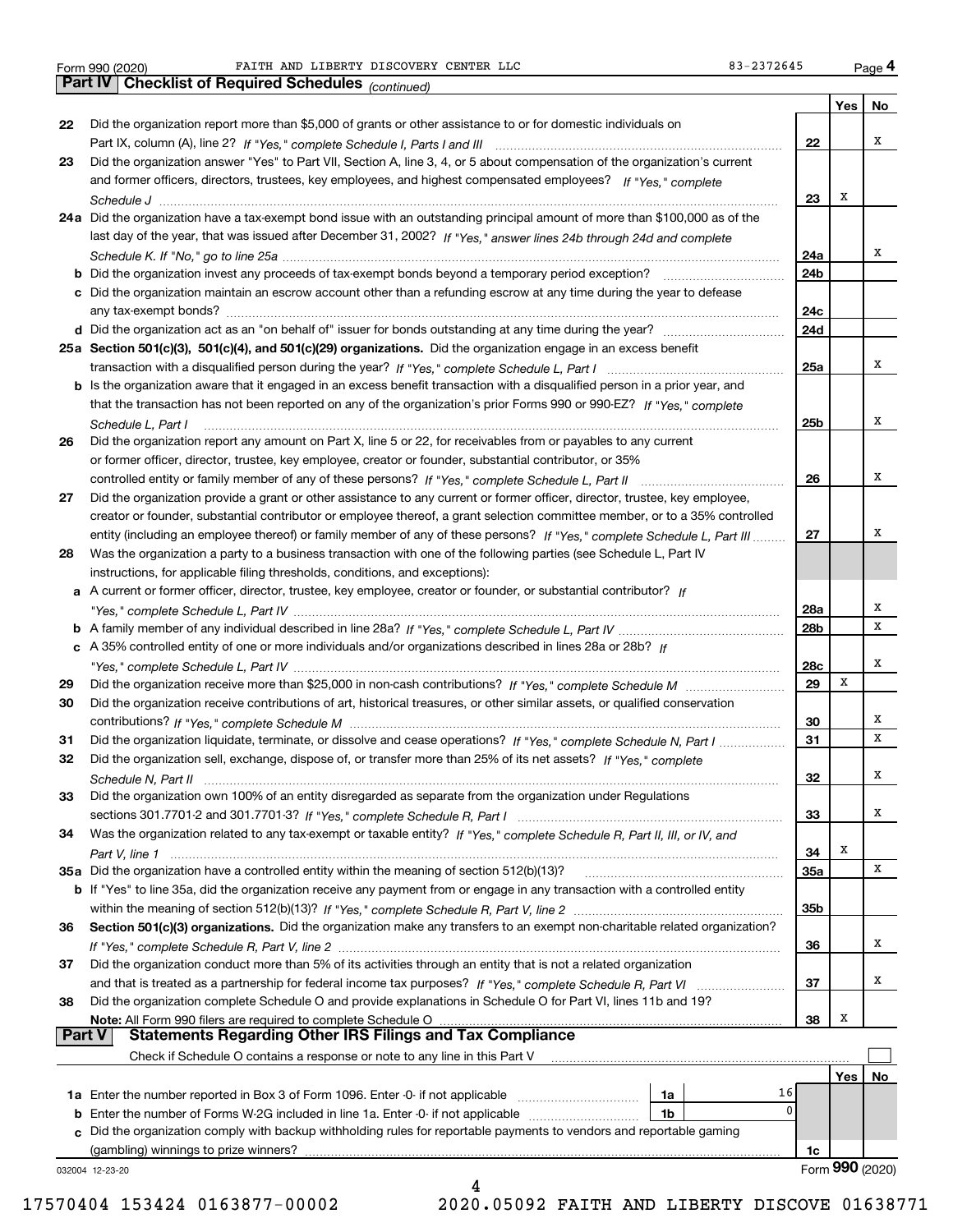|               | FAITH AND LIBERTY DISCOVERY CENTER LLC<br>Form 990 (2020)                                                                                       | 83-2372645      |                |                             | Page 5 |
|---------------|-------------------------------------------------------------------------------------------------------------------------------------------------|-----------------|----------------|-----------------------------|--------|
| <b>Part V</b> | Statements Regarding Other IRS Filings and Tax Compliance (continued)                                                                           |                 |                |                             |        |
|               |                                                                                                                                                 |                 |                | Yes                         | No     |
|               | 2a Enter the number of employees reported on Form W-3, Transmittal of Wage and Tax Statements,                                                  |                 |                |                             |        |
|               | filed for the calendar year ending with or within the year covered by this return                                                               | 2<br>2a         |                |                             |        |
|               |                                                                                                                                                 |                 | 2 <sub>b</sub> | Х                           |        |
|               |                                                                                                                                                 |                 |                |                             |        |
| За            | Did the organization have unrelated business gross income of \$1,000 or more during the year?                                                   |                 | 3a             | х                           |        |
|               |                                                                                                                                                 |                 | 3 <sub>b</sub> | х                           |        |
|               | 4a At any time during the calendar year, did the organization have an interest in, or a signature or other authority over, a                    |                 |                |                             |        |
|               | financial account in a foreign country (such as a bank account, securities account, or other financial account)?                                |                 | 4a             |                             | х      |
|               | <b>b</b> If "Yes," enter the name of the foreign country $\blacktriangleright$                                                                  |                 |                |                             |        |
|               | See instructions for filing requirements for FinCEN Form 114, Report of Foreign Bank and Financial Accounts (FBAR).                             |                 |                |                             |        |
|               | 5a Was the organization a party to a prohibited tax shelter transaction at any time during the tax year?                                        |                 | 5a             |                             | х      |
| b             |                                                                                                                                                 |                 | 5 <sub>b</sub> |                             | х      |
| c             |                                                                                                                                                 |                 | 5с             |                             |        |
|               | 6a Does the organization have annual gross receipts that are normally greater than \$100,000, and did the organization solicit                  |                 |                |                             |        |
|               |                                                                                                                                                 |                 | 6a             |                             | х      |
|               | <b>b</b> If "Yes," did the organization include with every solicitation an express statement that such contributions or gifts                   |                 |                |                             |        |
|               | were not tax deductible?                                                                                                                        |                 | 6b             |                             |        |
| 7             | Organizations that may receive deductible contributions under section 170(c).                                                                   |                 |                |                             |        |
| a             | Did the organization receive a payment in excess of \$75 made partly as a contribution and partly for goods and services provided to the payor? |                 | 7a             |                             | х      |
|               | <b>b</b> If "Yes," did the organization notify the donor of the value of the goods or services provided?                                        |                 | 7b             |                             |        |
|               | c Did the organization sell, exchange, or otherwise dispose of tangible personal property for which it was required                             |                 |                |                             |        |
|               |                                                                                                                                                 |                 | 7c             |                             | х      |
|               |                                                                                                                                                 | 7d              |                |                             |        |
| е             | Did the organization receive any funds, directly or indirectly, to pay premiums on a personal benefit contract?                                 |                 | 7e             |                             | Χ      |
| f             | Did the organization, during the year, pay premiums, directly or indirectly, on a personal benefit contract?                                    |                 | 7f             |                             | х      |
| g             | If the organization received a contribution of qualified intellectual property, did the organization file Form 8899 as required?                |                 | 7g             |                             |        |
| h.            | If the organization received a contribution of cars, boats, airplanes, or other vehicles, did the organization file a Form 1098-C?              |                 | 7h             |                             |        |
| 8             | Sponsoring organizations maintaining donor advised funds. Did a donor advised fund maintained by the                                            |                 |                |                             |        |
|               | sponsoring organization have excess business holdings at any time during the year?                                                              |                 | 8              |                             |        |
| 9             | Sponsoring organizations maintaining donor advised funds.                                                                                       |                 |                |                             |        |
| a             | Did the sponsoring organization make any taxable distributions under section 4966?                                                              |                 | 9a             |                             |        |
| b             | Did the sponsoring organization make a distribution to a donor, donor advisor, or related person?                                               |                 | 9b             |                             |        |
| 10            | Section 501(c)(7) organizations. Enter:                                                                                                         |                 |                |                             |        |
|               |                                                                                                                                                 | 10a             |                |                             |        |
|               | Gross receipts, included on Form 990, Part VIII, line 12, for public use of club facilities                                                     | 10 <sub>b</sub> |                |                             |        |
| 11            | Section 501(c)(12) organizations. Enter:                                                                                                        |                 |                |                             |        |
|               | <b>a</b> Gross income from members or shareholders                                                                                              | 11a             |                |                             |        |
|               | <b>b</b> Gross income from other sources (Do not net amounts due or paid to other sources against                                               |                 |                |                             |        |
|               |                                                                                                                                                 | 11b             |                |                             |        |
|               | 12a Section 4947(a)(1) non-exempt charitable trusts. Is the organization filing Form 990 in lieu of Form 1041?                                  |                 | 12a            |                             |        |
|               | <b>b</b> If "Yes," enter the amount of tax-exempt interest received or accrued during the year <i>manument</i>                                  | 12b             |                |                             |        |
| 13            | Section 501(c)(29) qualified nonprofit health insurance issuers.                                                                                |                 |                |                             |        |
| a             | Is the organization licensed to issue qualified health plans in more than one state?                                                            |                 | 13а            |                             |        |
|               | Note: See the instructions for additional information the organization must report on Schedule O.                                               |                 |                |                             |        |
|               | <b>b</b> Enter the amount of reserves the organization is required to maintain by the states in which the                                       |                 |                |                             |        |
|               |                                                                                                                                                 | 13b             |                |                             |        |
|               |                                                                                                                                                 | 13c             |                |                             |        |
| 14a           | Did the organization receive any payments for indoor tanning services during the tax year?                                                      |                 | 14a            |                             | x      |
|               | <b>b</b> If "Yes," has it filed a Form 720 to report these payments? If "No," provide an explanation on Schedule O                              |                 | 14b            |                             |        |
| 15            | Is the organization subject to the section 4960 tax on payment(s) of more than \$1,000,000 in remuneration or                                   |                 |                |                             |        |
|               |                                                                                                                                                 |                 | 15             |                             | х      |
|               | If "Yes," see instructions and file Form 4720, Schedule N.                                                                                      |                 |                |                             |        |
| 16            | Is the organization an educational institution subject to the section 4968 excise tax on net investment income?                                 |                 | 16             |                             | х      |
|               | If "Yes," complete Form 4720, Schedule O.                                                                                                       |                 |                |                             |        |
|               |                                                                                                                                                 |                 |                | $F_{\text{arm}}$ 990 (2020) |        |

Form (2020) **990**

032005 12-23-20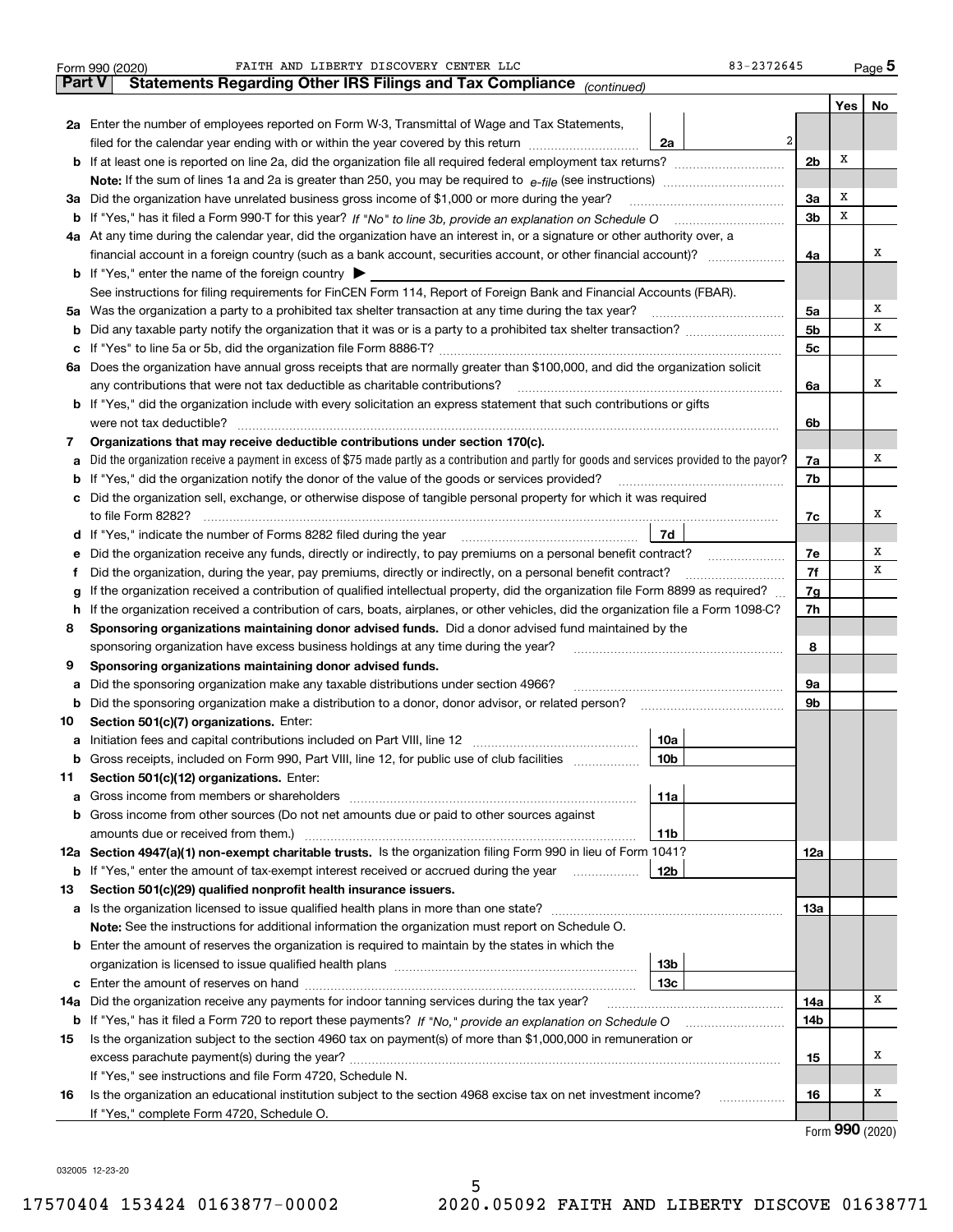|          | FAITH AND LIBERTY DISCOVERY CENTER LLC<br>Form 990 (2020)                                                                                                                                                                                                                                                                                                                                                                                                                               |    |   | 83-2372645      |     | Page $6$           |
|----------|-----------------------------------------------------------------------------------------------------------------------------------------------------------------------------------------------------------------------------------------------------------------------------------------------------------------------------------------------------------------------------------------------------------------------------------------------------------------------------------------|----|---|-----------------|-----|--------------------|
|          | Part VI   Governance, Management, and Disclosure For each "Yes" response to lines 2 through 7b below, and for a "No" response                                                                                                                                                                                                                                                                                                                                                           |    |   |                 |     |                    |
|          | to line 8a, 8b, or 10b below, describe the circumstances, processes, or changes on Schedule O. See instructions.                                                                                                                                                                                                                                                                                                                                                                        |    |   |                 |     |                    |
|          | Check if Schedule O contains a response or note to any line in this Part VI                                                                                                                                                                                                                                                                                                                                                                                                             |    |   |                 |     | $\boxed{\text{X}}$ |
|          | <b>Section A. Governing Body and Management</b>                                                                                                                                                                                                                                                                                                                                                                                                                                         |    |   |                 |     |                    |
|          |                                                                                                                                                                                                                                                                                                                                                                                                                                                                                         |    |   |                 | Yes | No                 |
|          | <b>1a</b> Enter the number of voting members of the governing body at the end of the tax year                                                                                                                                                                                                                                                                                                                                                                                           | 1a |   | 3               |     |                    |
|          | If there are material differences in voting rights among members of the governing body, or if the governing                                                                                                                                                                                                                                                                                                                                                                             |    |   |                 |     |                    |
|          | body delegated broad authority to an executive committee or similar committee, explain on Schedule O.                                                                                                                                                                                                                                                                                                                                                                                   |    |   |                 |     |                    |
| b        | Enter the number of voting members included on line 1a, above, who are independent                                                                                                                                                                                                                                                                                                                                                                                                      | 1b |   | 0               |     |                    |
| 2        | Did any officer, director, trustee, or key employee have a family relationship or a business relationship with any other                                                                                                                                                                                                                                                                                                                                                                |    |   |                 |     |                    |
|          | officer, director, trustee, or key employee?                                                                                                                                                                                                                                                                                                                                                                                                                                            |    | . | 2               |     | х                  |
| з        | Did the organization delegate control over management duties customarily performed by or under the direct supervision                                                                                                                                                                                                                                                                                                                                                                   |    |   |                 |     |                    |
|          | of officers, directors, trustees, or key employees to a management company or other person?                                                                                                                                                                                                                                                                                                                                                                                             |    |   | 3               |     | х                  |
| 4        | Did the organization make any significant changes to its governing documents since the prior Form 990 was filed?                                                                                                                                                                                                                                                                                                                                                                        |    |   | 4               |     | х                  |
| 5        |                                                                                                                                                                                                                                                                                                                                                                                                                                                                                         |    |   | 5               |     | х                  |
| 6        | Did the organization have members or stockholders?                                                                                                                                                                                                                                                                                                                                                                                                                                      |    |   | 6               |     | х                  |
| 7a       | Did the organization have members, stockholders, or other persons who had the power to elect or appoint one or                                                                                                                                                                                                                                                                                                                                                                          |    |   |                 |     |                    |
|          | $\begin{minipage}{0.5\textwidth} \begin{tabular}{ l l l } \hline \multicolumn{1}{ l l l } \hline \multicolumn{1}{ l l } \hline \multicolumn{1}{ l } \multicolumn{1}{ l } \hline \multicolumn{1}{ l } \multicolumn{1}{ l } \multicolumn{1}{ l } \hline \multicolumn{1}{ l } \multicolumn{1}{ l } \multicolumn{1}{ l } \hline \multicolumn{1}{ l } \multicolumn{1}{ l } \hline \multicolumn{1}{ l } \multicolumn{1}{ l } \hline \multicolumn{1}{ $<br>more members of the governing body? |    |   | 7a              | x   |                    |
|          | <b>b</b> Are any governance decisions of the organization reserved to (or subject to approval by) members, stockholders, or                                                                                                                                                                                                                                                                                                                                                             |    |   |                 |     |                    |
|          | persons other than the governing body?                                                                                                                                                                                                                                                                                                                                                                                                                                                  |    |   | 7b              | х   |                    |
| 8        | Did the organization contemporaneously document the meetings held or written actions undertaken during the vear by the following:                                                                                                                                                                                                                                                                                                                                                       |    |   |                 |     |                    |
|          |                                                                                                                                                                                                                                                                                                                                                                                                                                                                                         |    |   | 8a              | Х   |                    |
| а        | Each committee with authority to act on behalf of the governing body? [11] manufacture manufacture with authority to act on behalf of the governing body? [11] manufacture manufacture with authority of the state with an int                                                                                                                                                                                                                                                          |    |   | 8b              |     | х                  |
| b        |                                                                                                                                                                                                                                                                                                                                                                                                                                                                                         |    |   |                 |     |                    |
| 9        | Is there any officer, director, trustee, or key employee listed in Part VII, Section A, who cannot be reached at the                                                                                                                                                                                                                                                                                                                                                                    |    |   | 9               |     | х                  |
|          | Section B. Policies (This Section B requests information about policies not required by the Internal Revenue Code.)                                                                                                                                                                                                                                                                                                                                                                     |    |   |                 |     |                    |
|          |                                                                                                                                                                                                                                                                                                                                                                                                                                                                                         |    |   |                 | Yes | No                 |
|          |                                                                                                                                                                                                                                                                                                                                                                                                                                                                                         |    |   |                 |     | х                  |
|          | <b>b</b> If "Yes," did the organization have written policies and procedures governing the activities of such chapters, affiliates,                                                                                                                                                                                                                                                                                                                                                     |    |   | 10a             |     |                    |
|          | and branches to ensure their operations are consistent with the organization's exempt purposes?                                                                                                                                                                                                                                                                                                                                                                                         |    |   | 10 <sub>b</sub> |     |                    |
|          | 11a Has the organization provided a complete copy of this Form 990 to all members of its governing body before filing the form?                                                                                                                                                                                                                                                                                                                                                         |    |   | 11a             | x   |                    |
|          | <b>b</b> Describe in Schedule O the process, if any, used by the organization to review this Form 990.                                                                                                                                                                                                                                                                                                                                                                                  |    |   |                 |     |                    |
|          |                                                                                                                                                                                                                                                                                                                                                                                                                                                                                         |    |   |                 | x   |                    |
| 12a      |                                                                                                                                                                                                                                                                                                                                                                                                                                                                                         |    |   | 12a             | Х   |                    |
| b        |                                                                                                                                                                                                                                                                                                                                                                                                                                                                                         |    |   | <b>12b</b>      |     |                    |
| с        | Did the organization regularly and consistently monitor and enforce compliance with the policy? If "Yes." describe                                                                                                                                                                                                                                                                                                                                                                      |    |   |                 | x   |                    |
|          | in Schedule O how this was done measured and contained a state of the state of the state of the state of the s                                                                                                                                                                                                                                                                                                                                                                          |    |   | 12c             |     | Х                  |
|          |                                                                                                                                                                                                                                                                                                                                                                                                                                                                                         |    |   |                 |     | х                  |
|          | Did the organization have a written document retention and destruction policy?                                                                                                                                                                                                                                                                                                                                                                                                          |    |   | 13              |     |                    |
| 14       |                                                                                                                                                                                                                                                                                                                                                                                                                                                                                         |    |   | 14              |     |                    |
| 15       | Did the process for determining compensation of the following persons include a review and approval by independent                                                                                                                                                                                                                                                                                                                                                                      |    |   |                 |     |                    |
|          | persons, comparability data, and contemporaneous substantiation of the deliberation and decision?                                                                                                                                                                                                                                                                                                                                                                                       |    |   |                 |     |                    |
| a        | The organization's CEO, Executive Director, or top management official manufactured content content of the organization's CEO, executive Director, or top management official                                                                                                                                                                                                                                                                                                           |    |   | 15a             |     | x                  |
|          |                                                                                                                                                                                                                                                                                                                                                                                                                                                                                         |    |   | 15b             |     | х                  |
|          | If "Yes" to line 15a or 15b, describe the process in Schedule O (see instructions).                                                                                                                                                                                                                                                                                                                                                                                                     |    |   |                 |     |                    |
|          | 16a Did the organization invest in, contribute assets to, or participate in a joint venture or similar arrangement with a                                                                                                                                                                                                                                                                                                                                                               |    |   |                 |     |                    |
|          | taxable entity during the year?                                                                                                                                                                                                                                                                                                                                                                                                                                                         |    |   | 16a             |     | х                  |
|          | b If "Yes," did the organization follow a written policy or procedure requiring the organization to evaluate its participation                                                                                                                                                                                                                                                                                                                                                          |    |   |                 |     |                    |
|          | in joint venture arrangements under applicable federal tax law, and take steps to safeguard the organization's                                                                                                                                                                                                                                                                                                                                                                          |    |   |                 |     |                    |
|          | exempt status with respect to such arrangements?                                                                                                                                                                                                                                                                                                                                                                                                                                        |    |   | 16b             |     |                    |
|          | <b>Section C. Disclosure</b>                                                                                                                                                                                                                                                                                                                                                                                                                                                            |    |   |                 |     |                    |
|          | List the states with which a copy of this Form 990 is required to be filed $\triangleright$ PA                                                                                                                                                                                                                                                                                                                                                                                          |    |   |                 |     |                    |
| 17<br>18 | Section 6104 requires an organization to make its Forms 1023 (1024 or 1024-A, if applicable), 990, and 990-T (Section 501(c)(3)s only) available                                                                                                                                                                                                                                                                                                                                        |    |   |                 |     |                    |
|          | for public inspection. Indicate how you made these available. Check all that apply.                                                                                                                                                                                                                                                                                                                                                                                                     |    |   |                 |     |                    |
|          | $X$   Another's website<br>$X$ Upon request<br>Own website                                                                                                                                                                                                                                                                                                                                                                                                                              |    |   |                 |     |                    |
| 19       | Other (explain on Schedule O)                                                                                                                                                                                                                                                                                                                                                                                                                                                           |    |   |                 |     |                    |
|          | Describe on Schedule O whether (and if so, how) the organization made its governing documents, conflict of interest policy, and financial                                                                                                                                                                                                                                                                                                                                               |    |   |                 |     |                    |
| 20       | statements available to the public during the tax year.                                                                                                                                                                                                                                                                                                                                                                                                                                 |    |   |                 |     |                    |
|          | State the name, address, and telephone number of the person who possesses the organization's books and records<br>MATT MUSGNUNG - 215-309-0900                                                                                                                                                                                                                                                                                                                                          |    |   |                 |     |                    |
|          | 101 NORTH INDEPENDENCE MALL EAST, PHILADELPHIA, PA 19106                                                                                                                                                                                                                                                                                                                                                                                                                                |    |   |                 |     |                    |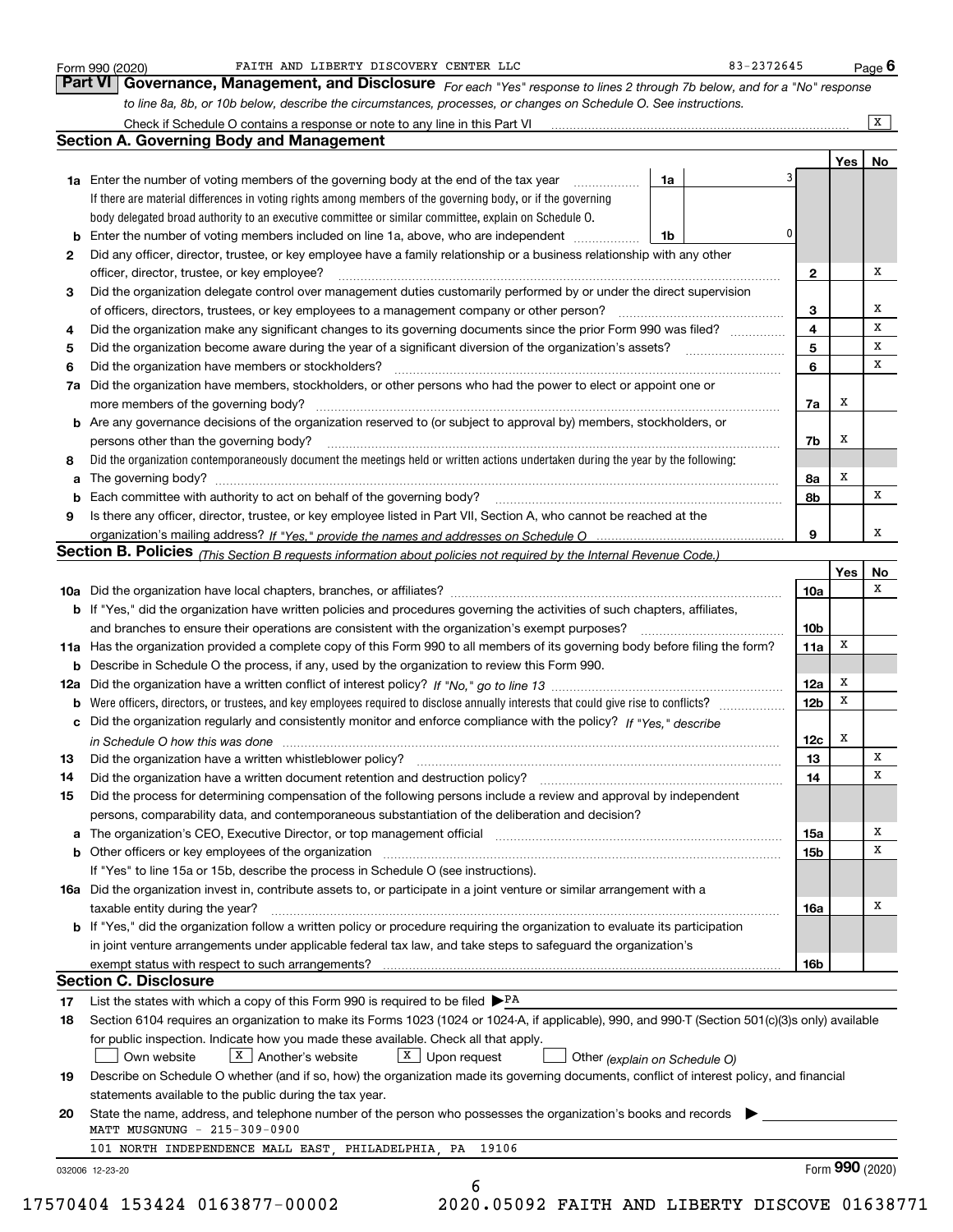$\mathcal{L}^{\text{max}}$ 

| Form 990 (2020) |                                                                                            | FAITH AND LIBERTY DISCOVERY CENTER LLC |  | 83-2372645 | Page ' |
|-----------------|--------------------------------------------------------------------------------------------|----------------------------------------|--|------------|--------|
|                 | Part VII Compensation of Officers, Directors, Trustees, Key Employees, Highest Compensated |                                        |  |            |        |
|                 | <b>Employees, and Independent Contractors</b>                                              |                                        |  |            |        |

Check if Schedule O contains a response or note to any line in this Part VII

**Section A. Officers, Directors, Trustees, Key Employees, and Highest Compensated Employees**

**1a**  Complete this table for all persons required to be listed. Report compensation for the calendar year ending with or within the organization's tax year. **•** List all of the organization's current officers, directors, trustees (whether individuals or organizations), regardless of amount of compensation.

Enter -0- in columns (D), (E), and (F) if no compensation was paid.

 $\bullet$  List all of the organization's  $\,$ current key employees, if any. See instructions for definition of "key employee."

**•** List the organization's five current highest compensated employees (other than an officer, director, trustee, or key employee) who received reportable compensation (Box 5 of Form W-2 and/or Box 7 of Form 1099-MISC) of more than \$100,000 from the organization and any related organizations.

**•** List all of the organization's former officers, key employees, and highest compensated employees who received more than \$100,000 of reportable compensation from the organization and any related organizations.

**former directors or trustees**  ¥ List all of the organization's that received, in the capacity as a former director or trustee of the organization, more than \$10,000 of reportable compensation from the organization and any related organizations.

See instructions for the order in which to list the persons above.

Check this box if neither the organization nor any related organization compensated any current officer, director, or trustee.  $\mathcal{L}^{\text{max}}$ 

| (A)                 | (B)           | (C)                            |                                         |             |              |                                   | (D)       | (E)             | (F)             |               |
|---------------------|---------------|--------------------------------|-----------------------------------------|-------------|--------------|-----------------------------------|-----------|-----------------|-----------------|---------------|
| Name and title      | Average       |                                | Position<br>(do not check more than one |             | Reportable   | Reportable                        | Estimated |                 |                 |               |
|                     | hours per     |                                | box, unless person is both an           |             | compensation | compensation                      | amount of |                 |                 |               |
|                     | week          |                                |                                         |             |              | officer and a director/trustee)   |           | from            | from related    | other         |
|                     | (list any     |                                |                                         |             |              |                                   |           | the             | organizations   | compensation  |
|                     | hours for     |                                |                                         |             |              |                                   |           | organization    | (W-2/1099-MISC) | from the      |
|                     | related       |                                |                                         |             |              |                                   |           | (W-2/1099-MISC) |                 | organization  |
|                     | organizations |                                |                                         |             |              |                                   |           |                 |                 | and related   |
|                     | below         | Individual trustee or director | Institutional trustee                   |             | Key employee |                                   |           |                 |                 | organizations |
|                     | line)         |                                |                                         | Officer     |              | Highest compensated<br>  employee | Former    |                 |                 |               |
| (1) ROBERT BRIGGS   | 5.00          |                                |                                         |             |              |                                   |           |                 |                 |               |
| PRESIDENT           | 40.00         | X                              |                                         | X           |              |                                   |           | $\mathbf{0}$ .  | 358,606.        | 52,464.       |
| (2) JAMES PUCHY     | 5.00          |                                |                                         |             |              |                                   |           |                 |                 |               |
| SECRETARY           | 40.00         | x                              |                                         | X           |              |                                   |           | $\mathbf{0}$ .  | 231,362.        | 46,099.       |
| (3) MARK WILSON     | 5.00          |                                |                                         |             |              |                                   |           |                 |                 |               |
| TREASURER           | 40.00         | X                              |                                         | $\mathbf x$ |              |                                   |           | $\mathbf{0}$ .  | 211, 125.       | 53, 559.      |
| (4) DANIEL E. CORTI | 40.00         |                                |                                         |             |              |                                   |           |                 |                 |               |
| DIRECTOR, FLDC      | 0.00          |                                |                                         |             |              | x                                 |           | 142,990.        | $\mathfrak o$ . | 21,830.       |
|                     |               |                                |                                         |             |              |                                   |           |                 |                 |               |
|                     |               |                                |                                         |             |              |                                   |           |                 |                 |               |
|                     |               |                                |                                         |             |              |                                   |           |                 |                 |               |
|                     |               |                                |                                         |             |              |                                   |           |                 |                 |               |
|                     |               |                                |                                         |             |              |                                   |           |                 |                 |               |
|                     |               |                                |                                         |             |              |                                   |           |                 |                 |               |
|                     |               |                                |                                         |             |              |                                   |           |                 |                 |               |
|                     |               |                                |                                         |             |              |                                   |           |                 |                 |               |
|                     |               |                                |                                         |             |              |                                   |           |                 |                 |               |
|                     |               |                                |                                         |             |              |                                   |           |                 |                 |               |
|                     |               |                                |                                         |             |              |                                   |           |                 |                 |               |
|                     |               |                                |                                         |             |              |                                   |           |                 |                 |               |
|                     |               |                                |                                         |             |              |                                   |           |                 |                 |               |
|                     |               |                                |                                         |             |              |                                   |           |                 |                 |               |
|                     |               |                                |                                         |             |              |                                   |           |                 |                 |               |
|                     |               |                                |                                         |             |              |                                   |           |                 |                 |               |
|                     |               |                                |                                         |             |              |                                   |           |                 |                 |               |
|                     |               |                                |                                         |             |              |                                   |           |                 |                 |               |
|                     |               |                                |                                         |             |              |                                   |           |                 |                 |               |
|                     |               |                                |                                         |             |              |                                   |           |                 |                 |               |
|                     |               |                                |                                         |             |              |                                   |           |                 |                 |               |
|                     |               |                                |                                         |             |              |                                   |           |                 |                 |               |
|                     |               |                                |                                         |             |              |                                   |           |                 |                 |               |
|                     |               |                                |                                         |             |              |                                   |           |                 |                 |               |
|                     |               |                                |                                         |             |              |                                   |           |                 |                 |               |
|                     |               |                                |                                         |             |              |                                   |           |                 |                 |               |

7

032007 12-23-20

Form (2020) **990**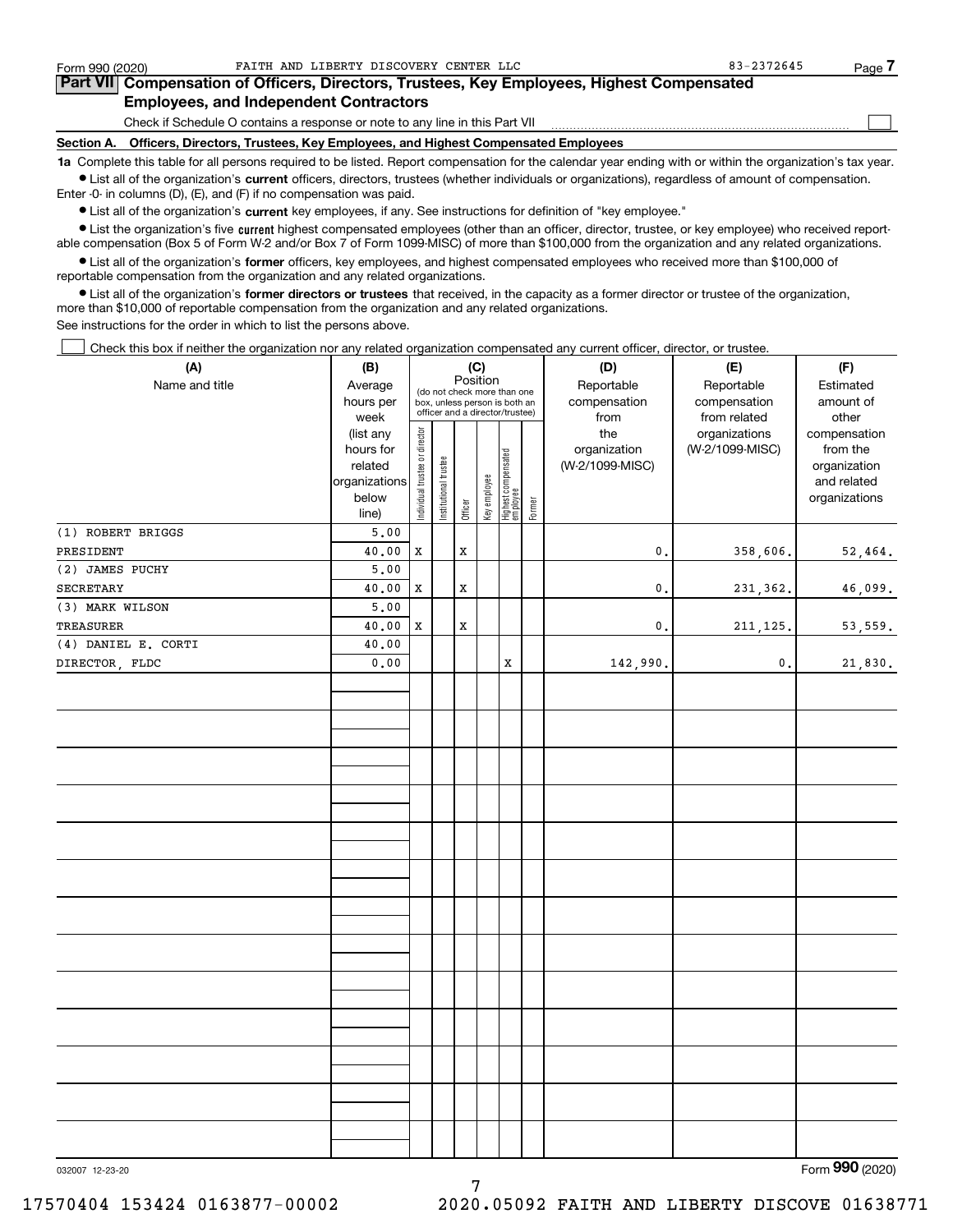|                                             | FAITH AND LIBERTY DISCOVERY CENTER LLC<br>Form 990 (2020)                                                                                                                                                                                                           |                                                                      |                                                                                                                    |         |              |                                 |        |                                        |                                            | 83-2372645                                        |            |                                                                          |              | Page 8     |
|---------------------------------------------|---------------------------------------------------------------------------------------------------------------------------------------------------------------------------------------------------------------------------------------------------------------------|----------------------------------------------------------------------|--------------------------------------------------------------------------------------------------------------------|---------|--------------|---------------------------------|--------|----------------------------------------|--------------------------------------------|---------------------------------------------------|------------|--------------------------------------------------------------------------|--------------|------------|
|                                             | <b>Part VII</b><br>Section A. Officers, Directors, Trustees, Key Employees, and Highest Compensated Employees (continued)                                                                                                                                           |                                                                      |                                                                                                                    |         |              |                                 |        |                                        |                                            |                                                   |            |                                                                          |              |            |
|                                             | (A)<br>Name and title                                                                                                                                                                                                                                               | (B)<br>Average<br>hours per<br>week                                  | (C)<br>Position<br>(do not check more than one<br>box, unless person is both an<br>officer and a director/trustee) |         |              |                                 |        |                                        | (D)<br>Reportable<br>compensation<br>from  | (E)<br>Reportable<br>compensation<br>from related |            | (F)<br>Estimated<br>amount of<br>other                                   |              |            |
|                                             |                                                                                                                                                                                                                                                                     | (list any<br>hours for<br>related<br>organizations<br>below<br>line) | Institutional trustee                                                                                              | Officer | key employee | Highest compensated<br>employee | Former | the<br>organization<br>(W-2/1099-MISC) | organizations<br>(W-2/1099-MISC)           |                                                   |            | compensation<br>from the<br>organization<br>and related<br>organizations |              |            |
|                                             |                                                                                                                                                                                                                                                                     |                                                                      | Individual trustee or director                                                                                     |         |              |                                 |        |                                        |                                            |                                                   |            |                                                                          |              |            |
|                                             |                                                                                                                                                                                                                                                                     |                                                                      |                                                                                                                    |         |              |                                 |        |                                        |                                            |                                                   |            |                                                                          |              |            |
|                                             |                                                                                                                                                                                                                                                                     |                                                                      |                                                                                                                    |         |              |                                 |        |                                        |                                            |                                                   |            |                                                                          |              |            |
|                                             |                                                                                                                                                                                                                                                                     |                                                                      |                                                                                                                    |         |              |                                 |        |                                        |                                            |                                                   |            |                                                                          |              |            |
|                                             |                                                                                                                                                                                                                                                                     |                                                                      |                                                                                                                    |         |              |                                 |        |                                        |                                            |                                                   |            |                                                                          |              |            |
|                                             |                                                                                                                                                                                                                                                                     |                                                                      |                                                                                                                    |         |              |                                 |        |                                        |                                            |                                                   |            |                                                                          |              |            |
|                                             |                                                                                                                                                                                                                                                                     |                                                                      |                                                                                                                    |         |              |                                 |        |                                        |                                            |                                                   |            |                                                                          |              |            |
|                                             |                                                                                                                                                                                                                                                                     |                                                                      |                                                                                                                    |         |              |                                 |        |                                        |                                            |                                                   |            |                                                                          |              |            |
|                                             |                                                                                                                                                                                                                                                                     |                                                                      |                                                                                                                    |         |              |                                 |        |                                        |                                            |                                                   |            |                                                                          |              |            |
|                                             | 1b Subtotal                                                                                                                                                                                                                                                         |                                                                      |                                                                                                                    |         |              |                                 |        |                                        | 142,990.<br>0.                             | 801,093.                                          | 0.         | 173,952.<br>0.                                                           |              |            |
|                                             | c Total from continuation sheets to Part VII, Section A [11, 11] [11] Total from continuation sheets to Part VII, Section A                                                                                                                                         |                                                                      |                                                                                                                    |         |              |                                 |        |                                        | 142,990.                                   | 801,093.                                          |            |                                                                          |              | 173,952.   |
| $\mathbf{2}$                                | Total number of individuals (including but not limited to those listed above) who received more than \$100,000 of reportable<br>compensation from the organization $\blacktriangleright$                                                                            |                                                                      |                                                                                                                    |         |              |                                 |        |                                        |                                            |                                                   |            |                                                                          |              | 1          |
| З                                           | Did the organization list any former officer, director, trustee, key employee, or highest compensated employee on                                                                                                                                                   |                                                                      |                                                                                                                    |         |              |                                 |        |                                        |                                            |                                                   |            |                                                                          | Yes          | No         |
| 4                                           | line 1a? If "Yes," complete Schedule J for such individual manufactured contained and the Yes," complete Schedule J for such individual<br>For any individual listed on line 1a, is the sum of reportable compensation and other compensation from the organization |                                                                      |                                                                                                                    |         |              |                                 |        |                                        |                                            |                                                   |            | 3                                                                        |              | х          |
|                                             |                                                                                                                                                                                                                                                                     |                                                                      |                                                                                                                    |         |              |                                 |        |                                        |                                            |                                                   |            | 4                                                                        | x            |            |
| 5                                           | Did any person listed on line 1a receive or accrue compensation from any unrelated organization or individual for services                                                                                                                                          |                                                                      |                                                                                                                    |         |              |                                 |        |                                        |                                            |                                                   |            | 5                                                                        |              | х          |
|                                             | <b>Section B. Independent Contractors</b>                                                                                                                                                                                                                           |                                                                      |                                                                                                                    |         |              |                                 |        |                                        |                                            |                                                   |            |                                                                          |              |            |
| 1                                           | Complete this table for your five highest compensated independent contractors that received more than \$100,000 of compensation from<br>the organization. Report compensation for the calendar year ending with or within the organization's tax year.              |                                                                      |                                                                                                                    |         |              |                                 |        |                                        |                                            |                                                   |            |                                                                          |              |            |
|                                             | (A)<br>Name and business address                                                                                                                                                                                                                                    |                                                                      |                                                                                                                    |         |              |                                 |        |                                        | (B)<br>Description of services             |                                                   |            | (C)                                                                      | Compensation |            |
|                                             | LF DRISCOLL COMPANY, 401 E. CITY AVE, STE.<br>500, BALA CYNWYD, PA 19004-1124                                                                                                                                                                                       |                                                                      |                                                                                                                    |         |              |                                 |        |                                        | CONSTRUCTION MANAGEMENT                    |                                                   |            |                                                                          |              | 5,878,045. |
|                                             | ZENITH SYSTEMS, LLC                                                                                                                                                                                                                                                 |                                                                      |                                                                                                                    |         |              |                                 |        |                                        |                                            |                                                   |            |                                                                          |              |            |
| 5055 CORBIN DRIVE, CLEVELAND, OH 44128-5462 |                                                                                                                                                                                                                                                                     |                                                                      |                                                                                                                    |         |              | AV AND IT INSTALLATION          |        |                                        |                                            |                                                   | 1,003,200. |                                                                          |              |            |
|                                             | SUPERFRIENDLY CO.<br>3 OLD GATE LANE, MOORESTOWN, NJ 08057-2107                                                                                                                                                                                                     |                                                                      |                                                                                                                    |         |              |                                 |        |                                        | SOFTWARE CONSULTING/WEBSITE<br>DEVELOPMENT |                                                   |            |                                                                          |              | 354,250.   |
|                                             | HADLEY EXHIBITS, INC                                                                                                                                                                                                                                                |                                                                      |                                                                                                                    |         |              |                                 |        |                                        | EXHIBIT MANUFACTURE AND                    |                                                   |            |                                                                          |              |            |
|                                             | 1700 ELMWOOD AVE, BUFFALO, NY 14207-2408                                                                                                                                                                                                                            |                                                                      |                                                                                                                    |         |              |                                 |        |                                        | INSTALLATION                               |                                                   |            |                                                                          |              | 335,993.   |
|                                             | KNOWLEDGE RESOURCES, ACKERSTRASSE 30,<br>CH-4057 BASEL, SWITZERLAND                                                                                                                                                                                                 |                                                                      |                                                                                                                    |         |              |                                 |        |                                        | EXHIBIT MANUFACTURE                        |                                                   |            |                                                                          |              | 288,200.   |
| $\mathbf{2}$                                | Total number of independent contractors (including but not limited to those listed above) who received more than                                                                                                                                                    |                                                                      |                                                                                                                    |         |              | 11                              |        |                                        |                                            |                                                   |            |                                                                          |              |            |
|                                             | \$100,000 of compensation from the organization                                                                                                                                                                                                                     |                                                                      |                                                                                                                    |         |              |                                 |        |                                        |                                            |                                                   |            |                                                                          | $\mathbf{a}$ |            |

032008 12-23-20

Form (2020) **990**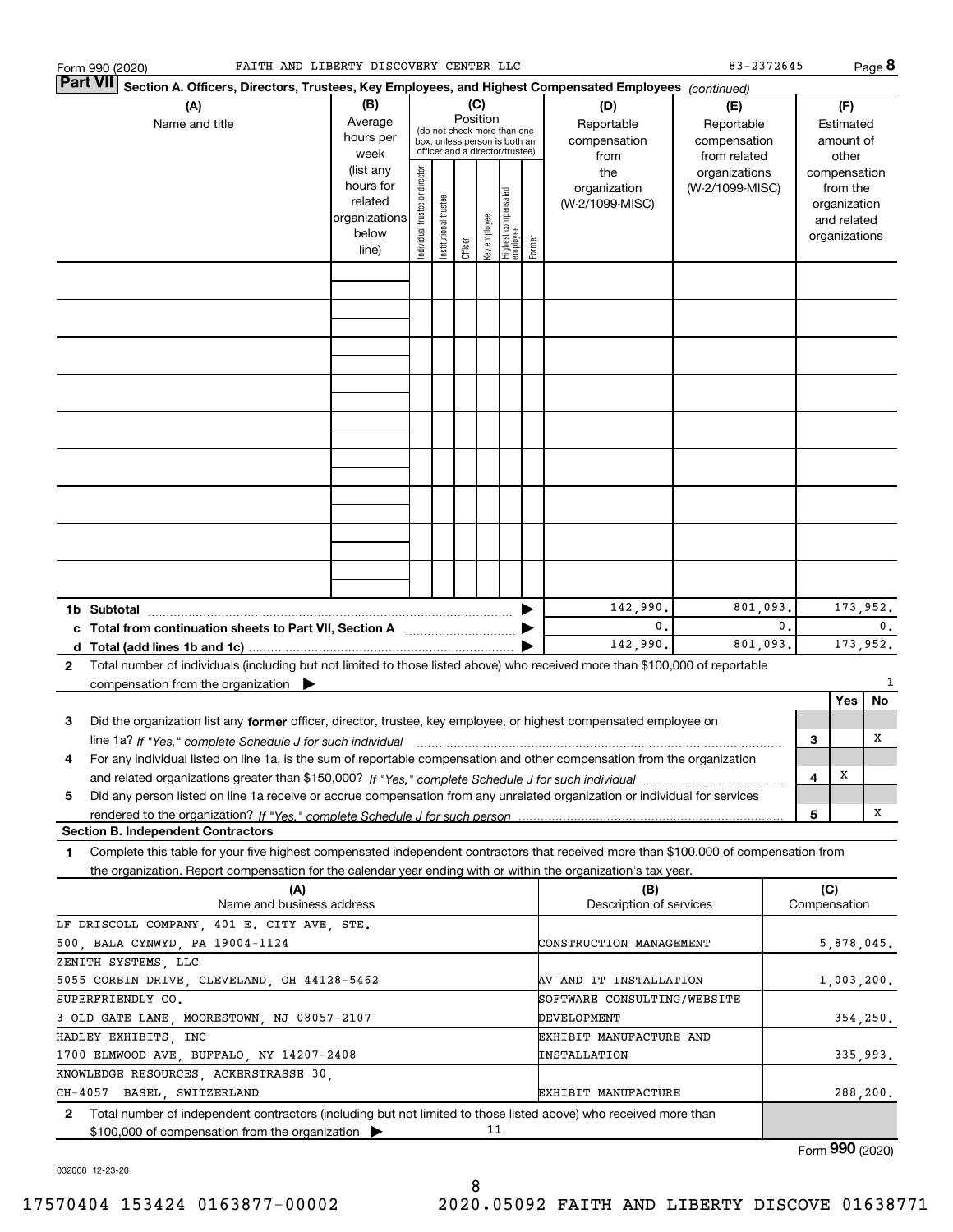|                                                           |                  | FAITH AND LIBERTY DISCOVERY CENTER LLC<br>Form 990 (2020)                                                             |                      |                      |                                              | $83 - 2372645$                                  | Page 9                                                          |
|-----------------------------------------------------------|------------------|-----------------------------------------------------------------------------------------------------------------------|----------------------|----------------------|----------------------------------------------|-------------------------------------------------|-----------------------------------------------------------------|
|                                                           | <b>Part VIII</b> | <b>Statement of Revenue</b>                                                                                           |                      |                      |                                              |                                                 |                                                                 |
|                                                           |                  | Check if Schedule O contains a response or note to any line in this Part VIII                                         |                      |                      |                                              |                                                 |                                                                 |
|                                                           |                  |                                                                                                                       |                      | (A)<br>Total revenue | (B)<br>Related or exempt<br>function revenue | $\overline{C}$<br>Unrelated<br>business revenue | (D)<br>Revenue excluded<br>from tax under<br>sections 512 - 514 |
|                                                           |                  | 1 a Federated campaigns<br>1a                                                                                         |                      |                      |                                              |                                                 |                                                                 |
| Contributions, Gifts, Grants<br>and Other Similar Amounts |                  | 1 <sub>b</sub><br><b>b</b> Membership dues                                                                            |                      |                      |                                              |                                                 |                                                                 |
|                                                           |                  | 1 <sub>c</sub><br>c Fundraising events                                                                                |                      |                      |                                              |                                                 |                                                                 |
|                                                           |                  | 1 <sub>d</sub><br>d Related organizations                                                                             | 36, 435, 481.        |                      |                                              |                                                 |                                                                 |
|                                                           | е                | Government grants (contributions)<br>1e                                                                               |                      |                      |                                              |                                                 |                                                                 |
|                                                           |                  | f All other contributions, gifts, grants, and                                                                         |                      |                      |                                              |                                                 |                                                                 |
|                                                           |                  | similar amounts not included above<br>1f                                                                              |                      |                      |                                              |                                                 |                                                                 |
|                                                           | g                | $1g$ \$<br>Noncash contributions included in lines 1a-1f                                                              | 30, 417, 591.        |                      |                                              |                                                 |                                                                 |
|                                                           |                  |                                                                                                                       |                      | 36, 435, 481.        |                                              |                                                 |                                                                 |
|                                                           |                  |                                                                                                                       | <b>Business Code</b> |                      |                                              |                                                 |                                                                 |
|                                                           | 2a               | ADMISSION TICKET SALES                                                                                                | 712110               | 11,666.              | 11,666.                                      |                                                 |                                                                 |
| Program Service<br>Revenue                                | b                | <u> 1989 - Johann Stein, marwolaethau a bhann an t-Amhainn an t-Amhainn an t-Amhainn an t-Amhainn an t-Amhainn an</u> |                      |                      |                                              |                                                 |                                                                 |
|                                                           | с                | <u> 1989 - Johann John Stein, fransk politik (d. 1989)</u>                                                            |                      |                      |                                              |                                                 |                                                                 |
|                                                           | d                | <u> 1989 - Johann Stein, mars an de Brasilia (b. 1989)</u>                                                            |                      |                      |                                              |                                                 |                                                                 |
|                                                           | е                |                                                                                                                       |                      |                      |                                              |                                                 |                                                                 |
|                                                           |                  | f All other program service revenue                                                                                   |                      | 11,666.              |                                              |                                                 |                                                                 |
|                                                           | g<br>3           | Investment income (including dividends, interest, and                                                                 |                      |                      |                                              |                                                 |                                                                 |
|                                                           |                  |                                                                                                                       |                      |                      |                                              |                                                 |                                                                 |
|                                                           | 4                | Income from investment of tax-exempt bond proceeds                                                                    |                      |                      |                                              |                                                 |                                                                 |
|                                                           | 5                |                                                                                                                       |                      |                      |                                              |                                                 |                                                                 |
|                                                           |                  | (i) Real                                                                                                              | (ii) Personal        |                      |                                              |                                                 |                                                                 |
|                                                           |                  | 6a<br>6 a Gross rents                                                                                                 |                      |                      |                                              |                                                 |                                                                 |
|                                                           | b                | 6b<br>Less: rental expenses                                                                                           |                      |                      |                                              |                                                 |                                                                 |
|                                                           | c                | Rental income or (loss)<br>6с                                                                                         |                      |                      |                                              |                                                 |                                                                 |
|                                                           |                  | d Net rental income or (loss)                                                                                         |                      |                      |                                              |                                                 |                                                                 |
|                                                           |                  | (i) Securities<br>7 a Gross amount from sales of                                                                      | (ii) Other           |                      |                                              |                                                 |                                                                 |
|                                                           |                  | assets other than inventory<br>7a                                                                                     |                      |                      |                                              |                                                 |                                                                 |
|                                                           |                  | <b>b</b> Less: cost or other basis                                                                                    |                      |                      |                                              |                                                 |                                                                 |
|                                                           |                  | 7b<br>and sales expenses                                                                                              |                      |                      |                                              |                                                 |                                                                 |
| evenue                                                    |                  | 7c<br>c Gain or (loss)                                                                                                |                      |                      |                                              |                                                 |                                                                 |
|                                                           |                  |                                                                                                                       |                      |                      |                                              |                                                 |                                                                 |
| Other <sub>R</sub>                                        |                  | 8 a Gross income from fundraising events (not                                                                         |                      |                      |                                              |                                                 |                                                                 |
|                                                           |                  | including \$                                                                                                          |                      |                      |                                              |                                                 |                                                                 |
|                                                           |                  | contributions reported on line 1c). See                                                                               |                      |                      |                                              |                                                 |                                                                 |
|                                                           |                  | 8a                                                                                                                    |                      |                      |                                              |                                                 |                                                                 |
|                                                           |                  | 8b<br><b>b</b> Less: direct expenses <i>manually contained</i>                                                        |                      |                      |                                              |                                                 |                                                                 |
|                                                           |                  | c Net income or (loss) from fundraising events                                                                        |                      |                      |                                              |                                                 |                                                                 |
|                                                           |                  | 9 a Gross income from gaming activities. See                                                                          |                      |                      |                                              |                                                 |                                                                 |
|                                                           |                  | 9a                                                                                                                    |                      |                      |                                              |                                                 |                                                                 |
|                                                           |                  | 9 <sub>b</sub><br><b>b</b> Less: direct expenses <b>manually</b>                                                      |                      |                      |                                              |                                                 |                                                                 |
|                                                           |                  | c Net income or (loss) from gaming activities                                                                         | .                    |                      |                                              |                                                 |                                                                 |
|                                                           |                  | 10 a Gross sales of inventory, less returns<br> 10a                                                                   | 9,217.               |                      |                                              |                                                 |                                                                 |
|                                                           |                  | 10b<br><b>b</b> Less: cost of goods sold                                                                              | 3,140.               |                      |                                              |                                                 |                                                                 |
|                                                           |                  | c Net income or (loss) from sales of inventory                                                                        |                      | 6,077.               | 3,927.                                       | 2,150.                                          |                                                                 |
|                                                           |                  |                                                                                                                       | <b>Business Code</b> |                      |                                              |                                                 |                                                                 |
|                                                           | 11 a             | the control of the control of the control of the control of the control of the control of                             |                      |                      |                                              |                                                 |                                                                 |
|                                                           | b                |                                                                                                                       |                      |                      |                                              |                                                 |                                                                 |
|                                                           | с                | the contract of the contract of the contract of the contract of the contract of                                       |                      |                      |                                              |                                                 |                                                                 |
| Miscellaneous<br>Revenue                                  |                  |                                                                                                                       |                      |                      |                                              |                                                 |                                                                 |
|                                                           |                  |                                                                                                                       | ▶                    |                      |                                              |                                                 |                                                                 |
|                                                           | 12               |                                                                                                                       |                      | 36, 453, 224.        | 15,593.                                      | 2,150.                                          | $\mathbf{0}$ .                                                  |
|                                                           | 032009 12-23-20  |                                                                                                                       |                      |                      |                                              |                                                 | Form 990 (2020)                                                 |

9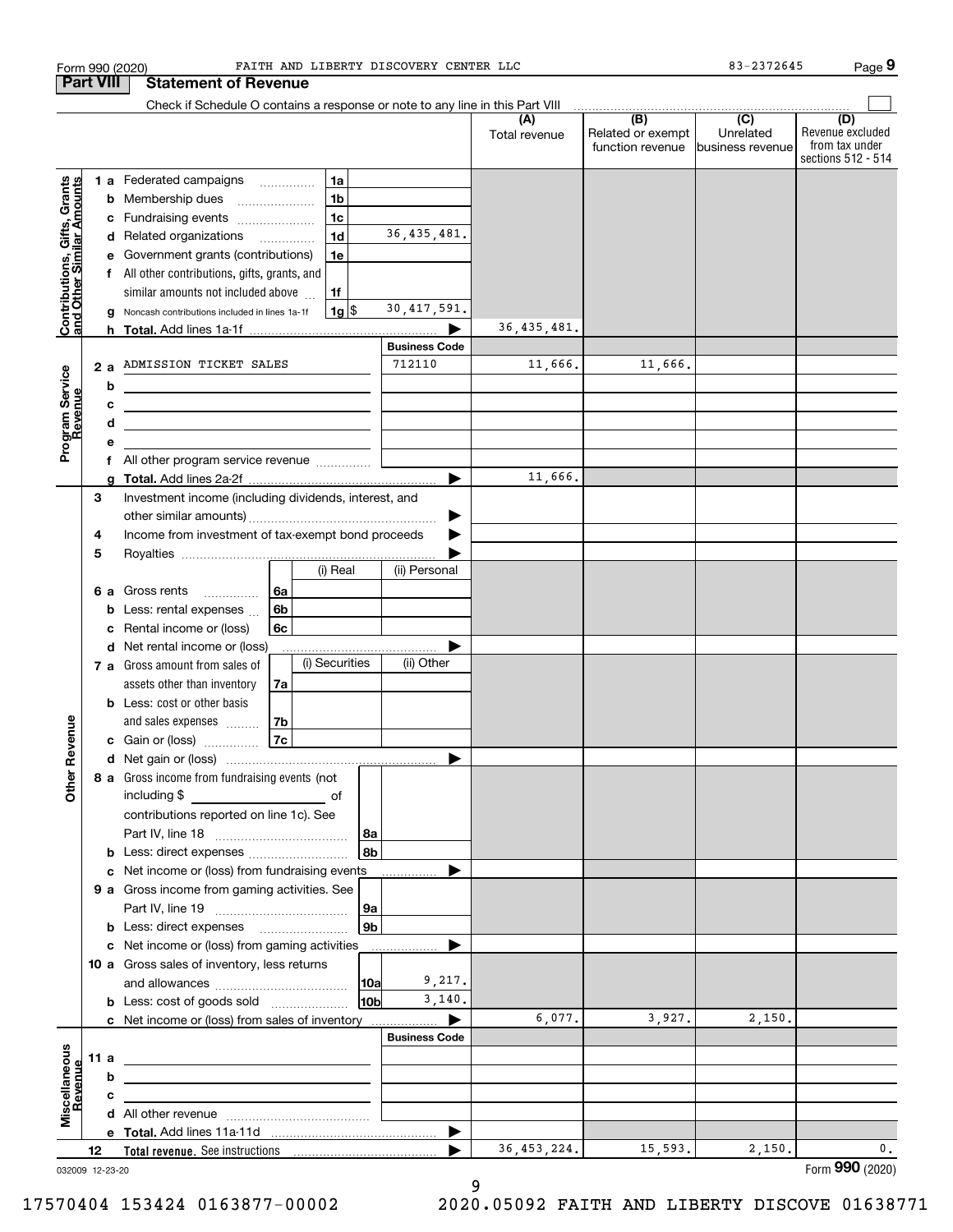**Part IX Statement of Functional Expenses**

**10**

|          | Check if Schedule O contains a response or note to any line in this Part IX                                                                              |                       |                                    |                                                      | $\overline{\mathbf{x}}$        |
|----------|----------------------------------------------------------------------------------------------------------------------------------------------------------|-----------------------|------------------------------------|------------------------------------------------------|--------------------------------|
|          | Do not include amounts reported on lines 6b,<br>7b, 8b, 9b, and 10b of Part VIII.                                                                        | (A)<br>Total expenses | (B)<br>Program service<br>expenses | $\overline{C}$<br>Management and<br>general expenses | (D)<br>Fundraising<br>expenses |
| 1        | Grants and other assistance to domestic organizations                                                                                                    |                       |                                    |                                                      |                                |
|          | and domestic governments. See Part IV, line 21<br>$\ddotsc$                                                                                              |                       |                                    |                                                      |                                |
| 2        | Grants and other assistance to domestic                                                                                                                  |                       |                                    |                                                      |                                |
|          | individuals. See Part IV, line 22                                                                                                                        |                       |                                    |                                                      |                                |
| 3        | Grants and other assistance to foreign                                                                                                                   |                       |                                    |                                                      |                                |
|          | organizations, foreign governments, and foreign                                                                                                          |                       |                                    |                                                      |                                |
|          | individuals. See Part IV, lines 15 and 16                                                                                                                |                       |                                    |                                                      |                                |
| 4        | Benefits paid to or for members                                                                                                                          |                       |                                    |                                                      |                                |
| 5        | Compensation of current officers, directors,                                                                                                             |                       |                                    |                                                      |                                |
|          |                                                                                                                                                          |                       |                                    |                                                      |                                |
| 6        | Compensation not included above to disqualified                                                                                                          |                       |                                    |                                                      |                                |
|          | persons (as defined under section 4958(f)(1)) and                                                                                                        |                       |                                    |                                                      |                                |
|          | persons described in section 4958(c)(3)(B)                                                                                                               |                       |                                    |                                                      |                                |
| 7        |                                                                                                                                                          | 1,009,585.            | 402,966.                           | 606,619.                                             |                                |
| 8        | Pension plan accruals and contributions (include                                                                                                         |                       |                                    |                                                      |                                |
|          | section 401(k) and 403(b) employer contributions)                                                                                                        | 29,338.               | 29,338.                            |                                                      |                                |
| 9        |                                                                                                                                                          | 310, 301.             | 121,095.                           | 189,206.                                             |                                |
| 10       |                                                                                                                                                          |                       |                                    |                                                      |                                |
| 11       | Fees for services (nonemployees):                                                                                                                        |                       |                                    |                                                      |                                |
| a        |                                                                                                                                                          |                       |                                    |                                                      |                                |
| b        |                                                                                                                                                          | 10,071.               | 10,071.                            |                                                      |                                |
| с        |                                                                                                                                                          |                       |                                    |                                                      |                                |
| d        |                                                                                                                                                          |                       |                                    |                                                      |                                |
| е        | Professional fundraising services. See Part IV, line 17                                                                                                  |                       |                                    |                                                      |                                |
| f        | Investment management fees                                                                                                                               |                       |                                    |                                                      |                                |
| g        | Other. (If line 11g amount exceeds 10% of line 25,                                                                                                       | 873,556.              | 873,556.                           |                                                      |                                |
|          | column (A) amount, list line 11g expenses on Sch 0.)                                                                                                     | 322,682.              | 51,898.                            |                                                      | 270,784.                       |
| 12       |                                                                                                                                                          | 101,823.              | 60,969.                            |                                                      | 40,854.                        |
| 13       |                                                                                                                                                          | 60,623.               | 60,623.                            |                                                      |                                |
| 14       |                                                                                                                                                          |                       |                                    |                                                      |                                |
| 15<br>16 |                                                                                                                                                          | 771,102.              | 771,102.                           |                                                      |                                |
| 17       |                                                                                                                                                          | 296.                  | 225.                               |                                                      | 71.                            |
| 18       | Payments of travel or entertainment expenses                                                                                                             |                       |                                    |                                                      |                                |
|          | for any federal, state, or local public officials                                                                                                        |                       |                                    |                                                      |                                |
| 19       | Conferences, conventions, and meetings                                                                                                                   | 931.                  | 931.                               |                                                      |                                |
| 20       | Interest                                                                                                                                                 | 747,733.              | 747.733.                           |                                                      |                                |
| 21       |                                                                                                                                                          |                       |                                    |                                                      |                                |
| 22       | Depreciation, depletion, and amortization                                                                                                                | 2,429,448.            | 2,429,448.                         |                                                      |                                |
| 23       | Insurance                                                                                                                                                | 60,174.               | 60,174.                            |                                                      |                                |
| 24       | Other expenses. Itemize expenses not covered<br>above (List miscellaneous expenses on line 24e. If<br>line 24e amount exceeds 10% of line 25, column (A) |                       |                                    |                                                      |                                |
|          | amount, list line 24e expenses on Schedule O.)                                                                                                           |                       |                                    |                                                      |                                |
| a        | EQUIP, REPAIRS & RENTAL                                                                                                                                  | 138.576.              | 134,536.                           |                                                      | 4,040.                         |
| b        |                                                                                                                                                          |                       |                                    |                                                      |                                |
| с        |                                                                                                                                                          |                       |                                    |                                                      |                                |
| d        |                                                                                                                                                          |                       |                                    |                                                      |                                |
|          | e All other expenses                                                                                                                                     |                       | 5,754,665.                         |                                                      |                                |
| 25       | Total functional expenses. Add lines 1 through 24e                                                                                                       | 6,866,239.            |                                    | 795,825.                                             | 315,749.                       |
| 26       | Joint costs. Complete this line only if the organization                                                                                                 |                       |                                    |                                                      |                                |
|          | reported in column (B) joint costs from a combined                                                                                                       |                       |                                    |                                                      |                                |
|          | educational campaign and fundraising solicitation.                                                                                                       |                       |                                    |                                                      |                                |

10

032010 12-23-20

Check here

 $\mathcal{L}^{\text{max}}$ 

if following SOP 98-2 (ASC 958-720)

Form (2020) **990**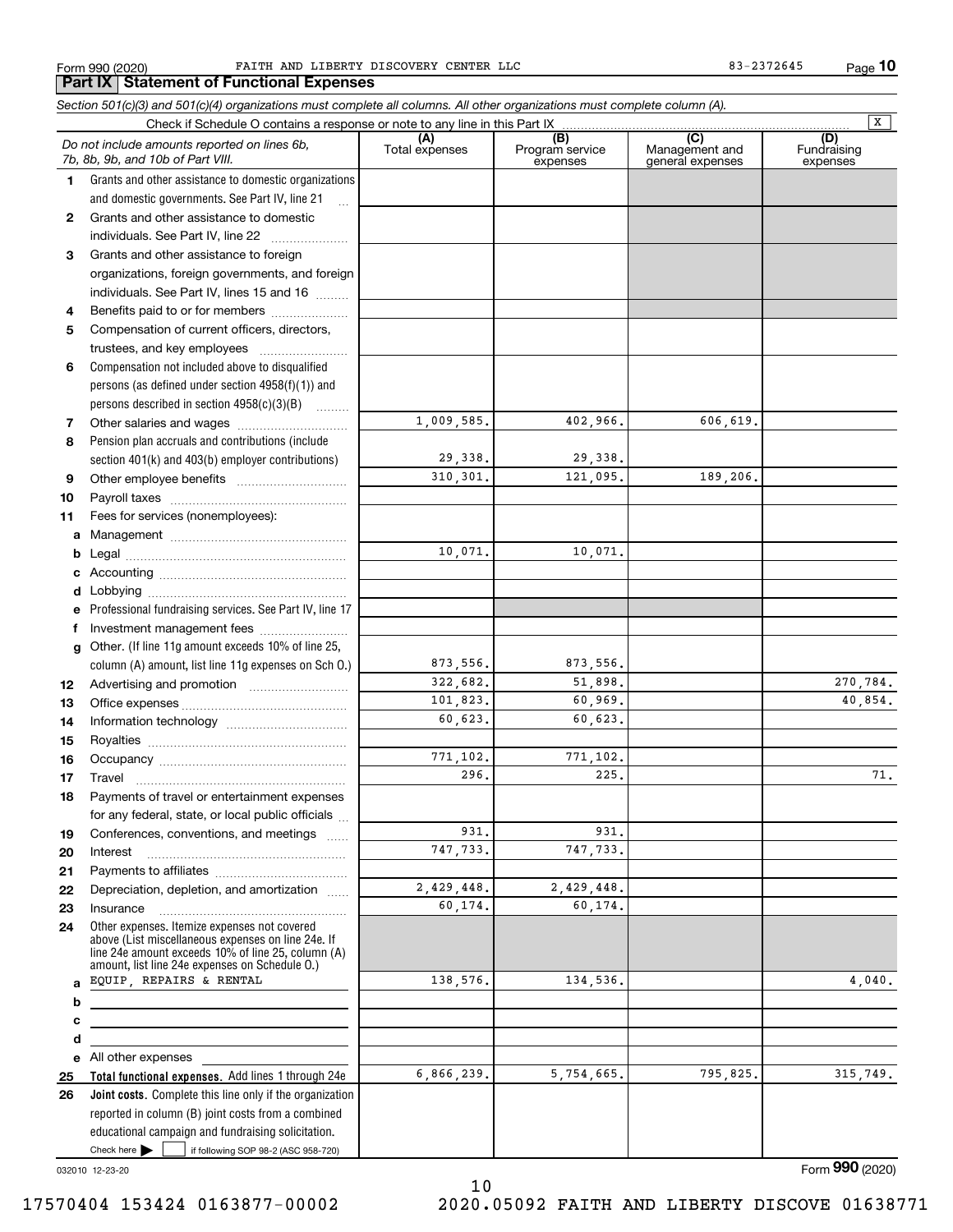**123** Pledges and grants receivable, net  $\ldots$  **multimes contained and grants receivable**, net **multimes contained and grants receivable**, net **multimes contained and grants receivable 45**Loans and other receivables from any current or former officer, director, Cash - non-interest-bearing ~~~~~~~~~~~~~~~~~~~~~~~~~ Savings and temporary cash investments ~~~~~~~~~~~~~~~~~~Accounts receivable, net ~~~~~~~~~~~~~~~~~~~~~~~~~~ trustee, key employee, creator or founder, substantial contributor, or 35%

Check if Schedule O contains a response or note to any line in this Part X

controlled entity or family member of any of these persons ............................ **56**Loans and other receivables from other disqualified persons (as defined under section  $4958(f)(1)$ , and persons described in section  $4958(c)(3)(B)$ **677**Notes and loans receivable, net ~~~~~~~~~~~~~~~~~~~~~~~ **Assets** 51,435. **88**Inventories for sale or use ~~~~~~~~~~~~~~~~~~~~~~~~~~  $\mathbf{0}$ . **9** 81,866. **9**Prepaid expenses and deferred charges ~~~~~~~~~~~~~~~~~~ **10a**Land, buildings, and equipment: cost or other 47,378,104. basis. Complete Part VI of Schedule D will aller 2,429,448. 0. 10c 44,948,656. **10cb** Less: accumulated depreciation \_\_\_\_\_\_\_\_\_\_\_\_\_\_\_ Lub **1111**Investments - publicly traded securities ~~~~~~~~~~~~~~~~~~~ **1212**Investments - other securities. See Part IV, line 11 ~~~~~~~~~~~~~~ **1313**Investments - program-related. See Part IV, line 11 ~~~~~~~~~~~~~**1414**Intangible assets ~~~~~~~~~~~~~~~~~~~~~~~~~~~~~~ Other assets. See Part IV, line 11 ~~~~~~~~~~~~~~~~~~~~~~ 0.**15** $0.1$  15  $1$  0. **15** $9,696,056.$  16  $52,138,123.$ **1616Total assets.**  Add lines 1 through 15 (must equal line 33) 586,495. **1717**Accounts payable and accrued expenses ~~~~~~~~~~~~~~~~~~ **18** $0.$ **18**Grants payable ~~~~~~~~~~~~~~~~~~~~~~~~~~~~~~~  $\overline{0}$  $0.1$  19  $1$ **1919**Deferred revenue ~~~~~~~~~~~~~~~~~~~~~~~~~~~~~~ **2020**0. Tax-exempt bond liabilities ……………………………………………………………  $\overline{0}$ . Escrow or custodial account liability. Complete Part IV of Schedule D **212122**Loans and other payables to any current or former officer, director, **Liabilities** iabilities trustee, key employee, creator or founder, substantial contributor, or 35% 0.controlled entity or family member of any of these persons ~~~~~~~~~**22**0.Secured mortgages and notes payable to unrelated third parties **Fig. 1.1.1.1.1.1.1.1.1.1. 2323**0.Unsecured notes and loans payable to unrelated third parties  $\ldots$ **242425**Other liabilities (including federal income tax, payables to related third parties, and other liabilities not included on lines 17-24). Complete Part X of Schedule D ~~~~~~~~~~~~~~~~~~~~~~~~~~~~~~~ 9,696,056. 25 21,964,643. **25**9,696,056. 26 22,551,138. **2626Total liabilities.**  Add lines 17 through 25 **Organizations that follow FASB ASC 958, check here** | X Assets or Fund Balances **Net Assets or Fund Balances and complete lines 27, 28, 32, and 33.** 29,586,985. **2727**Net assets without donor restrictions ~~~~~~~~~~~~~~~~~~~~ **2828**Net assets with donor restrictions ~~~~~~~~~~~~~~~~~~~~~~ **Organizations that do not follow FASB ASC 958, check here** | **and complete lines 29 through 33. 2929**Capital stock or trust principal, or current funds ~~~~~~~~~~~~~~~ **3030**Paid-in or capital surplus, or land, building, or equipment fund www.commun.com **3131**Retained earnings, endowment, accumulated income, or other funds www.com ğ Total net assets or fund balances ~~~~~~~~~~~~~~~~~~~~~~ 29,586,985. 0.**3232** $9,696,056.$  33  $52,138,123.$ Total liabilities and net assets/fund balances **3333**Form (2020) **990**

 $\mathcal{L}^{\text{max}}$ 

373.

**(A) (B)**

Beginning of year | | End of year

9,696,056. 1 7,055,793.

**Part X** Balance Sheet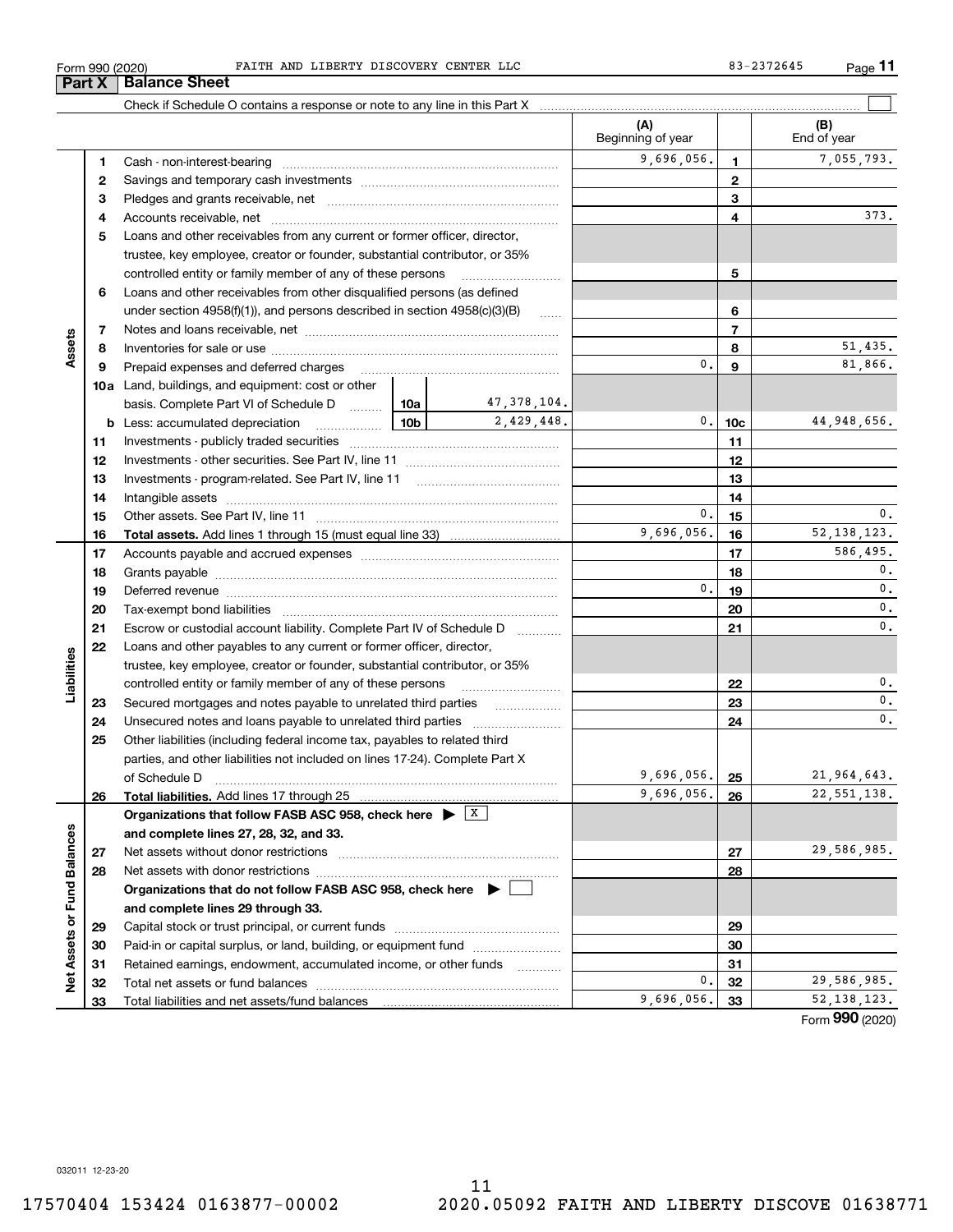|    | FAITH AND LIBERTY DISCOVERY CENTER LLC<br>Form 990 (2020)                                                                                                                                                                      | 83-2372645              |                |            | Page 12       |
|----|--------------------------------------------------------------------------------------------------------------------------------------------------------------------------------------------------------------------------------|-------------------------|----------------|------------|---------------|
|    | <b>Reconciliation of Net Assets</b><br>Part XI                                                                                                                                                                                 |                         |                |            |               |
|    |                                                                                                                                                                                                                                |                         |                |            |               |
|    |                                                                                                                                                                                                                                |                         |                |            |               |
| 1  | Total revenue (must equal Part VIII, column (A), line 12)                                                                                                                                                                      | 1                       |                |            | 36, 453, 224. |
| 2  |                                                                                                                                                                                                                                | $\mathbf{2}$            |                |            | 6,866,239.    |
| 3  | Revenue less expenses. Subtract line 2 from line 1                                                                                                                                                                             | 3                       |                |            | 29,586,985.   |
| 4  |                                                                                                                                                                                                                                | $\overline{\mathbf{4}}$ |                |            | 0.            |
| 5  | Net unrealized gains (losses) on investments [11] matter contracts and the state of the state of the state of the state of the state of the state of the state of the state of the state of the state of the state of the stat | 5                       |                |            |               |
| 6  | Donated services and use of facilities [111] processes and the service of facilities [11] processes and use of facilities [11] processes and the service of facilities [11] processes and the service of the service of the se | 6                       |                |            |               |
| 7  |                                                                                                                                                                                                                                | $\overline{7}$          |                |            |               |
| 8  | Prior period adjustments                                                                                                                                                                                                       | 8                       |                |            |               |
| 9  | Other changes in net assets or fund balances (explain on Schedule O)                                                                                                                                                           | 9                       |                |            | 0.            |
| 10 | Net assets or fund balances at end of year. Combine lines 3 through 9 (must equal Part X, line 32,                                                                                                                             |                         |                |            |               |
|    | column (B))                                                                                                                                                                                                                    | 10                      |                |            | 29,586,985.   |
|    | Part XII Financial Statements and Reporting                                                                                                                                                                                    |                         |                |            |               |
|    |                                                                                                                                                                                                                                |                         |                |            |               |
|    |                                                                                                                                                                                                                                |                         |                | Yes        | No            |
| 1  | $\boxed{\textbf{x}}$ Accrual<br>Accounting method used to prepare the Form 990: <u>June</u> Cash<br>Other                                                                                                                      |                         |                |            |               |
|    | If the organization changed its method of accounting from a prior year or checked "Other," explain in Schedule O.                                                                                                              |                         |                |            |               |
|    | 2a Were the organization's financial statements compiled or reviewed by an independent accountant?                                                                                                                             |                         | 2a             |            | х             |
|    | If "Yes," check a box below to indicate whether the financial statements for the year were compiled or reviewed on a                                                                                                           |                         |                |            |               |
|    | separate basis, consolidated basis, or both:                                                                                                                                                                                   |                         |                |            |               |
|    | Separate basis<br><b>Consolidated basis</b><br>Both consolidated and separate basis                                                                                                                                            |                         |                |            |               |
|    | <b>b</b> Were the organization's financial statements audited by an independent accountant?                                                                                                                                    |                         | 2 <sub>b</sub> | х          |               |
|    | If "Yes," check a box below to indicate whether the financial statements for the year were audited on a separate basis,                                                                                                        |                         |                |            |               |
|    | consolidated basis, or both:                                                                                                                                                                                                   |                         |                |            |               |
|    | X<br><b>Consolidated basis</b><br>Both consolidated and separate basis<br>Separate basis                                                                                                                                       |                         |                |            |               |
|    | c If "Yes" to line 2a or 2b, does the organization have a committee that assumes responsibility for oversight of the audit,                                                                                                    |                         |                |            |               |
|    |                                                                                                                                                                                                                                |                         | 2c             | х          |               |
|    | If the organization changed either its oversight process or selection process during the tax year, explain on Schedule O.                                                                                                      |                         |                |            |               |
|    | 3a As a result of a federal award, was the organization required to undergo an audit or audits as set forth in the Single Audit                                                                                                |                         |                |            |               |
|    |                                                                                                                                                                                                                                |                         | За             |            | x             |
|    | b If "Yes," did the organization undergo the required audit or audits? If the organization did not undergo the required audit                                                                                                  |                         |                |            |               |
|    |                                                                                                                                                                                                                                |                         | 3b             | <u>nnn</u> |               |

Form (2020) **990**

032012 12-23-20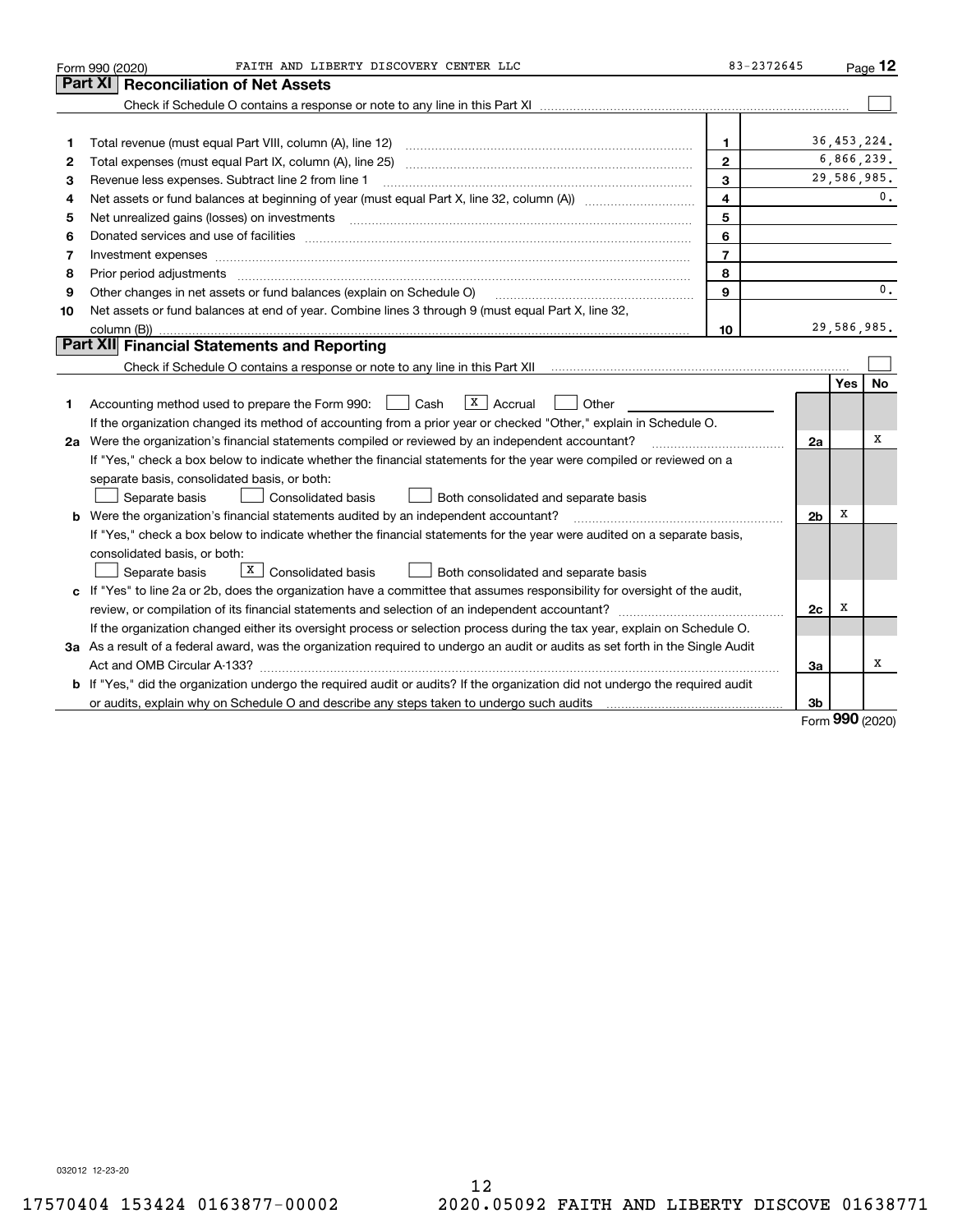### **SCHEDULE A**

Department of the Treasury Internal Revenue Service

**(Form 990 or 990-EZ)**

# **Public Charity Status and Public Support**

**Complete if the organization is a section 501(c)(3) organization or a section 4947(a)(1) nonexempt charitable trust. | Attach to Form 990 or Form 990-EZ.** 

| ▶ Go to www.irs.gov/Form990 for instructions and the latest information |
|-------------------------------------------------------------------------|

| OMB No. 1545-0047 |  |
|-------------------|--|
|                   |  |

**Open to Public**

| Inspection |  |
|------------|--|
|            |  |

|                                         | Name of the organization                                                                                                                                                                                                                                                                                                                                                                                                                                                                                                                                                                                                                                                                                                                                                                                                                                                                                                                                                                                                                                                                                                                                                                                                                                                                                                                                                                                                                                                                                                                                                                                                                                                                                                                                                                                                                                                                                                                                                                                            |          |                                        |                                    |                                 |                            |  | <b>Employer identification number</b> |  |  |
|-----------------------------------------|---------------------------------------------------------------------------------------------------------------------------------------------------------------------------------------------------------------------------------------------------------------------------------------------------------------------------------------------------------------------------------------------------------------------------------------------------------------------------------------------------------------------------------------------------------------------------------------------------------------------------------------------------------------------------------------------------------------------------------------------------------------------------------------------------------------------------------------------------------------------------------------------------------------------------------------------------------------------------------------------------------------------------------------------------------------------------------------------------------------------------------------------------------------------------------------------------------------------------------------------------------------------------------------------------------------------------------------------------------------------------------------------------------------------------------------------------------------------------------------------------------------------------------------------------------------------------------------------------------------------------------------------------------------------------------------------------------------------------------------------------------------------------------------------------------------------------------------------------------------------------------------------------------------------------------------------------------------------------------------------------------------------|----------|----------------------------------------|------------------------------------|---------------------------------|----------------------------|--|---------------------------------------|--|--|
|                                         |                                                                                                                                                                                                                                                                                                                                                                                                                                                                                                                                                                                                                                                                                                                                                                                                                                                                                                                                                                                                                                                                                                                                                                                                                                                                                                                                                                                                                                                                                                                                                                                                                                                                                                                                                                                                                                                                                                                                                                                                                     |          | FAITH AND LIBERTY DISCOVERY CENTER LLC |                                    |                                 |                            |  | 83-2372645                            |  |  |
| Part I                                  | Reason for Public Charity Status. (All organizations must complete this part.) See instructions.                                                                                                                                                                                                                                                                                                                                                                                                                                                                                                                                                                                                                                                                                                                                                                                                                                                                                                                                                                                                                                                                                                                                                                                                                                                                                                                                                                                                                                                                                                                                                                                                                                                                                                                                                                                                                                                                                                                    |          |                                        |                                    |                                 |                            |  |                                       |  |  |
| 1.<br>2<br>3<br>4<br>5<br>6<br> X <br>7 | The organization is not a private foundation because it is: (For lines 1 through 12, check only one box.)<br>A church, convention of churches, or association of churches described in section 170(b)(1)(A)(i).<br>A school described in section 170(b)(1)(A)(ii). (Attach Schedule E (Form 990 or 990-EZ).)<br>A hospital or a cooperative hospital service organization described in section 170(b)(1)(A)(iii).<br>A medical research organization operated in conjunction with a hospital described in section 170(b)(1)(A)(iii). Enter the hospital's name,<br>city, and state:<br>An organization operated for the benefit of a college or university owned or operated by a governmental unit described in<br>section 170(b)(1)(A)(iv). (Complete Part II.)<br>A federal, state, or local government or governmental unit described in section 170(b)(1)(A)(v).<br>An organization that normally receives a substantial part of its support from a governmental unit or from the general public described in<br>section 170(b)(1)(A)(vi). (Complete Part II.)<br>A community trust described in section 170(b)(1)(A)(vi). (Complete Part II.)                                                                                                                                                                                                                                                                                                                                                                                                                                                                                                                                                                                                                                                                                                                                                                                                                                                                 |          |                                        |                                    |                                 |                            |  |                                       |  |  |
| 8                                       |                                                                                                                                                                                                                                                                                                                                                                                                                                                                                                                                                                                                                                                                                                                                                                                                                                                                                                                                                                                                                                                                                                                                                                                                                                                                                                                                                                                                                                                                                                                                                                                                                                                                                                                                                                                                                                                                                                                                                                                                                     |          |                                        |                                    |                                 |                            |  |                                       |  |  |
| 9                                       | An agricultural research organization described in section 170(b)(1)(A)(ix) operated in conjunction with a land-grant college<br>or university or a non-land-grant college of agriculture (see instructions). Enter the name, city, and state of the college or<br>university:                                                                                                                                                                                                                                                                                                                                                                                                                                                                                                                                                                                                                                                                                                                                                                                                                                                                                                                                                                                                                                                                                                                                                                                                                                                                                                                                                                                                                                                                                                                                                                                                                                                                                                                                      |          |                                        |                                    |                                 |                            |  |                                       |  |  |
| 10<br>11<br>12<br>а<br>b<br>с           | An organization that normally receives (1) more than 33 1/3% of its support from contributions, membership fees, and gross receipts from<br>activities related to its exempt functions, subject to certain exceptions; and (2) no more than 33 1/3% of its support from gross investment<br>income and unrelated business taxable income (less section 511 tax) from businesses acquired by the organization after June 30, 1975.<br>See section 509(a)(2). (Complete Part III.)<br>An organization organized and operated exclusively to test for public safety. See section 509(a)(4).<br>An organization organized and operated exclusively for the benefit of, to perform the functions of, or to carry out the purposes of one or<br>more publicly supported organizations described in section 509(a)(1) or section 509(a)(2). See section 509(a)(3). Check the box in<br>lines 12a through 12d that describes the type of supporting organization and complete lines 12e, 12f, and 12g.<br>Type I. A supporting organization operated, supervised, or controlled by its supported organization(s), typically by giving<br>the supported organization(s) the power to regularly appoint or elect a majority of the directors or trustees of the supporting<br>organization. You must complete Part IV, Sections A and B.<br>Type II. A supporting organization supervised or controlled in connection with its supported organization(s), by having<br>control or management of the supporting organization vested in the same persons that control or manage the supported<br>organization(s). You must complete Part IV, Sections A and C.<br>Type III functionally integrated. A supporting organization operated in connection with, and functionally integrated with,<br>its supported organization(s) (see instructions). You must complete Part IV, Sections A, D, and E.<br>Type III non-functionally integrated. A supporting organization operated in connection with its supported organization(s) |          |                                        |                                    |                                 |                            |  |                                       |  |  |
| d                                       |                                                                                                                                                                                                                                                                                                                                                                                                                                                                                                                                                                                                                                                                                                                                                                                                                                                                                                                                                                                                                                                                                                                                                                                                                                                                                                                                                                                                                                                                                                                                                                                                                                                                                                                                                                                                                                                                                                                                                                                                                     |          |                                        |                                    |                                 |                            |  |                                       |  |  |
|                                         | that is not functionally integrated. The organization generally must satisfy a distribution requirement and an attentiveness<br>requirement (see instructions). You must complete Part IV, Sections A and D, and Part V.<br>□ Check this box if the organization received a written determination from the IRS that it is a Type I, Type II, Type III<br>functionally integrated, or Type III non-functionally integrated supporting organization.<br>f Enter the number of supported organizations<br>Provide the following information about the supported organization(s).                                                                                                                                                                                                                                                                                                                                                                                                                                                                                                                                                                                                                                                                                                                                                                                                                                                                                                                                                                                                                                                                                                                                                                                                                                                                                                                                                                                                                                       |          |                                        |                                    |                                 |                            |  |                                       |  |  |
| a                                       | (i) Name of supported                                                                                                                                                                                                                                                                                                                                                                                                                                                                                                                                                                                                                                                                                                                                                                                                                                                                                                                                                                                                                                                                                                                                                                                                                                                                                                                                                                                                                                                                                                                                                                                                                                                                                                                                                                                                                                                                                                                                                                                               | (ii) EIN | (iii) Type of organization             |                                    | (iv) Is the organization listed | (v) Amount of monetary     |  | (vi) Amount of other                  |  |  |
|                                         | organization                                                                                                                                                                                                                                                                                                                                                                                                                                                                                                                                                                                                                                                                                                                                                                                                                                                                                                                                                                                                                                                                                                                                                                                                                                                                                                                                                                                                                                                                                                                                                                                                                                                                                                                                                                                                                                                                                                                                                                                                        |          | (described on lines 1-10               | in your governing document?<br>Yes | No                              | support (see instructions) |  | support (see instructions)            |  |  |
|                                         |                                                                                                                                                                                                                                                                                                                                                                                                                                                                                                                                                                                                                                                                                                                                                                                                                                                                                                                                                                                                                                                                                                                                                                                                                                                                                                                                                                                                                                                                                                                                                                                                                                                                                                                                                                                                                                                                                                                                                                                                                     |          | above (see instructions))              |                                    |                                 |                            |  |                                       |  |  |
|                                         |                                                                                                                                                                                                                                                                                                                                                                                                                                                                                                                                                                                                                                                                                                                                                                                                                                                                                                                                                                                                                                                                                                                                                                                                                                                                                                                                                                                                                                                                                                                                                                                                                                                                                                                                                                                                                                                                                                                                                                                                                     |          |                                        |                                    |                                 |                            |  |                                       |  |  |
| Total                                   |                                                                                                                                                                                                                                                                                                                                                                                                                                                                                                                                                                                                                                                                                                                                                                                                                                                                                                                                                                                                                                                                                                                                                                                                                                                                                                                                                                                                                                                                                                                                                                                                                                                                                                                                                                                                                                                                                                                                                                                                                     |          |                                        |                                    |                                 |                            |  |                                       |  |  |

LHA For Paperwork Reduction Act Notice, see the Instructions for Form 990 or 990-EZ. <sub>032021</sub> o1-25-21 Schedule A (Form 990 or 990-EZ) 2020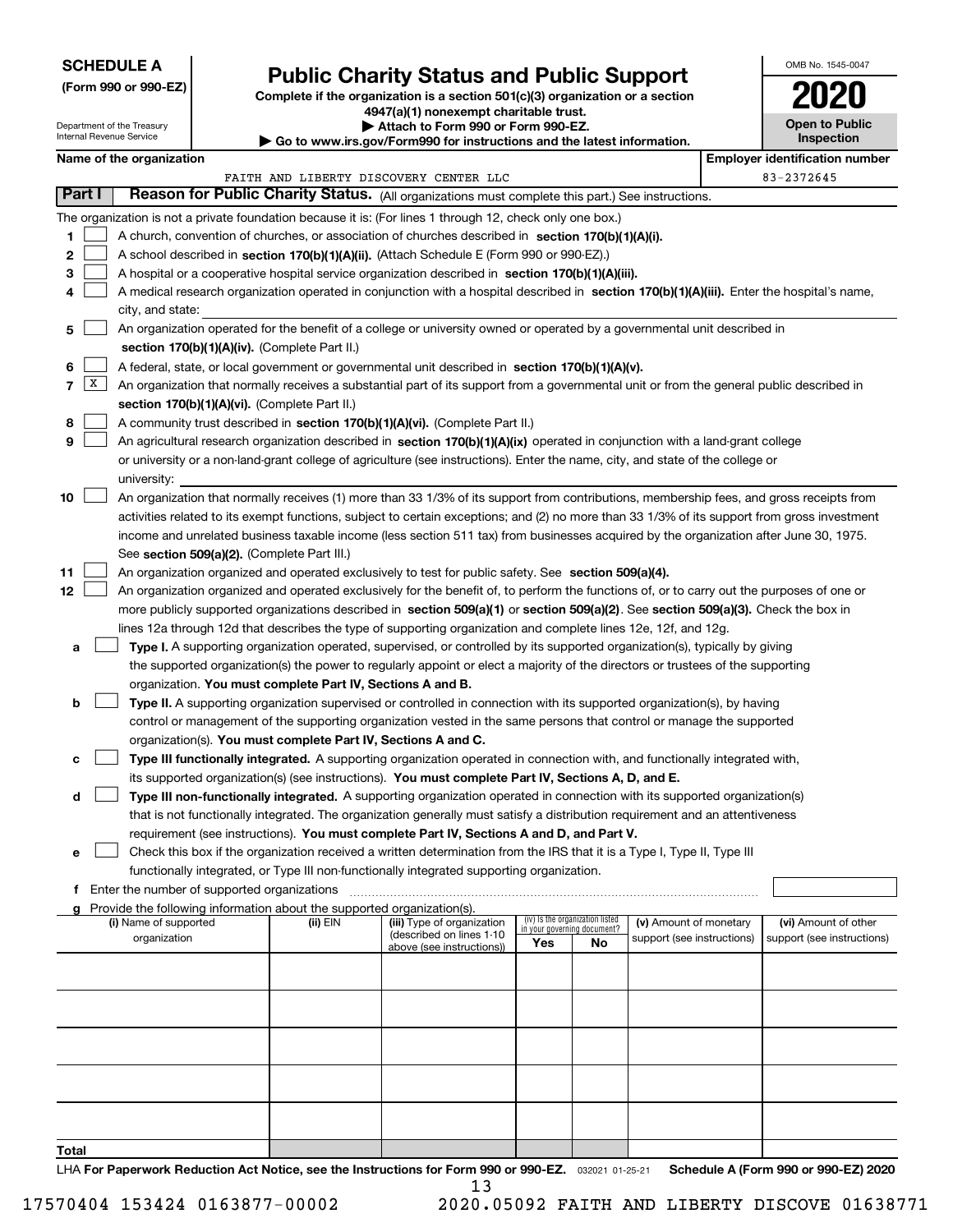#### Schedule A (Form 990 or 990-EZ) 2020 FAITH AND LIBERTY DISCOVERY CENTER LLC 83-2372645 Page

(Complete only if you checked the box on line 5, 7, or 8 of Part I or if the organization failed to qualify under Part III. If the organization fails to qualify under the tests listed below, please complete Part III.) **Part II Support Schedule for Organizations Described in Sections 170(b)(1)(A)(iv) and 170(b)(1)(A)(vi)**

| <b>Section A. Public Support</b>                                                                                                               |          |              |                |                |               |               |
|------------------------------------------------------------------------------------------------------------------------------------------------|----------|--------------|----------------|----------------|---------------|---------------|
| Calendar year (or fiscal year beginning in) $\blacktriangleright$                                                                              | (a) 2016 | (b) 2017     | $(c)$ 2018     | $(d)$ 2019     | (e) 2020      | (f) Total     |
| 1 Gifts, grants, contributions, and                                                                                                            |          |              |                |                |               |               |
| membership fees received. (Do not                                                                                                              |          |              |                |                |               |               |
| include any "unusual grants.")                                                                                                                 | 0.       | $\mathbf{0}$ | $\mathbf{0}$ . | 0.             | 36, 435, 481. | 36, 435, 481. |
| 2 Tax revenues levied for the organ-                                                                                                           |          |              |                |                |               |               |
| ization's benefit and either paid to                                                                                                           |          |              |                |                |               |               |
| or expended on its behalf                                                                                                                      | 0.       | $\mathbf{0}$ | $\mathbf{0}$   | $\mathbf{0}$   | $\mathbf{0}$  |               |
| 3 The value of services or facilities                                                                                                          |          |              |                |                |               |               |
| furnished by a governmental unit to                                                                                                            |          |              |                |                |               |               |
| the organization without charge                                                                                                                | 0.       | 0.           | $\mathbf{0}$ . | $\mathbf{0}$ . | $\mathbf{0}$  |               |
| 4 Total. Add lines 1 through 3                                                                                                                 |          |              |                |                | 36, 435, 481. | 36, 435, 481. |
| 5 The portion of total contributions                                                                                                           |          |              |                |                |               |               |
| by each person (other than a                                                                                                                   |          |              |                |                |               |               |
| governmental unit or publicly                                                                                                                  |          |              |                |                |               |               |
| supported organization) included                                                                                                               |          |              |                |                |               |               |
| on line 1 that exceeds 2% of the                                                                                                               |          |              |                |                |               |               |
| amount shown on line 11,                                                                                                                       |          |              |                |                |               |               |
| column (f)                                                                                                                                     |          |              |                |                |               |               |
| 6 Public support. Subtract line 5 from line 4.                                                                                                 |          |              |                |                |               | 36, 435, 481. |
| <b>Section B. Total Support</b>                                                                                                                |          |              |                |                |               |               |
| Calendar year (or fiscal year beginning in)                                                                                                    | (a) 2016 | (b) 2017     | $(c)$ 2018     | $(d)$ 2019     | (e) 2020      | (f) Total     |
| 7 Amounts from line 4                                                                                                                          |          |              |                |                | 36,435,481    | 36, 435, 481. |
| 8 Gross income from interest,                                                                                                                  |          |              |                |                |               |               |
| dividends, payments received on                                                                                                                |          |              |                |                |               |               |
| securities loans, rents, royalties,                                                                                                            |          |              |                |                |               |               |
| and income from similar sources                                                                                                                | 0.       | 0.           | $\mathbf{0}$ . | $\mathbf{0}$ . | $\mathbf 0$ . |               |
| 9 Net income from unrelated business                                                                                                           |          |              |                |                |               |               |
| activities, whether or not the                                                                                                                 |          |              |                |                |               |               |
| business is regularly carried on                                                                                                               | 0.       | 0.           | $\mathbf{0}$ . | 0.             | $\mathbf{0}$  |               |
| 10 Other income. Do not include gain                                                                                                           |          |              |                |                |               |               |
| or loss from the sale of capital                                                                                                               |          |              |                |                |               |               |
| assets (Explain in Part VI.) <b>Constant</b>                                                                                                   |          |              |                |                |               |               |
| 11 Total support. Add lines 7 through 10                                                                                                       |          |              |                |                |               | 36, 435, 481. |
| <b>12</b> Gross receipts from related activities, etc. (see instructions)                                                                      |          |              |                |                | 12            | 20,882.       |
| 13 First 5 years. If the Form 990 is for the organization's first, second, third, fourth, or fifth tax year as a section 501(c)(3)             |          |              |                |                |               |               |
| organization, check this box and <b>stop here</b> www.communicalisation.communications are constructed and <b>stop here</b>                    |          |              |                |                |               | ΙX            |
| <b>Section C. Computation of Public Support Percentage</b>                                                                                     |          |              |                |                |               |               |
|                                                                                                                                                |          |              |                |                | 14            | %             |
|                                                                                                                                                |          |              |                |                | 15            | %             |
| 16a 33 1/3% support test - 2020. If the organization did not check the box on line 13, and line 14 is 33 1/3% or more, check this box and      |          |              |                |                |               |               |
| stop here. The organization qualifies as a publicly supported organization                                                                     |          |              |                |                |               |               |
| b 33 1/3% support test - 2019. If the organization did not check a box on line 13 or 16a, and line 15 is 33 1/3% or more, check this box       |          |              |                |                |               |               |
| and stop here. The organization qualifies as a publicly supported organization                                                                 |          |              |                |                |               |               |
| 17a 10% -facts-and-circumstances test - 2020. If the organization did not check a box on line 13, 16a, or 16b, and line 14 is 10% or more,     |          |              |                |                |               |               |
| and if the organization meets the facts and circumstances test, check this box and stop here. Explain in Part VI how the organization          |          |              |                |                |               |               |
| meets the facts-and-circumstances test. The organization qualifies as a publicly supported organization                                        |          |              |                |                |               |               |
| <b>b 10% -facts-and-circumstances test - 2019.</b> If the organization did not check a box on line 13, 16a, 16b, or 17a, and line 15 is 10% or |          |              |                |                |               |               |
| more, and if the organization meets the facts-and-circumstances test, check this box and stop here. Explain in Part VI how the                 |          |              |                |                |               |               |
| organization meets the facts-and-circumstances test. The organization qualifies as a publicly supported organization                           |          |              |                |                |               |               |
| 18 Private foundation. If the organization did not check a box on line 13, 16a, 16b, 17a, or 17b, check this box and see instructions          |          |              |                |                |               |               |
|                                                                                                                                                |          |              |                |                |               |               |

**Schedule A (Form 990 or 990-EZ) 2020**

032022 01-25-21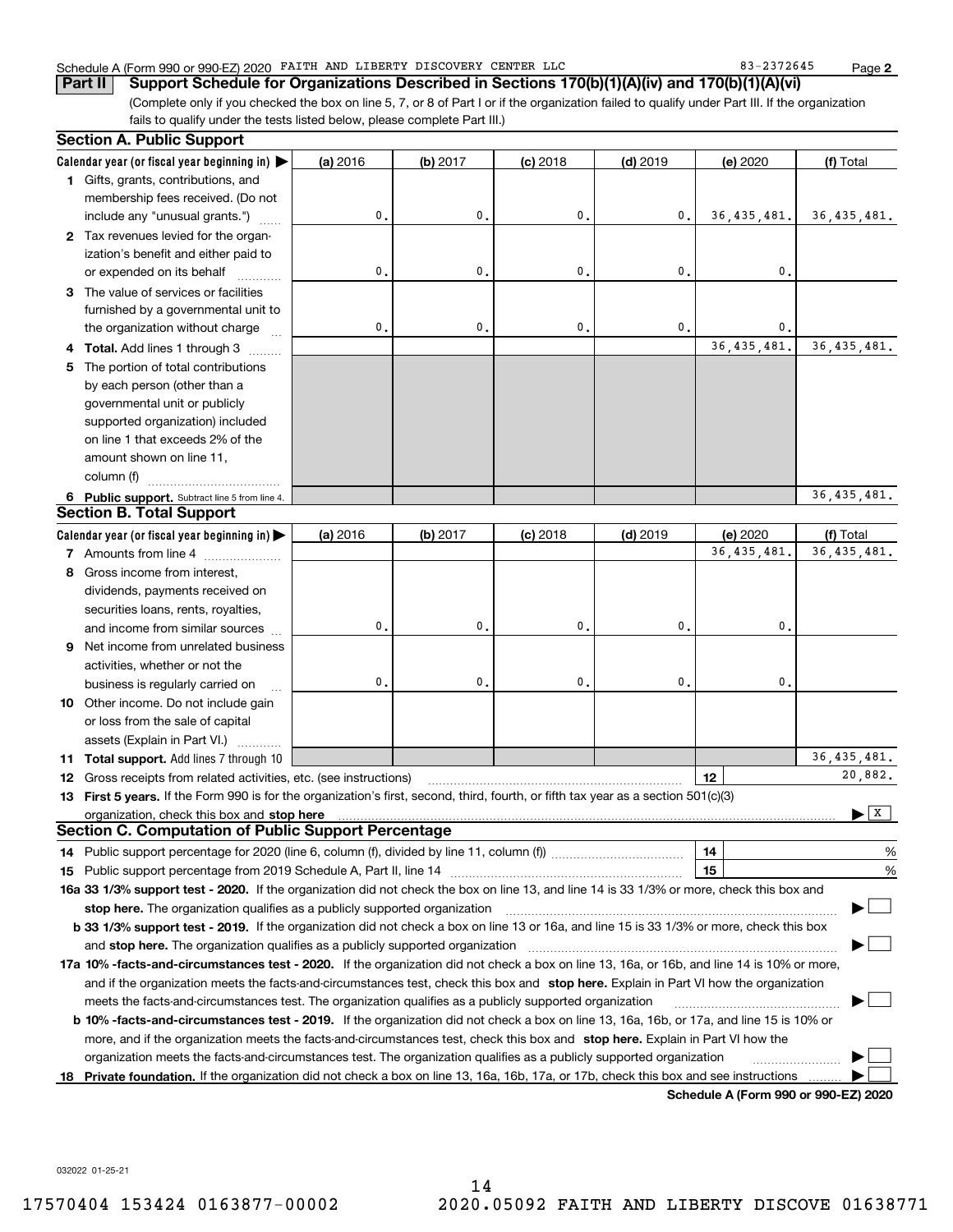#### Schedule A (Form 990 or 990-EZ) 2020 FAITH AND LIBERTY DISCOVERY CENTER LLC 83-2372645 Page

#### **Part III Support Schedule for Organizations Described in Section 509(a)(2)**

(Complete only if you checked the box on line 10 of Part I or if the organization failed to qualify under Part II. If the organization fails to qualify under the tests listed below, please complete Part II.)

| <b>Section A. Public Support</b>                                                                                                                                                         |          |          |            |            |          |                                      |
|------------------------------------------------------------------------------------------------------------------------------------------------------------------------------------------|----------|----------|------------|------------|----------|--------------------------------------|
| Calendar year (or fiscal year beginning in) $\blacktriangleright$                                                                                                                        | (a) 2016 | (b) 2017 | $(c)$ 2018 | $(d)$ 2019 | (e) 2020 | (f) Total                            |
| 1 Gifts, grants, contributions, and                                                                                                                                                      |          |          |            |            |          |                                      |
| membership fees received. (Do not                                                                                                                                                        |          |          |            |            |          |                                      |
| include any "unusual grants.")                                                                                                                                                           |          |          |            |            |          |                                      |
| 2 Gross receipts from admissions,<br>merchandise sold or services per-<br>formed, or facilities furnished in<br>any activity that is related to the<br>organization's tax-exempt purpose |          |          |            |            |          |                                      |
| 3 Gross receipts from activities that<br>are not an unrelated trade or bus-                                                                                                              |          |          |            |            |          |                                      |
| iness under section 513                                                                                                                                                                  |          |          |            |            |          |                                      |
| 4 Tax revenues levied for the organ-<br>ization's benefit and either paid to<br>or expended on its behalf<br>.                                                                           |          |          |            |            |          |                                      |
| 5 The value of services or facilities<br>furnished by a governmental unit to<br>the organization without charge                                                                          |          |          |            |            |          |                                      |
| <b>6 Total.</b> Add lines 1 through 5                                                                                                                                                    |          |          |            |            |          |                                      |
| 7a Amounts included on lines 1, 2, and<br>3 received from disqualified persons                                                                                                           |          |          |            |            |          |                                      |
| <b>b</b> Amounts included on lines 2 and 3 received<br>from other than disqualified persons that<br>exceed the greater of \$5,000 or 1% of the<br>amount on line 13 for the year         |          |          |            |            |          |                                      |
| c Add lines 7a and 7b                                                                                                                                                                    |          |          |            |            |          |                                      |
| 8 Public support. (Subtract line 7c from line 6.)<br><b>Section B. Total Support</b>                                                                                                     |          |          |            |            |          |                                      |
| Calendar year (or fiscal year beginning in) $\blacktriangleright$                                                                                                                        | (a) 2016 | (b) 2017 | $(c)$ 2018 | $(d)$ 2019 | (e) 2020 | (f) Total                            |
| 9 Amounts from line 6                                                                                                                                                                    |          |          |            |            |          |                                      |
| 10a Gross income from interest,<br>dividends, payments received on<br>securities loans, rents, royalties,<br>and income from similar sources                                             |          |          |            |            |          |                                      |
| <b>b</b> Unrelated business taxable income<br>(less section 511 taxes) from businesses<br>acquired after June 30, 1975<br>1.1.1.1.1.1.1.1.1.1                                            |          |          |            |            |          |                                      |
| c Add lines 10a and 10b                                                                                                                                                                  |          |          |            |            |          |                                      |
| <b>11</b> Net income from unrelated business<br>activities not included in line 10b.<br>whether or not the business is<br>regularly carried on                                           |          |          |            |            |          |                                      |
| <b>12</b> Other income. Do not include gain<br>or loss from the sale of capital<br>assets (Explain in Part VI.)                                                                          |          |          |            |            |          |                                      |
| <b>13</b> Total support. (Add lines 9, 10c, 11, and 12.)                                                                                                                                 |          |          |            |            |          |                                      |
| 14 First 5 years. If the Form 990 is for the organization's first, second, third, fourth, or fifth tax year as a section 501(c)(3) organization,                                         |          |          |            |            |          |                                      |
| check this box and stop here <b>contained the contained and all and stream and stop here</b> in the character of the c                                                                   |          |          |            |            |          |                                      |
| <b>Section C. Computation of Public Support Percentage</b>                                                                                                                               |          |          |            |            |          |                                      |
|                                                                                                                                                                                          |          |          |            |            | 15       | %                                    |
| 16 Public support percentage from 2019 Schedule A, Part III, line 15                                                                                                                     |          |          |            |            | 16       | %                                    |
| <b>Section D. Computation of Investment Income Percentage</b>                                                                                                                            |          |          |            |            |          |                                      |
| 17 Investment income percentage for 2020 (line 10c, column (f), divided by line 13, column (f))                                                                                          |          |          |            |            | 17       | %                                    |
| 18 Investment income percentage from 2019 Schedule A, Part III, line 17                                                                                                                  |          |          |            |            | 18       | %                                    |
| 19a 33 1/3% support tests - 2020. If the organization did not check the box on line 14, and line 15 is more than 33 1/3%, and line 17 is not                                             |          |          |            |            |          |                                      |
| more than 33 1/3%, check this box and stop here. The organization qualifies as a publicly supported organization                                                                         |          |          |            |            |          |                                      |
| b 33 1/3% support tests - 2019. If the organization did not check a box on line 14 or line 19a, and line 16 is more than 33 1/3%, and                                                    |          |          |            |            |          |                                      |
| line 18 is not more than 33 1/3%, check this box and stop here. The organization qualifies as a publicly supported organization                                                          |          |          |            |            |          |                                      |
| 20 Private foundation. If the organization did not check a box on line 14, 19a, or 19b, check this box and see instructions                                                              |          |          |            |            |          | .                                    |
| 032023 01-25-21                                                                                                                                                                          |          | 15       |            |            |          | Schedule A (Form 990 or 990-EZ) 2020 |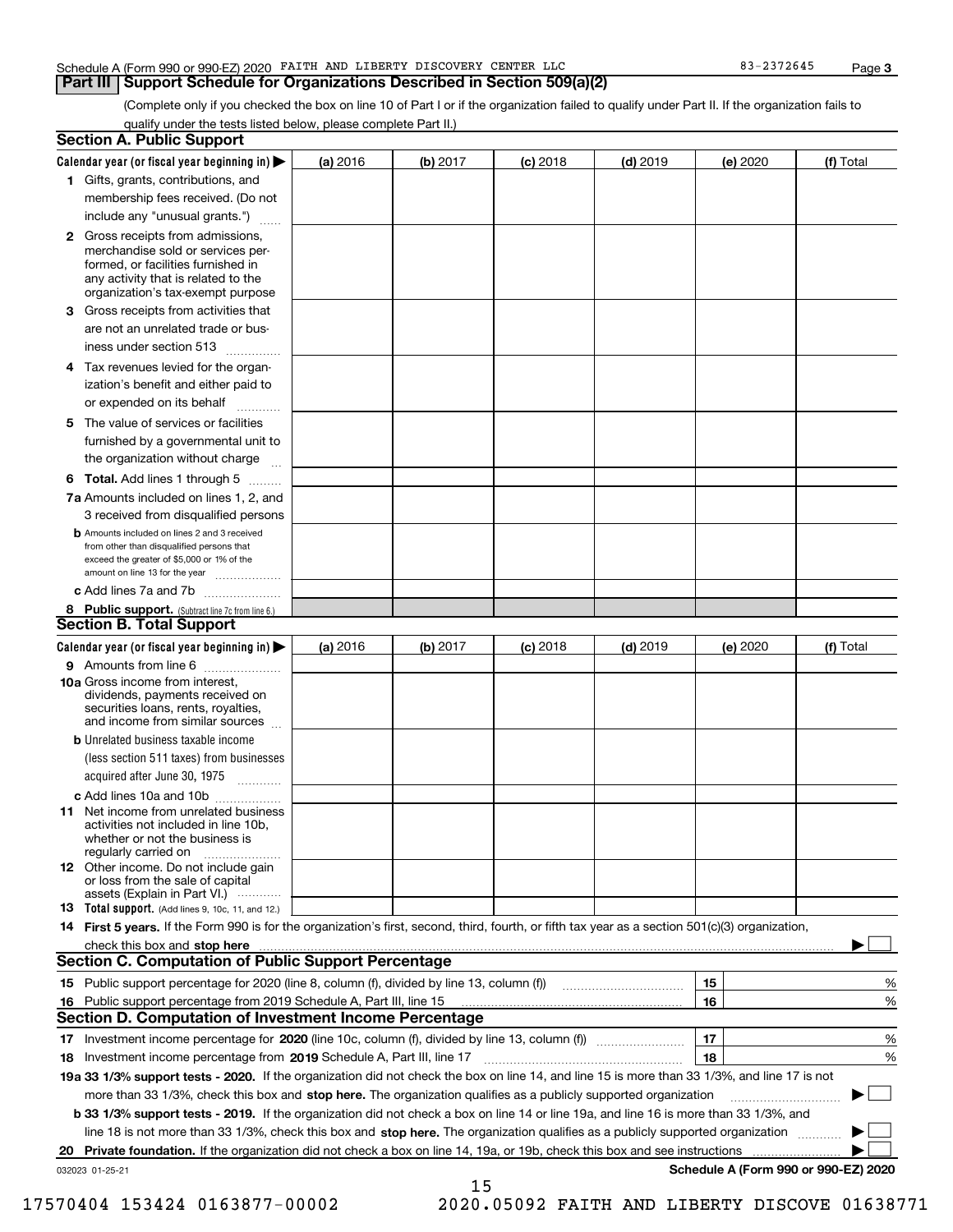**1**

**2**

**3a**

**3b**

**3c**

**4a**

**4b**

**4c**

**5a**

**5b5c**

**6**

**7**

**8**

**9a**

**9b**

**9c**

**10a**

**10b**

**YesNo**

## **Part IV Supporting Organizations**

(Complete only if you checked a box in line 12 on Part I. If you checked box 12a, Part I, complete Sections A and B. If you checked box 12b, Part I, complete Sections A and C. If you checked box 12c, Part I, complete Sections A, D, and E. If you checked box 12d, Part I, complete Sections A and D, and complete Part V.)

### **Section A. All Supporting Organizations**

- **1** Are all of the organization's supported organizations listed by name in the organization's governing documents? If "No," describe in **Part VI** how the supported organizations are designated. If designated by *class or purpose, describe the designation. If historic and continuing relationship, explain.*
- **2** Did the organization have any supported organization that does not have an IRS determination of status under section 509(a)(1) or (2)? If "Yes," explain in Part VI how the organization determined that the supported *organization was described in section 509(a)(1) or (2).*
- **3a** Did the organization have a supported organization described in section 501(c)(4), (5), or (6)? If "Yes," answer *lines 3b and 3c below.*
- **b** Did the organization confirm that each supported organization qualified under section 501(c)(4), (5), or (6) and satisfied the public support tests under section 509(a)(2)? If "Yes," describe in **Part VI** when and how the *organization made the determination.*
- **c**Did the organization ensure that all support to such organizations was used exclusively for section 170(c)(2)(B) purposes? If "Yes," explain in **Part VI** what controls the organization put in place to ensure such use.
- **4a***If* Was any supported organization not organized in the United States ("foreign supported organization")? *"Yes," and if you checked box 12a or 12b in Part I, answer lines 4b and 4c below.*
- **b** Did the organization have ultimate control and discretion in deciding whether to make grants to the foreign supported organization? If "Yes," describe in **Part VI** how the organization had such control and discretion *despite being controlled or supervised by or in connection with its supported organizations.*
- **c** Did the organization support any foreign supported organization that does not have an IRS determination under sections 501(c)(3) and 509(a)(1) or (2)? If "Yes," explain in **Part VI** what controls the organization used *to ensure that all support to the foreign supported organization was used exclusively for section 170(c)(2)(B) purposes.*
- **5a** Did the organization add, substitute, or remove any supported organizations during the tax year? If "Yes," answer lines 5b and 5c below (if applicable). Also, provide detail in **Part VI,** including (i) the names and EIN *numbers of the supported organizations added, substituted, or removed; (ii) the reasons for each such action; (iii) the authority under the organization's organizing document authorizing such action; and (iv) how the action was accomplished (such as by amendment to the organizing document).*
- **b** Type I or Type II only. Was any added or substituted supported organization part of a class already designated in the organization's organizing document?
- **cSubstitutions only.**  Was the substitution the result of an event beyond the organization's control?
- **6** Did the organization provide support (whether in the form of grants or the provision of services or facilities) to **Part VI.** *If "Yes," provide detail in* support or benefit one or more of the filing organization's supported organizations? anyone other than (i) its supported organizations, (ii) individuals that are part of the charitable class benefited by one or more of its supported organizations, or (iii) other supporting organizations that also
- **7**Did the organization provide a grant, loan, compensation, or other similar payment to a substantial contributor *If "Yes," complete Part I of Schedule L (Form 990 or 990-EZ).* regard to a substantial contributor? (as defined in section 4958(c)(3)(C)), a family member of a substantial contributor, or a 35% controlled entity with
- **8** Did the organization make a loan to a disqualified person (as defined in section 4958) not described in line 7? *If "Yes," complete Part I of Schedule L (Form 990 or 990-EZ).*
- **9a** Was the organization controlled directly or indirectly at any time during the tax year by one or more in section 509(a)(1) or (2))? If "Yes," *provide detail in* <code>Part VI.</code> disqualified persons, as defined in section 4946 (other than foundation managers and organizations described
- **b** Did one or more disqualified persons (as defined in line 9a) hold a controlling interest in any entity in which the supporting organization had an interest? If "Yes," provide detail in P**art VI**.
- **c**Did a disqualified person (as defined in line 9a) have an ownership interest in, or derive any personal benefit from, assets in which the supporting organization also had an interest? If "Yes," provide detail in P**art VI.**
- **10a** Was the organization subject to the excess business holdings rules of section 4943 because of section supporting organizations)? If "Yes," answer line 10b below. 4943(f) (regarding certain Type II supporting organizations, and all Type III non-functionally integrated
- **b** Did the organization have any excess business holdings in the tax year? (Use Schedule C, Form 4720, to *determine whether the organization had excess business holdings.)*

16

032024 01-25-21

**Schedule A (Form 990 or 990-EZ) 2020**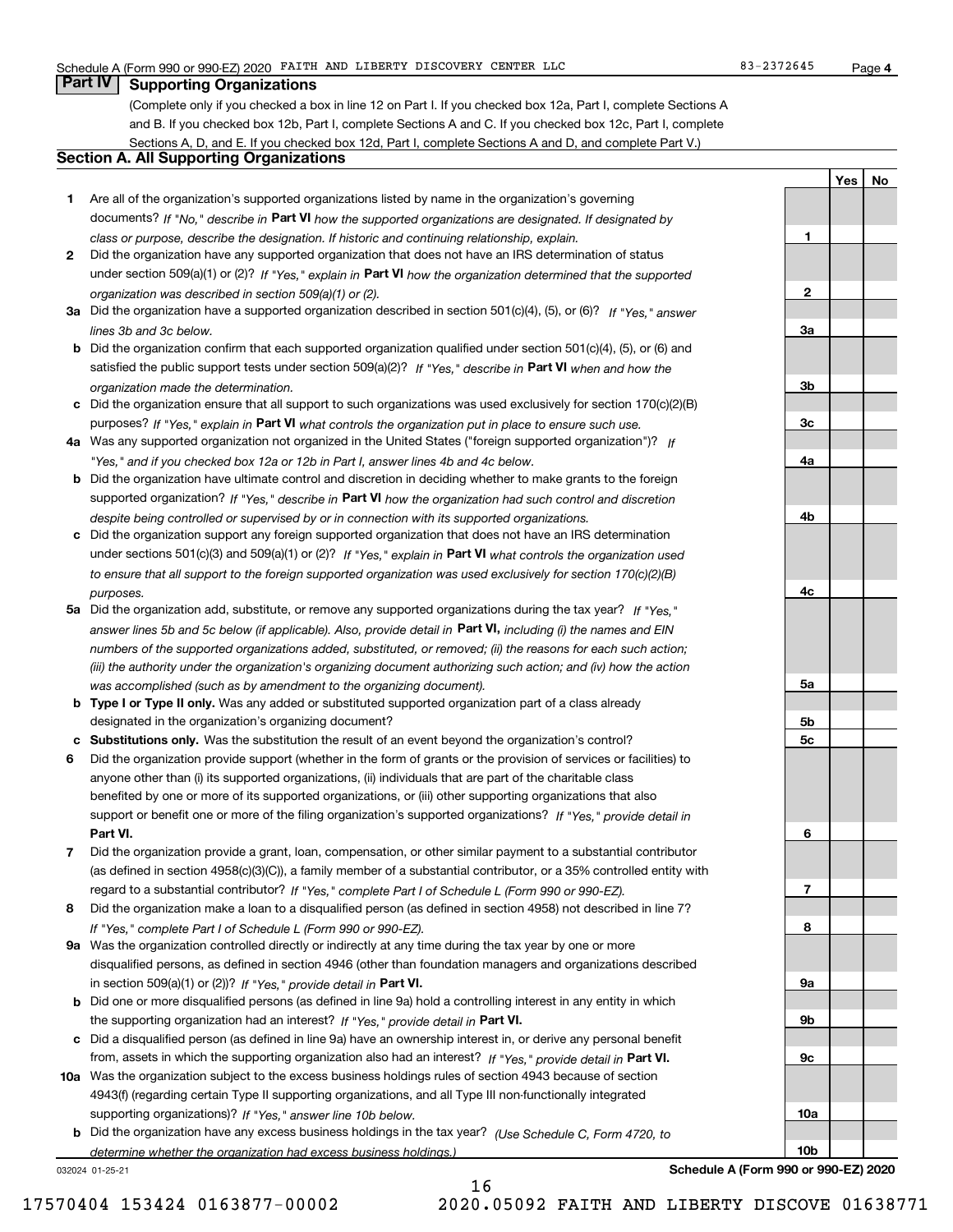**Part IV Supporting Organizations** *(continued)*

**2**

**1**

**YesNo**

|    |                                                                                                                      |                 | Yes |  |
|----|----------------------------------------------------------------------------------------------------------------------|-----------------|-----|--|
| 11 | Has the organization accepted a gift or contribution from any of the following persons?                              |                 |     |  |
|    | a A person who directly or indirectly controls, either alone or together with persons described in lines 11b and     |                 |     |  |
|    | 11c below, the governing body of a supported organization?                                                           | 11a             |     |  |
|    | <b>b</b> A family member of a person described in line 11a above?                                                    | 11 <sub>b</sub> |     |  |
|    | c A 35% controlled entity of a person described in line 11a or 11b above? If "Yes" to line 11a, 11b, or 11c, provide |                 |     |  |
|    | detail in Part VI.                                                                                                   | 11c             |     |  |
|    | <b>Section B. Type I Supporting Organizations</b>                                                                    |                 |     |  |
|    |                                                                                                                      |                 |     |  |

|   | Did the governing body, members of the governing body, officers acting in their official capacity, or membership of one or<br>more supported organizations have the power to regularly appoint or elect at least a majority of the organization's officers,<br>directors, or trustees at all times during the tax year? If "No," describe in Part VI how the supported organization(s)<br>effectively operated, supervised, or controlled the organization's activities. If the organization had more than one supported<br>organization, describe how the powers to appoint and/or remove officers, directors, or trustees were allocated among the<br>supported organizations and what conditions or restrictions, if any, applied to such powers during the tax year. |  |
|---|--------------------------------------------------------------------------------------------------------------------------------------------------------------------------------------------------------------------------------------------------------------------------------------------------------------------------------------------------------------------------------------------------------------------------------------------------------------------------------------------------------------------------------------------------------------------------------------------------------------------------------------------------------------------------------------------------------------------------------------------------------------------------|--|
|   |                                                                                                                                                                                                                                                                                                                                                                                                                                                                                                                                                                                                                                                                                                                                                                          |  |
| 2 | Did the organization operate for the benefit of any supported organization other than the supported                                                                                                                                                                                                                                                                                                                                                                                                                                                                                                                                                                                                                                                                      |  |
|   | organization(s) that operated, supervised, or controlled the supporting organization? If "Yes," explain in                                                                                                                                                                                                                                                                                                                                                                                                                                                                                                                                                                                                                                                               |  |

**Part VI**  *how providing such benefit carried out the purposes of the supported organization(s) that operated,*

| supervised, or controlled the supporting organization. |  |
|--------------------------------------------------------|--|
| Section C. Type II Supporting Organizations            |  |
|                                                        |  |

**1**or trustees of each of the organization's supported organization(s)? If "No," describe in **Part VI** how control *or management of the supporting organization was vested in the same persons that controlled or managed the supported organization(s).* Were a majority of the organization's directors or trustees during the tax year also a majority of the directors

|  |  |  | <b>Section D. All Type III Supporting Organizations</b> |
|--|--|--|---------------------------------------------------------|

|              |                                                                                                                        |   | Yes | No |
|--------------|------------------------------------------------------------------------------------------------------------------------|---|-----|----|
|              | Did the organization provide to each of its supported organizations, by the last day of the fifth month of the         |   |     |    |
|              | organization's tax year, (i) a written notice describing the type and amount of support provided during the prior tax  |   |     |    |
|              | year, (ii) a copy of the Form 990 that was most recently filed as of the date of notification, and (iii) copies of the |   |     |    |
|              | organization's governing documents in effect on the date of notification, to the extent not previously provided?       |   |     |    |
| $\mathbf{2}$ | Were any of the organization's officers, directors, or trustees either (i) appointed or elected by the supported       |   |     |    |
|              | organization(s) or (ii) serving on the governing body of a supported organization? If "No," explain in Part VI how     |   |     |    |
|              | the organization maintained a close and continuous working relationship with the supported organization(s).            |   |     |    |
| 3            | By reason of the relationship described in line 2, above, did the organization's supported organizations have a        |   |     |    |
|              | significant voice in the organization's investment policies and in directing the use of the organization's             |   |     |    |
|              | income or assets at all times during the tax year? If "Yes," describe in Part VI the role the organization's           |   |     |    |
|              | supported organizations played in this regard                                                                          | з |     |    |

# *supported organizations played in this regard.* **Section E. Type III Functionally Integrated Supporting Organizations**

- **1**Check the box next to the method that the organization used to satisfy the Integral Part Test during the year (see instructions).
- **alinupy** The organization satisfied the Activities Test. Complete line 2 below.
- **b**The organization is the parent of each of its supported organizations. *Complete* line 3 *below.*  $\mathcal{L}^{\text{max}}$

|  |  |  | The organization supported a governmental entity. Describe in Part VI how you supported a governmental entity (see instructions) |  |
|--|--|--|----------------------------------------------------------------------------------------------------------------------------------|--|
|--|--|--|----------------------------------------------------------------------------------------------------------------------------------|--|

- **2Answer lines 2a and 2b below. Yes No** Activities Test.
- **a** Did substantially all of the organization's activities during the tax year directly further the exempt purposes of the supported organization(s) to which the organization was responsive? If "Yes," then in **Part VI identify those supported organizations and explain**  *how these activities directly furthered their exempt purposes, how the organization was responsive to those supported organizations, and how the organization determined that these activities constituted substantially all of its activities.*
- **b** Did the activities described in line 2a, above, constitute activities that, but for the organization's involvement, **Part VI**  *the reasons for the organization's position that its supported organization(s) would have engaged in* one or more of the organization's supported organization(s) would have been engaged in? If "Yes," e*xplain in these activities but for the organization's involvement.*
- **3** Parent of Supported Organizations. Answer lines 3a and 3b below.
- **a** Did the organization have the power to regularly appoint or elect a majority of the officers, directors, or trustees of each of the supported organizations? If "Yes" or "No" provide details in **Part VI.**

**b** Did the organization exercise a substantial degree of direction over the policies, programs, and activities of each of its supported organizations? If "Yes," describe in Part VI the role played by the organization in this regard.

**Schedule A (Form 990 or 990-EZ) 2020**

**2a**

**2b**

**3a**

**3b**

032025 01-25-21

17570404 153424 0163877-00002 2020.05092 FAITH AND LIBERTY DISCOVE 01638771

17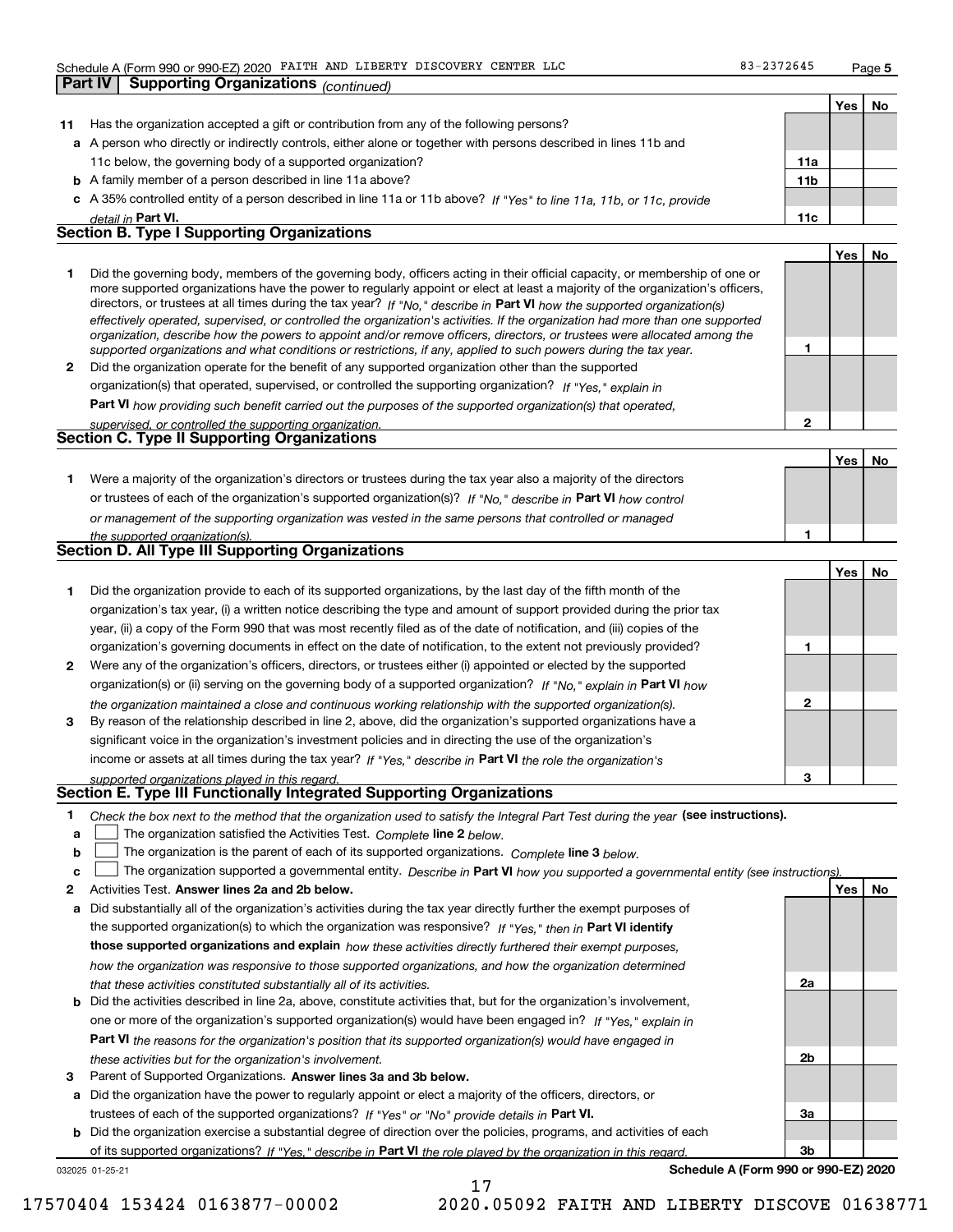|  | Schedule A (Form 990 or 990-EZ) 2020 FAITH AND LIBERTY DISCOVERY CENTER LLC             | 83-2372645 | Page |
|--|-----------------------------------------------------------------------------------------|------------|------|
|  | <b>Part V</b>   Type III Non-Functionally Integrated 509(a)(3) Supporting Organizations |            |      |
|  |                                                                                         |            |      |

**1**1 Check here if the organization satisfied the Integral Part Test as a qualifying trust on Nov. 20, 1970 (explain in Part VI). See instructions. All other Type III non-functionally integrated supporting organizations must complete Sections A through E.

|              | Section A - Adjusted Net Income                                             |                | (A) Prior Year | (B) Current Year<br>(optional) |
|--------------|-----------------------------------------------------------------------------|----------------|----------------|--------------------------------|
| 1            | Net short-term capital gain                                                 | 1              |                |                                |
| 2            | Recoveries of prior-year distributions                                      | $\mathbf{2}$   |                |                                |
| 3            | Other gross income (see instructions)                                       | 3              |                |                                |
| 4            | Add lines 1 through 3.                                                      | 4              |                |                                |
| 5            | Depreciation and depletion                                                  | 5              |                |                                |
| 6            | Portion of operating expenses paid or incurred for production or            |                |                |                                |
|              | collection of gross income or for management, conservation, or              |                |                |                                |
|              | maintenance of property held for production of income (see instructions)    | 6              |                |                                |
| 7            | Other expenses (see instructions)                                           | $\overline{7}$ |                |                                |
| 8            | Adjusted Net Income (subtract lines 5, 6, and 7 from line 4)                | 8              |                |                                |
|              | <b>Section B - Minimum Asset Amount</b>                                     |                | (A) Prior Year | (B) Current Year<br>(optional) |
| 1.           | Aggregate fair market value of all non-exempt-use assets (see               |                |                |                                |
|              | instructions for short tax year or assets held for part of year):           |                |                |                                |
|              | a Average monthly value of securities                                       | 1a             |                |                                |
|              | <b>b</b> Average monthly cash balances                                      | 1 <sub>b</sub> |                |                                |
|              | c Fair market value of other non-exempt-use assets                          | 1c             |                |                                |
|              | d Total (add lines 1a, 1b, and 1c)                                          | 1d             |                |                                |
|              | e Discount claimed for blockage or other factors                            |                |                |                                |
|              | (explain in detail in Part VI):                                             |                |                |                                |
| $\mathbf{2}$ | Acquisition indebtedness applicable to non-exempt-use assets                | $\mathbf{2}$   |                |                                |
| 3            | Subtract line 2 from line 1d.                                               | 3              |                |                                |
| 4            | Cash deemed held for exempt use. Enter 0.015 of line 3 (for greater amount, |                |                |                                |
|              | see instructions).                                                          | 4              |                |                                |
| 5            | Net value of non-exempt-use assets (subtract line 4 from line 3)            | 5              |                |                                |
| 6            | Multiply line 5 by 0.035.                                                   | 6              |                |                                |
| 7            | Recoveries of prior-year distributions                                      | 7              |                |                                |
| 8            | Minimum Asset Amount (add line 7 to line 6)                                 | 8              |                |                                |
|              | <b>Section C - Distributable Amount</b>                                     |                |                | <b>Current Year</b>            |
| 1            | Adjusted net income for prior year (from Section A, line 8, column A)       | 1              |                |                                |
| $\mathbf{2}$ | Enter 0.85 of line 1.                                                       | $\mathbf{2}$   |                |                                |
| 3            | Minimum asset amount for prior year (from Section B, line 8, column A)      | 3              |                |                                |
| 4            | Enter greater of line 2 or line 3.                                          | 4              |                |                                |
| 5            | Income tax imposed in prior year                                            | 5              |                |                                |
| 6            | <b>Distributable Amount.</b> Subtract line 5 from line 4, unless subject to |                |                |                                |
|              | emergency temporary reduction (see instructions).                           | 6              |                |                                |
|              |                                                                             |                |                |                                |

**7**Check here if the current year is the organization's first as a non-functionally integrated Type III supporting organization (see instructions).

**Schedule A (Form 990 or 990-EZ) 2020**

032026 01-25-21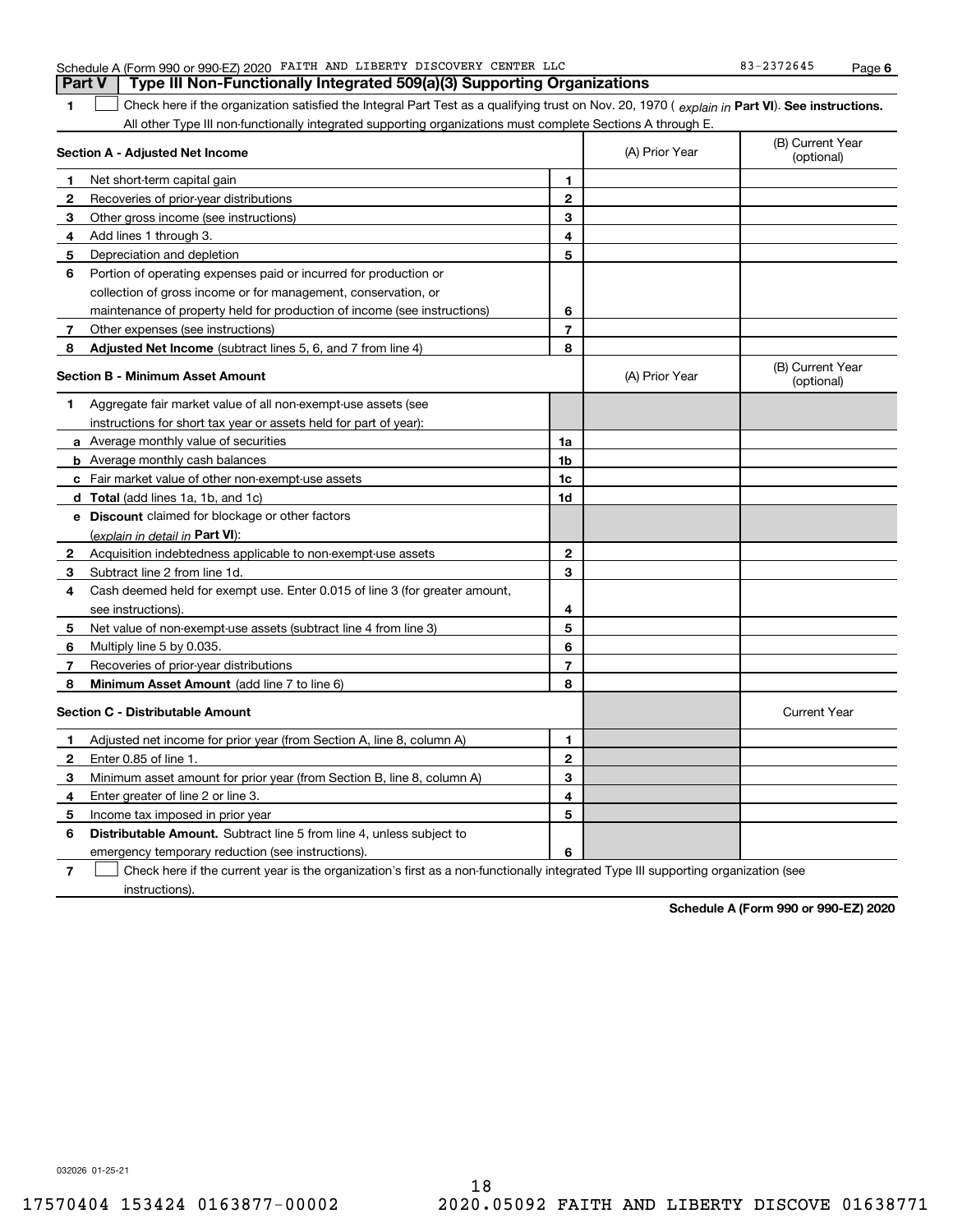|  | Schedule A (Form 990 or 990-EZ) 2020 FAITH AND LIBERTY DISCOVERY CENTER LLC |  |  |  |  | 2372645<br>22<br>כ ס | Page |  |
|--|-----------------------------------------------------------------------------|--|--|--|--|----------------------|------|--|
|--|-----------------------------------------------------------------------------|--|--|--|--|----------------------|------|--|

| <b>Part V</b> | Type III Non-Functionally Integrated 509(a)(3) Supporting Organizations                                                                                        |                             | (continued)                           |                |                                         |
|---------------|----------------------------------------------------------------------------------------------------------------------------------------------------------------|-----------------------------|---------------------------------------|----------------|-----------------------------------------|
|               | <b>Section D - Distributions</b>                                                                                                                               |                             |                                       |                | <b>Current Year</b>                     |
| 1             | Amounts paid to supported organizations to accomplish exempt purposes                                                                                          |                             | 1                                     |                |                                         |
| 2             | Amounts paid to perform activity that directly furthers exempt purposes of supported                                                                           |                             |                                       |                |                                         |
|               | organizations, in excess of income from activity                                                                                                               |                             |                                       | 2              |                                         |
| 3             | Administrative expenses paid to accomplish exempt purposes of supported organizations                                                                          |                             |                                       | 3              |                                         |
| 4             | Amounts paid to acquire exempt-use assets                                                                                                                      |                             |                                       | 4              |                                         |
| 5             | Qualified set-aside amounts (prior IRS approval required - provide details in Part VI)                                                                         |                             |                                       | 5              |                                         |
| 6             | Other distributions ( <i>describe in</i> Part VI). See instructions.                                                                                           |                             |                                       | 6              |                                         |
| 7             | Total annual distributions. Add lines 1 through 6.                                                                                                             |                             |                                       | $\overline{7}$ |                                         |
| 8             | Distributions to attentive supported organizations to which the organization is responsive                                                                     |                             |                                       |                |                                         |
|               | (provide details in Part VI). See instructions.                                                                                                                |                             |                                       | 8              |                                         |
| 9             | Distributable amount for 2020 from Section C, line 6                                                                                                           |                             |                                       | 9              |                                         |
| 10            | Line 8 amount divided by line 9 amount                                                                                                                         |                             |                                       | 10             |                                         |
|               |                                                                                                                                                                | (i)                         | (ii)                                  |                | (iii)                                   |
|               | <b>Section E - Distribution Allocations</b> (see instructions)                                                                                                 | <b>Excess Distributions</b> | <b>Underdistributions</b><br>Pre-2020 |                | <b>Distributable</b><br>Amount for 2020 |
| 1             | Distributable amount for 2020 from Section C, line 6                                                                                                           |                             |                                       |                |                                         |
| 2             | Underdistributions, if any, for years prior to 2020 (reason-                                                                                                   |                             |                                       |                |                                         |
|               | able cause required - explain in Part VI). See instructions.                                                                                                   |                             |                                       |                |                                         |
| 3             | Excess distributions carryover, if any, to 2020                                                                                                                |                             |                                       |                |                                         |
|               | <b>a</b> From 2015                                                                                                                                             |                             |                                       |                |                                         |
|               | <b>b</b> From 2016                                                                                                                                             |                             |                                       |                |                                         |
|               | c From 2017                                                                                                                                                    |                             |                                       |                |                                         |
|               | <b>d</b> From 2018                                                                                                                                             |                             |                                       |                |                                         |
|               | e From 2019                                                                                                                                                    |                             |                                       |                |                                         |
|               | f Total of lines 3a through 3e                                                                                                                                 |                             |                                       |                |                                         |
|               | g Applied to underdistributions of prior years                                                                                                                 |                             |                                       |                |                                         |
|               | <b>h</b> Applied to 2020 distributable amount                                                                                                                  |                             |                                       |                |                                         |
|               | Carryover from 2015 not applied (see instructions)                                                                                                             |                             |                                       |                |                                         |
|               | Remainder. Subtract lines 3g, 3h, and 3i from line 3f.                                                                                                         |                             |                                       |                |                                         |
| 4             | Distributions for 2020 from Section D,                                                                                                                         |                             |                                       |                |                                         |
|               | line $7:$                                                                                                                                                      |                             |                                       |                |                                         |
|               | a Applied to underdistributions of prior years                                                                                                                 |                             |                                       |                |                                         |
|               | <b>b</b> Applied to 2020 distributable amount                                                                                                                  |                             |                                       |                |                                         |
|               | c Remainder. Subtract lines 4a and 4b from line 4.                                                                                                             |                             |                                       |                |                                         |
| 5             | Remaining underdistributions for years prior to 2020, if                                                                                                       |                             |                                       |                |                                         |
|               | any. Subtract lines 3g and 4a from line 2. For result greater                                                                                                  |                             |                                       |                |                                         |
|               | than zero, explain in Part VI. See instructions.                                                                                                               |                             |                                       |                |                                         |
| 6             | Remaining underdistributions for 2020. Subtract lines 3h                                                                                                       |                             |                                       |                |                                         |
|               | and 4b from line 1. For result greater than zero, explain in                                                                                                   |                             |                                       |                |                                         |
|               | Part VI. See instructions.                                                                                                                                     |                             |                                       |                |                                         |
|               |                                                                                                                                                                |                             |                                       |                |                                         |
|               |                                                                                                                                                                |                             |                                       |                |                                         |
| 8             | Breakdown of line 7:                                                                                                                                           |                             |                                       |                |                                         |
|               |                                                                                                                                                                |                             |                                       |                |                                         |
|               |                                                                                                                                                                |                             |                                       |                |                                         |
|               |                                                                                                                                                                |                             |                                       |                |                                         |
|               |                                                                                                                                                                |                             |                                       |                |                                         |
|               | e Excess from 2020                                                                                                                                             |                             |                                       |                |                                         |
| 7             | Excess distributions carryover to 2021. Add lines 3j<br>and 4c.<br>a Excess from 2016<br><b>b</b> Excess from 2017<br>c Excess from 2018<br>d Excess from 2019 |                             |                                       |                |                                         |

**Schedule A (Form 990 or 990-EZ) 2020**

032027 01-25-21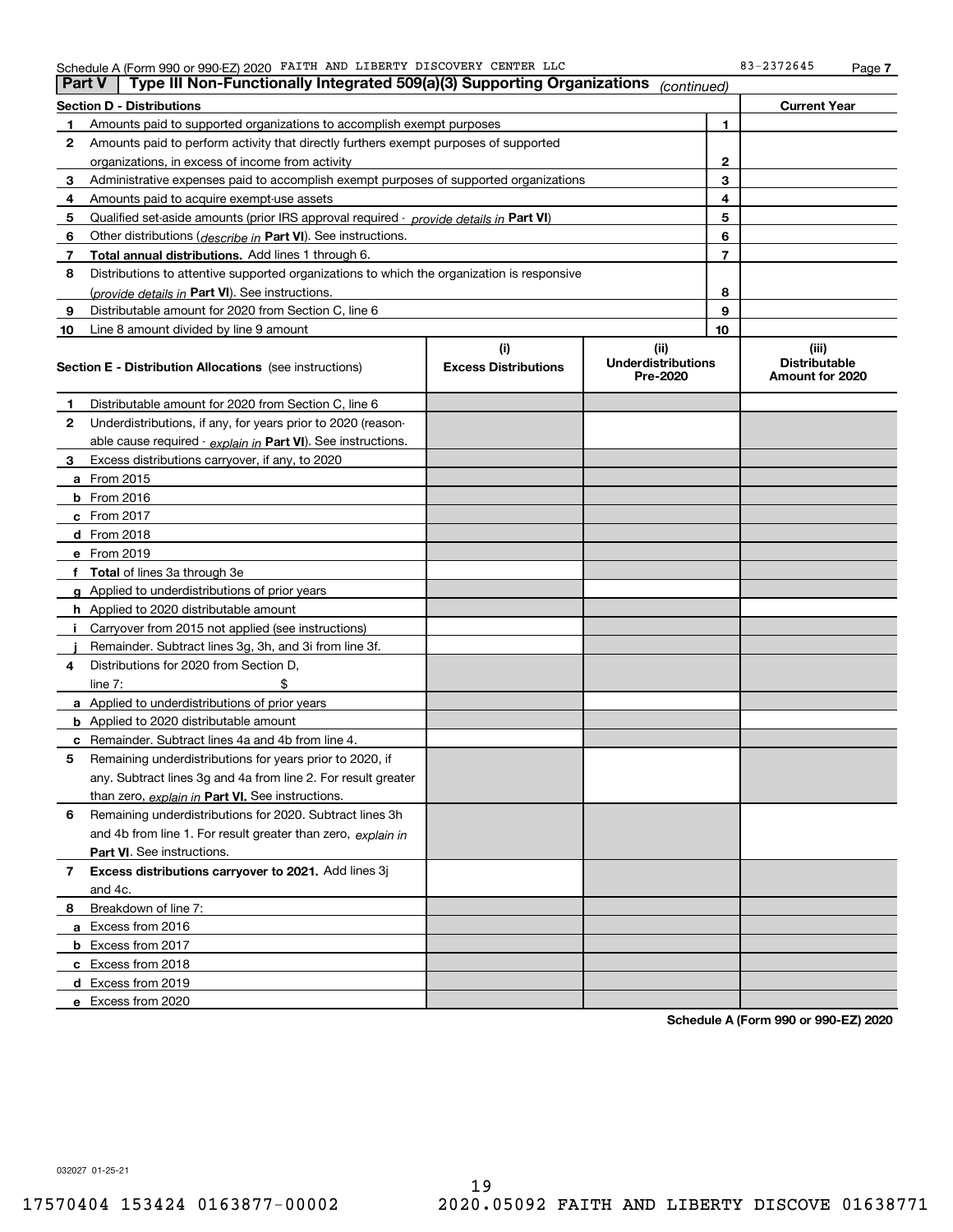|                 | Part IV, Section A, lines 1, 2, 3b, 3c, 4b, 4c, 5a, 6, 9a, 9b, 9c, 11a, 11b, and 11c; Part IV, Section B, lines 1 and 2; Part IV, Section C, line 1; Part IV, Section D, lines 2 and 3; Part IV, Section E, lines 1c, 2a, 2b,<br>Section D, lines 5, 6, and 8; and Part V, Section E, lines 2, 5, and 6. Also complete this part for any additional information.<br>(See instructions.) |
|-----------------|-----------------------------------------------------------------------------------------------------------------------------------------------------------------------------------------------------------------------------------------------------------------------------------------------------------------------------------------------------------------------------------------|
|                 |                                                                                                                                                                                                                                                                                                                                                                                         |
|                 |                                                                                                                                                                                                                                                                                                                                                                                         |
|                 |                                                                                                                                                                                                                                                                                                                                                                                         |
|                 |                                                                                                                                                                                                                                                                                                                                                                                         |
|                 |                                                                                                                                                                                                                                                                                                                                                                                         |
|                 |                                                                                                                                                                                                                                                                                                                                                                                         |
|                 |                                                                                                                                                                                                                                                                                                                                                                                         |
|                 |                                                                                                                                                                                                                                                                                                                                                                                         |
|                 |                                                                                                                                                                                                                                                                                                                                                                                         |
|                 |                                                                                                                                                                                                                                                                                                                                                                                         |
|                 |                                                                                                                                                                                                                                                                                                                                                                                         |
|                 |                                                                                                                                                                                                                                                                                                                                                                                         |
|                 |                                                                                                                                                                                                                                                                                                                                                                                         |
|                 |                                                                                                                                                                                                                                                                                                                                                                                         |
|                 |                                                                                                                                                                                                                                                                                                                                                                                         |
|                 |                                                                                                                                                                                                                                                                                                                                                                                         |
|                 |                                                                                                                                                                                                                                                                                                                                                                                         |
|                 |                                                                                                                                                                                                                                                                                                                                                                                         |
|                 |                                                                                                                                                                                                                                                                                                                                                                                         |
|                 |                                                                                                                                                                                                                                                                                                                                                                                         |
|                 |                                                                                                                                                                                                                                                                                                                                                                                         |
|                 |                                                                                                                                                                                                                                                                                                                                                                                         |
|                 |                                                                                                                                                                                                                                                                                                                                                                                         |
|                 |                                                                                                                                                                                                                                                                                                                                                                                         |
|                 |                                                                                                                                                                                                                                                                                                                                                                                         |
|                 |                                                                                                                                                                                                                                                                                                                                                                                         |
|                 |                                                                                                                                                                                                                                                                                                                                                                                         |
|                 |                                                                                                                                                                                                                                                                                                                                                                                         |
|                 |                                                                                                                                                                                                                                                                                                                                                                                         |
|                 |                                                                                                                                                                                                                                                                                                                                                                                         |
|                 |                                                                                                                                                                                                                                                                                                                                                                                         |
|                 |                                                                                                                                                                                                                                                                                                                                                                                         |
|                 |                                                                                                                                                                                                                                                                                                                                                                                         |
|                 |                                                                                                                                                                                                                                                                                                                                                                                         |
|                 |                                                                                                                                                                                                                                                                                                                                                                                         |
|                 |                                                                                                                                                                                                                                                                                                                                                                                         |
|                 |                                                                                                                                                                                                                                                                                                                                                                                         |
|                 |                                                                                                                                                                                                                                                                                                                                                                                         |
|                 |                                                                                                                                                                                                                                                                                                                                                                                         |
|                 |                                                                                                                                                                                                                                                                                                                                                                                         |
|                 |                                                                                                                                                                                                                                                                                                                                                                                         |
|                 |                                                                                                                                                                                                                                                                                                                                                                                         |
|                 |                                                                                                                                                                                                                                                                                                                                                                                         |
|                 | Schedule A (Form 990 or 990-EZ) 2020                                                                                                                                                                                                                                                                                                                                                    |
| 032028 01-25-21 | 20                                                                                                                                                                                                                                                                                                                                                                                      |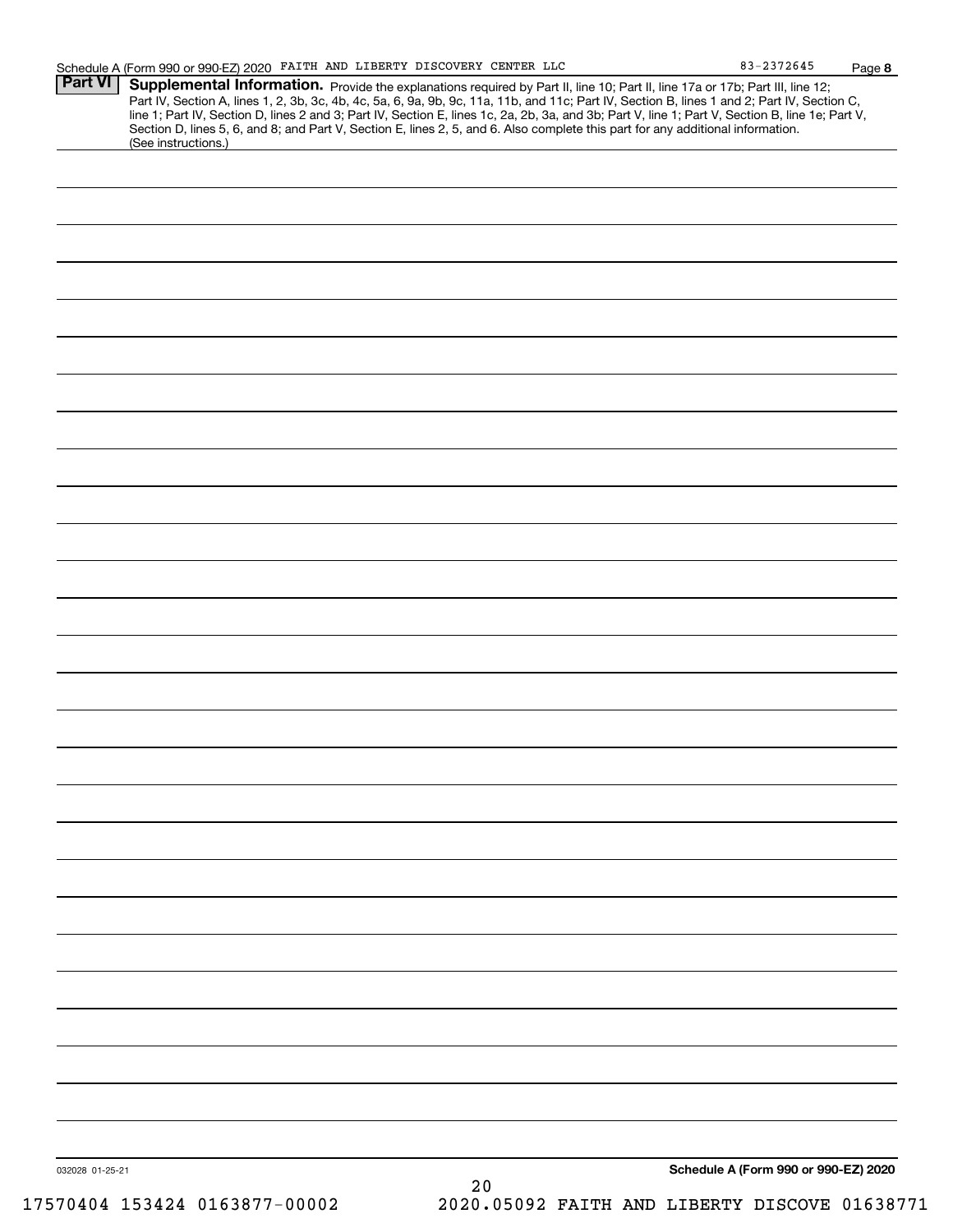Department of the Treasury Internal Revenue Service **(Form 990, 990-EZ, or 990-PF)**

Name of the organization

\*\* PUBLIC DISCLOSURE COPY \*\*

# **Schedule B Schedule of Contributors**

**| Attach to Form 990, Form 990-EZ, or Form 990-PF. | Go to www.irs.gov/Form990 for the latest information.** OMB No. 1545-0047

**2020**

**Employer identification number**

| $N$ a $N$ i i $\sigma$ u is organization. |                                                                                    |            |  |  |  |
|-------------------------------------------|------------------------------------------------------------------------------------|------------|--|--|--|
|                                           | FAITH AND LIBERTY DISCOVERY CENTER LLC                                             | 83-2372645 |  |  |  |
| <b>Organization type</b> (check one):     |                                                                                    |            |  |  |  |
| Filers of:                                | Section:                                                                           |            |  |  |  |
| Form 990 or 990-EZ                        | $\mathbf{X}$<br>$501(c)$ ( $3$ ) (enter number) organization                       |            |  |  |  |
|                                           | $4947(a)(1)$ nonexempt charitable trust <b>not</b> treated as a private foundation |            |  |  |  |
|                                           | 527 political organization                                                         |            |  |  |  |
| Form 990-PF                               | 501(c)(3) exempt private foundation                                                |            |  |  |  |

4947(a)(1) nonexempt charitable trust treated as a private foundation  $\mathcal{L}^{\text{max}}$ 

501(c)(3) taxable private foundation  $\mathcal{L}^{\text{max}}$ 

Check if your organization is covered by the **General Rule** or a **Special Rule. Note:**  Only a section 501(c)(7), (8), or (10) organization can check boxes for both the General Rule and a Special Rule. See instructions.

#### **General Rule**

 $\overline{X}$  For an organization filing Form 990, 990-EZ, or 990-PF that received, during the year, contributions totaling \$5,000 or more (in money or property) from any one contributor. Complete Parts I and II. See instructions for determining a contributor's total contributions.

#### **Special Rules**

 $\sqrt{2}$ 

| For an organization described in section 501(c)(3) filing Form 990 or 990-EZ that met the 33 1/3% support test of the regulations under               |
|-------------------------------------------------------------------------------------------------------------------------------------------------------|
| sections 509(a)(1) and 170(b)(1)(A)(vi), that checked Schedule A (Form 990 or 990-EZ), Part II, line 13, 16a, or 16b, and that received from          |
| any one contributor, during the year, total contributions of the greater of (1) \$5,000; or (2) 2% of the amount on (i) Form 990, Part VIII, line 1h; |
| or (ii) Form 990-EZ, line 1. Complete Parts I and II.                                                                                                 |

For an organization described in section 501(c)(7), (8), or (10) filing Form 990 or 990-EZ that received from any one contributor, during the year, total contributions of more than \$1,000 exclusively for religious, charitable, scientific, literary, or educational purposes, or for the prevention of cruelty to children or animals. Complete Parts I (entering "N/A" in column (b) instead of the contributor name and address), II, and III.  $\mathcal{L}^{\text{max}}$ 

purpose. Don't complete any of the parts unless the **General Rule** applies to this organization because it received *nonexclusively* year, contributions <sub>exclusively</sub> for religious, charitable, etc., purposes, but no such contributions totaled more than \$1,000. If this box is checked, enter here the total contributions that were received during the year for an  $\;$ exclusively religious, charitable, etc., For an organization described in section 501(c)(7), (8), or (10) filing Form 990 or 990-EZ that received from any one contributor, during the religious, charitable, etc., contributions totaling \$5,000 or more during the year  $\Box$ — $\Box$   $\Box$  $\mathcal{L}^{\text{max}}$ 

**Caution:**  An organization that isn't covered by the General Rule and/or the Special Rules doesn't file Schedule B (Form 990, 990-EZ, or 990-PF),  **must** but it answer "No" on Part IV, line 2, of its Form 990; or check the box on line H of its Form 990-EZ or on its Form 990-PF, Part I, line 2, to certify that it doesn't meet the filing requirements of Schedule B (Form 990, 990-EZ, or 990-PF).

**For Paperwork Reduction Act Notice, see the instructions for Form 990, 990-EZ, or 990-PF. Schedule B (Form 990, 990-EZ, or 990-PF) (2020)** LHA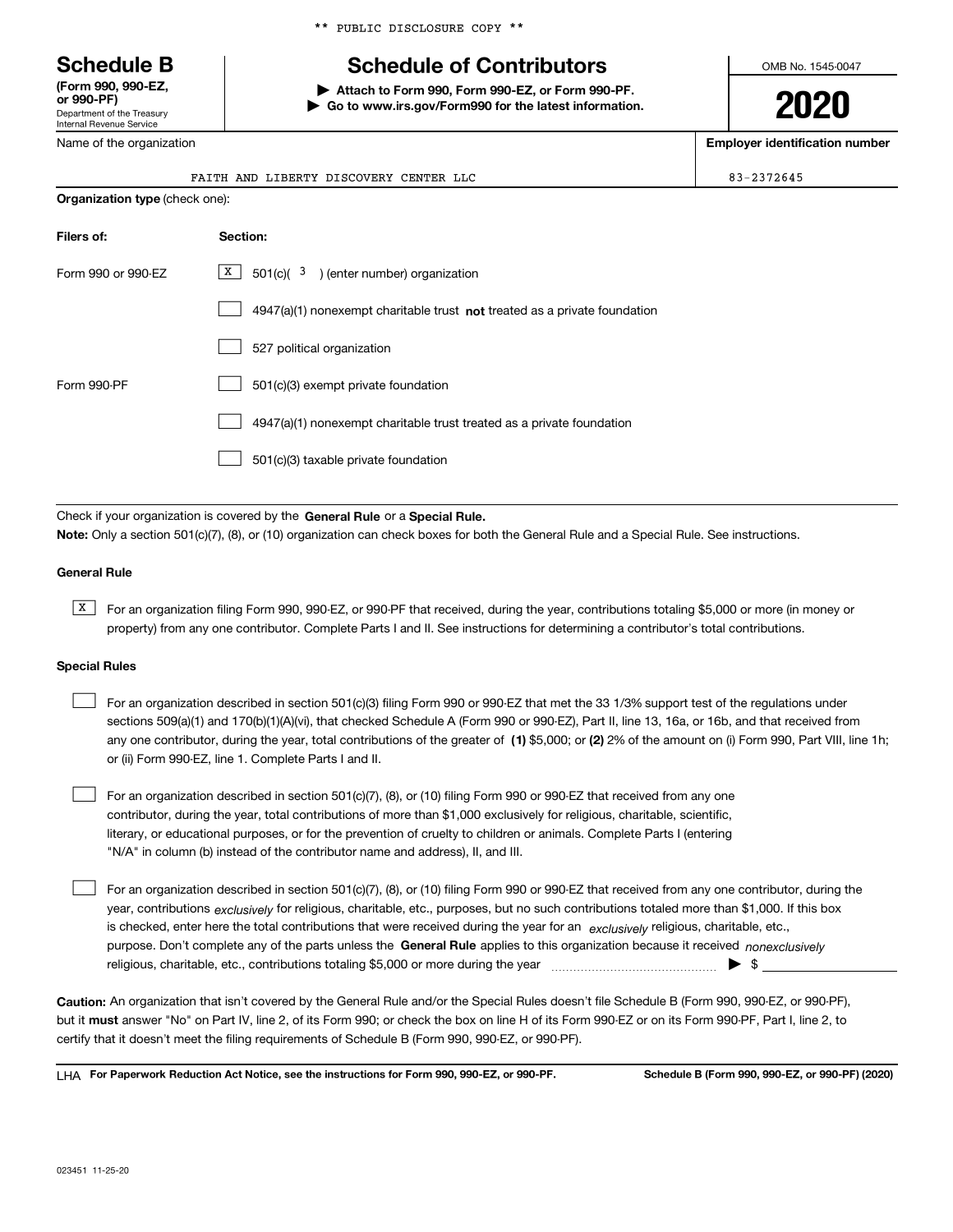## Schedule B (Form 990, 990-EZ, or 990-PF) (2020) Page 2

|            | Schedule B (Form 990, 990-EZ, or 990-PF) (2020)                                                |                                   | Page 2                                                                                     |
|------------|------------------------------------------------------------------------------------------------|-----------------------------------|--------------------------------------------------------------------------------------------|
|            | Name of organization                                                                           |                                   | <b>Employer identification number</b>                                                      |
|            | FAITH AND LIBERTY DISCOVERY CENTER LLC                                                         |                                   | 83-2372645                                                                                 |
| Part I     | Contributors (see instructions). Use duplicate copies of Part I if additional space is needed. |                                   |                                                                                            |
| (a)<br>No. | (b)<br>Name, address, and ZIP + 4                                                              | (c)<br><b>Total contributions</b> | (d)<br>Type of contribution                                                                |
| 1          |                                                                                                | 36, 435, 481.<br>\$               | х<br>Person<br>Payroll<br>Noncash<br>X<br>(Complete Part II for<br>noncash contributions.) |
| (a)<br>No. | (b)<br>Name, address, and ZIP + 4                                                              | (c)<br><b>Total contributions</b> | (d)<br>Type of contribution                                                                |
|            |                                                                                                | \$                                | Person<br>Payroll<br>Noncash<br>(Complete Part II for<br>noncash contributions.)           |
| (a)<br>No. | (b)<br>Name, address, and ZIP + 4                                                              | (c)<br><b>Total contributions</b> | (d)<br>Type of contribution                                                                |
|            |                                                                                                | \$                                | Person<br>Payroll<br>Noncash<br>(Complete Part II for<br>noncash contributions.)           |
| (a)<br>No. | (b)<br>Name, address, and ZIP + 4                                                              | (c)<br><b>Total contributions</b> | (d)<br>Type of contribution                                                                |
|            |                                                                                                | \$                                | Person<br>Payroll<br>Noncash<br>(Complete Part II for<br>noncash contributions.)           |
| (a)<br>No. | (b)<br>Name, address, and ZIP + 4                                                              | (c)<br><b>Total contributions</b> | (d)<br>Type of contribution                                                                |
|            |                                                                                                | \$                                | Person<br>Payroll<br>Noncash<br>(Complete Part II for<br>noncash contributions.)           |
| (a)<br>No. | (b)<br>Name, address, and ZIP + 4                                                              | (c)<br><b>Total contributions</b> | (d)<br>Type of contribution                                                                |
|            |                                                                                                | \$                                | Person<br>Payroll<br>Noncash<br>(Complete Part II for<br>noncash contributions.)           |

023452 11-25-20 **Schedule B (Form 990, 990-EZ, or 990-PF) (2020)**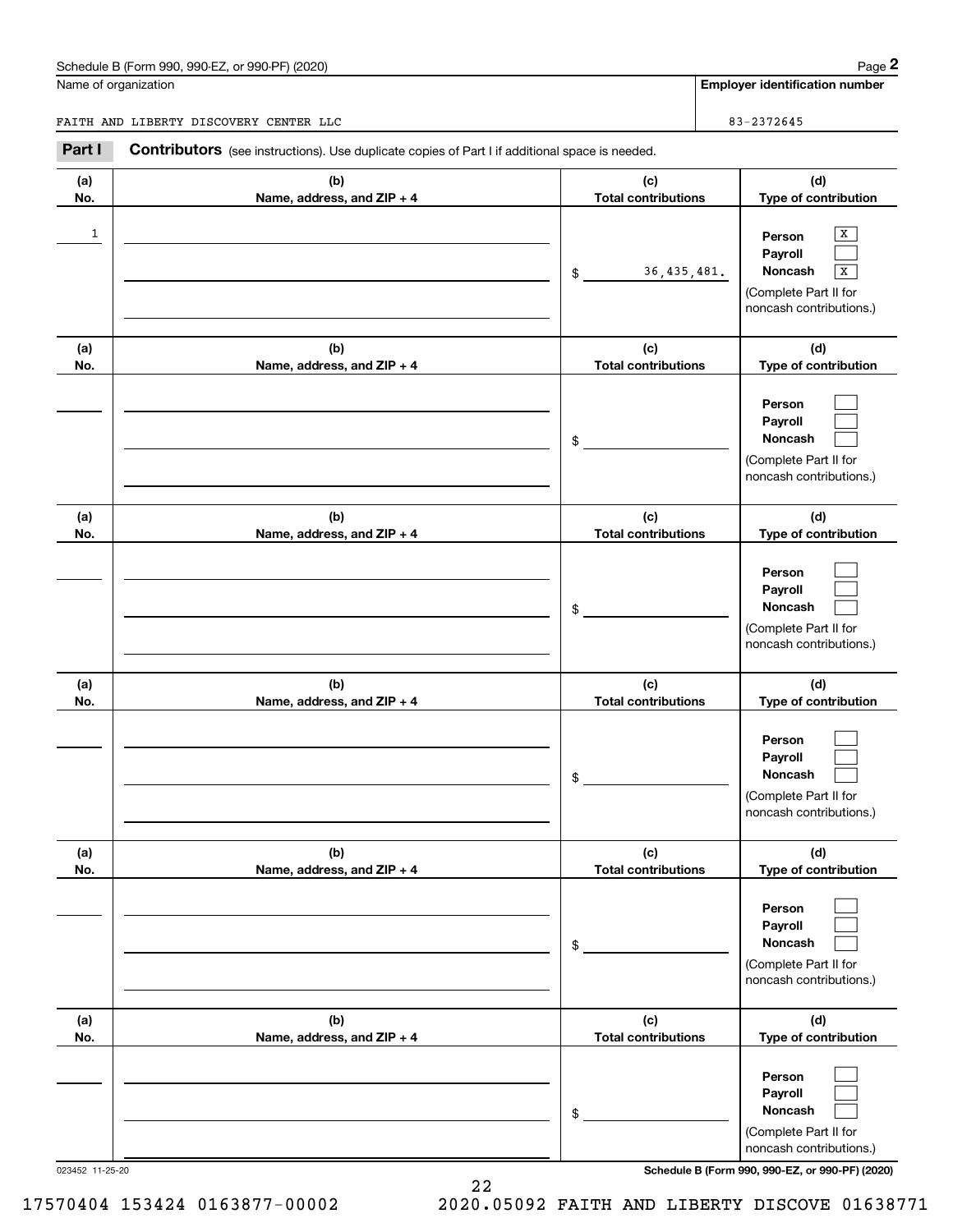#### Schedule B (Form 990, 990-EZ, or 990-PF) (2020) **Page 3** Page 3

Name of organization

FAITH AND LIBERTY DISCOVERY CENTER LLC 83-2372645

**Employer identification number**

023453 11-25-20 **Schedule B (Form 990, 990-EZ, or 990-PF) (2020) (a)No.fromPart I (c)FMV (or estimate) (b) Description of noncash property given (d) Date received (a)No.fromPart I (c) FMV (or estimate) (b) Description of noncash property given (d) Date received (a)No.fromPart I (c) FMV (or estimate) (b) Description of noncash property given (d) Date received (a) No.fromPart I (c) FMV (or estimate) (b)Description of noncash property given (d)Date received (a) No.fromPart I (c) FMV (or estimate) (b) Description of noncash property given (d) Date received (a) No.fromPart I (c)FMV (or estimate) (b)Description of noncash property given (d)Date received** Noncash Property (see instructions). Use duplicate copies of Part II if additional space is needed. (See instructions.)  $\mathsf{\$}$ (See instructions.) \$(See instructions.) \$(See instructions.) \$(See instructions.) \$(See instructions.) \$Chedule B (Form 990, 990-EZ, or 990-PF) (2020)<br> **3Part II** AND LIBERTY DISCOVERY CENTER LLC<br> **Part II Noncash Property** (see instructions). Use duplicate copies of Part II if additional space is needed. 130,417,591. 01/05/21 FF&E: \$3,564,285; EXHIBITS: \$8,316,404; LEASEHOLD: \$18,536,902

23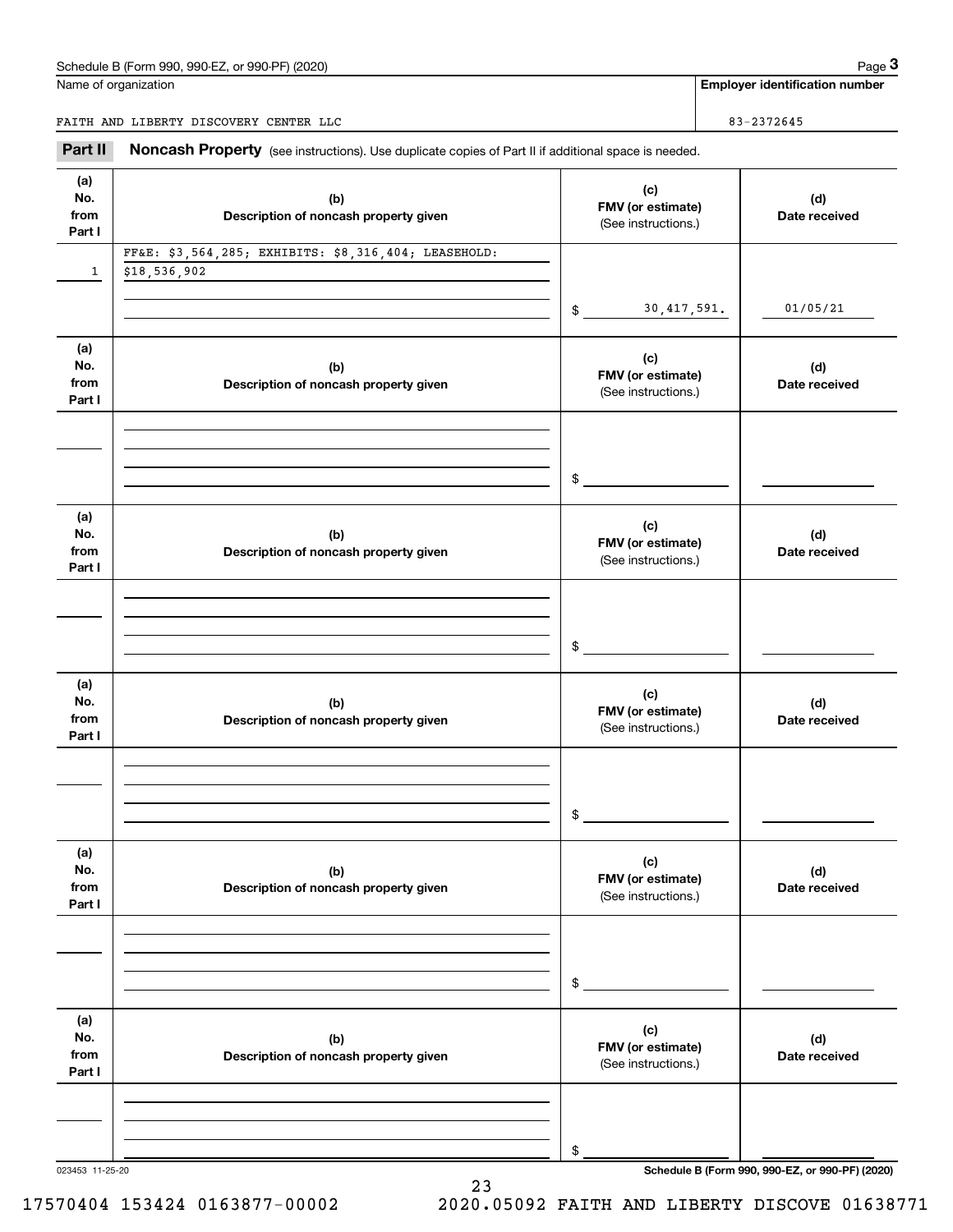|                           | Schedule B (Form 990, 990-EZ, or 990-PF) (2020)                                                                                                                                                                                                                                                                                                                                                                                              |                      |  | Page 4                                          |  |  |
|---------------------------|----------------------------------------------------------------------------------------------------------------------------------------------------------------------------------------------------------------------------------------------------------------------------------------------------------------------------------------------------------------------------------------------------------------------------------------------|----------------------|--|-------------------------------------------------|--|--|
| Name of organization      |                                                                                                                                                                                                                                                                                                                                                                                                                                              |                      |  | Employer identification number                  |  |  |
|                           | FAITH AND LIBERTY DISCOVERY CENTER LLC                                                                                                                                                                                                                                                                                                                                                                                                       |                      |  | 83-2372645                                      |  |  |
| <b>Part III</b>           | Exclusively religious, charitable, etc., contributions to organizations described in section 501(c)(7), (8), or (10) that total more than \$1,000 for the year<br>from any one contributor. Complete columns (a) through (e) and the following line entry. For organizations<br>completing Part III, enter the total of exclusively religious, charitable, etc., contributions of \$1,000 or less for the year. (Enter this info. once.) \\$ |                      |  |                                                 |  |  |
|                           | Use duplicate copies of Part III if additional space is needed.                                                                                                                                                                                                                                                                                                                                                                              |                      |  |                                                 |  |  |
| (a) No.<br>from<br>Part I | (b) Purpose of gift                                                                                                                                                                                                                                                                                                                                                                                                                          | (c) Use of gift      |  | (d) Description of how gift is held             |  |  |
|                           |                                                                                                                                                                                                                                                                                                                                                                                                                                              | (e) Transfer of gift |  |                                                 |  |  |
|                           | Transferee's name, address, and ZIP + 4                                                                                                                                                                                                                                                                                                                                                                                                      |                      |  | Relationship of transferor to transferee        |  |  |
|                           |                                                                                                                                                                                                                                                                                                                                                                                                                                              |                      |  |                                                 |  |  |
| (a) No.<br>from<br>Part I | (b) Purpose of gift                                                                                                                                                                                                                                                                                                                                                                                                                          | (c) Use of gift      |  | (d) Description of how gift is held             |  |  |
|                           |                                                                                                                                                                                                                                                                                                                                                                                                                                              |                      |  |                                                 |  |  |
|                           |                                                                                                                                                                                                                                                                                                                                                                                                                                              | (e) Transfer of gift |  |                                                 |  |  |
|                           | Transferee's name, address, and ZIP + 4                                                                                                                                                                                                                                                                                                                                                                                                      |                      |  | Relationship of transferor to transferee        |  |  |
|                           |                                                                                                                                                                                                                                                                                                                                                                                                                                              |                      |  |                                                 |  |  |
| (a) No.<br>from<br>Part I | (b) Purpose of gift                                                                                                                                                                                                                                                                                                                                                                                                                          | (c) Use of gift      |  | (d) Description of how gift is held             |  |  |
|                           |                                                                                                                                                                                                                                                                                                                                                                                                                                              |                      |  |                                                 |  |  |
|                           | (e) Transfer of gift                                                                                                                                                                                                                                                                                                                                                                                                                         |                      |  |                                                 |  |  |
|                           | Transferee's name, address, and $ZIP + 4$                                                                                                                                                                                                                                                                                                                                                                                                    |                      |  | Relationship of transferor to transferee        |  |  |
| (a) No.<br>from           |                                                                                                                                                                                                                                                                                                                                                                                                                                              |                      |  |                                                 |  |  |
| Part I                    | (b) Purpose of gift                                                                                                                                                                                                                                                                                                                                                                                                                          | (c) Use of gift      |  | (d) Description of how gift is held             |  |  |
|                           |                                                                                                                                                                                                                                                                                                                                                                                                                                              |                      |  |                                                 |  |  |
|                           |                                                                                                                                                                                                                                                                                                                                                                                                                                              | (e) Transfer of gift |  |                                                 |  |  |
|                           | Transferee's name, address, and $ZIP + 4$                                                                                                                                                                                                                                                                                                                                                                                                    |                      |  | Relationship of transferor to transferee        |  |  |
|                           |                                                                                                                                                                                                                                                                                                                                                                                                                                              |                      |  |                                                 |  |  |
| 023454 11-25-20           |                                                                                                                                                                                                                                                                                                                                                                                                                                              |                      |  | Schedule B (Form 990, 990-EZ, or 990-PF) (2020) |  |  |

**Schedule B (Form 990, 990-EZ, or 990-PF) (2020)**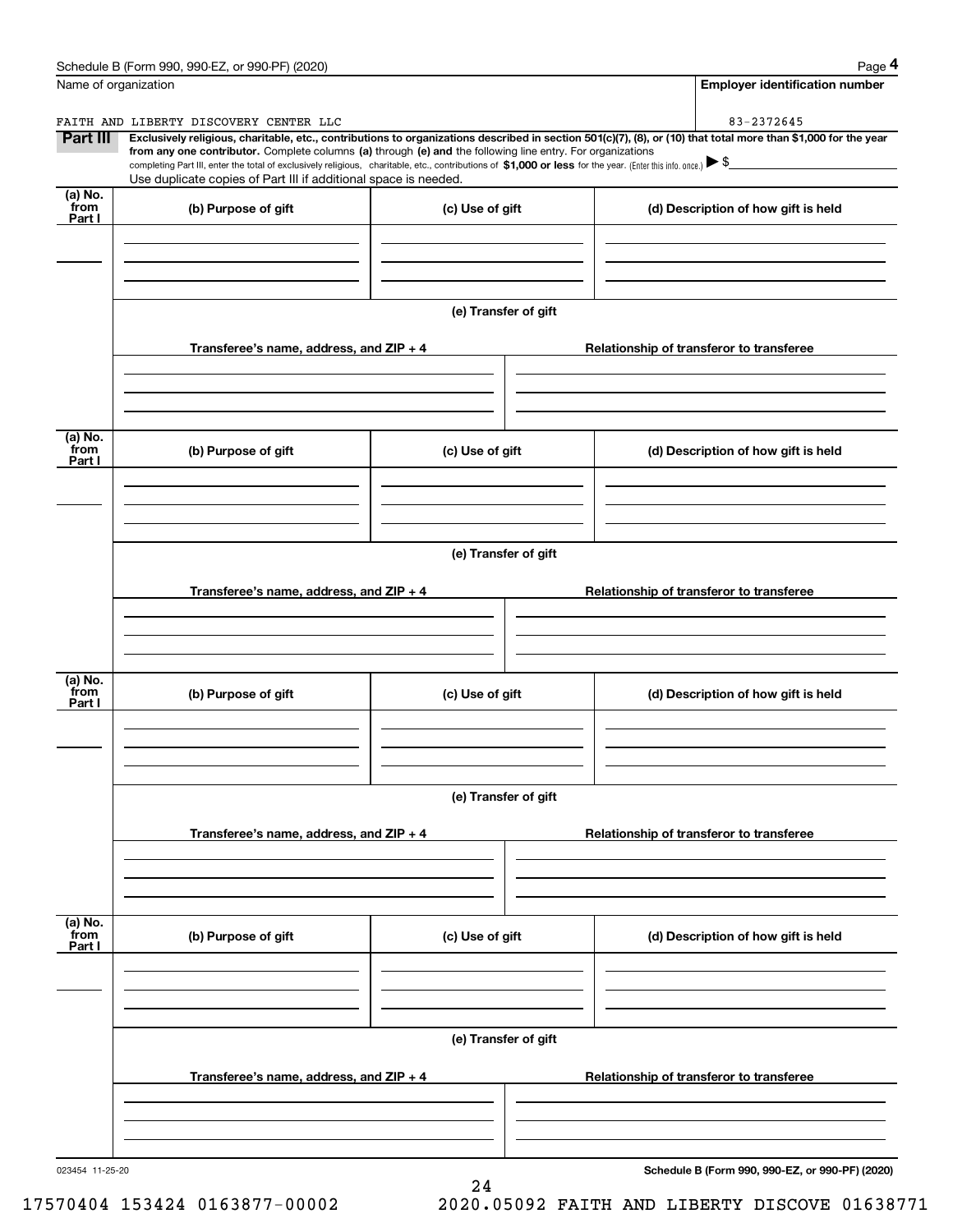| <b>SCHEDULE D</b> |  |
|-------------------|--|
|-------------------|--|

## **Supplemental Financial Statements**

(Form 990)<br>
Pepartment of the Treasury<br>
Department of the Treasury<br>
Department of the Treasury<br>
Department of the Treasury<br> **Co to www.irs.gov/Form990 for instructions and the latest information.**<br> **Co to www.irs.gov/Form9** 



Department of the Treasury Internal Revenue Service

|         | Name of the organization<br>FAITH AND LIBERTY DISCOVERY CENTER LLC                                                                             |  |                         |  | <b>Employer identification number</b><br>83-2372645 |  |  |
|---------|------------------------------------------------------------------------------------------------------------------------------------------------|--|-------------------------|--|-----------------------------------------------------|--|--|
| Part I  | Organizations Maintaining Donor Advised Funds or Other Similar Funds or Accounts. Complete if the                                              |  |                         |  |                                                     |  |  |
|         |                                                                                                                                                |  |                         |  |                                                     |  |  |
|         | organization answered "Yes" on Form 990, Part IV, line 6.                                                                                      |  | (a) Donor advised funds |  | (b) Funds and other accounts                        |  |  |
|         |                                                                                                                                                |  |                         |  |                                                     |  |  |
| 1       |                                                                                                                                                |  |                         |  |                                                     |  |  |
| 2       | Aggregate value of contributions to (during year)                                                                                              |  |                         |  |                                                     |  |  |
| з       | Aggregate value of grants from (during year)                                                                                                   |  |                         |  |                                                     |  |  |
| 4       |                                                                                                                                                |  |                         |  |                                                     |  |  |
| 5       | Did the organization inform all donors and donor advisors in writing that the assets held in donor advised funds                               |  |                         |  |                                                     |  |  |
|         |                                                                                                                                                |  |                         |  | Yes<br>No                                           |  |  |
| 6       | Did the organization inform all grantees, donors, and donor advisors in writing that grant funds can be used only                              |  |                         |  |                                                     |  |  |
|         | for charitable purposes and not for the benefit of the donor or donor advisor, or for any other purpose conferring                             |  |                         |  | Yes<br>No                                           |  |  |
| Part II | impermissible private benefit?<br>Conservation Easements. Complete if the organization answered "Yes" on Form 990, Part IV, line 7.            |  |                         |  |                                                     |  |  |
| 1       | Purpose(s) of conservation easements held by the organization (check all that apply).                                                          |  |                         |  |                                                     |  |  |
|         | Preservation of land for public use (for example, recreation or education)                                                                     |  |                         |  | Preservation of a historically important land area  |  |  |
|         | Protection of natural habitat                                                                                                                  |  |                         |  | Preservation of a certified historic structure      |  |  |
|         | Preservation of open space                                                                                                                     |  |                         |  |                                                     |  |  |
| 2       | Complete lines 2a through 2d if the organization held a qualified conservation contribution in the form of a conservation easement on the last |  |                         |  |                                                     |  |  |
|         | day of the tax year.                                                                                                                           |  |                         |  | Held at the End of the Tax Year                     |  |  |
| а       | Total number of conservation easements                                                                                                         |  |                         |  | 2a                                                  |  |  |
| b       | Total acreage restricted by conservation easements                                                                                             |  |                         |  | 2b                                                  |  |  |
| с       |                                                                                                                                                |  |                         |  | 2c                                                  |  |  |
| d       | Number of conservation easements included in (c) acquired after 7/25/06, and not on a historic structure                                       |  |                         |  |                                                     |  |  |
|         |                                                                                                                                                |  |                         |  | 2d                                                  |  |  |
| 3       | Number of conservation easements modified, transferred, released, extinguished, or terminated by the organization during the tax               |  |                         |  |                                                     |  |  |
|         | $\mathsf{year}$                                                                                                                                |  |                         |  |                                                     |  |  |
| 4       | Number of states where property subject to conservation easement is located >                                                                  |  |                         |  |                                                     |  |  |
| 5       | Does the organization have a written policy regarding the periodic monitoring, inspection, handling of                                         |  |                         |  |                                                     |  |  |
|         | violations, and enforcement of the conservation easements it holds?                                                                            |  |                         |  | <b>No</b><br>Yes                                    |  |  |
| 6       | Staff and volunteer hours devoted to monitoring, inspecting, handling of violations, and enforcing conservation easements during the year      |  |                         |  |                                                     |  |  |
|         |                                                                                                                                                |  |                         |  |                                                     |  |  |
| 7       | Amount of expenses incurred in monitoring, inspecting, handling of violations, and enforcing conservation easements during the year            |  |                         |  |                                                     |  |  |
|         | $\blacktriangleright$ \$                                                                                                                       |  |                         |  |                                                     |  |  |
| 8       | Does each conservation easement reported on line 2(d) above satisfy the requirements of section 170(h)(4)(B)(i)                                |  |                         |  |                                                     |  |  |
|         |                                                                                                                                                |  |                         |  | No<br>Yes                                           |  |  |
|         | In Part XIII, describe how the organization reports conservation easements in its revenue and expense statement and                            |  |                         |  |                                                     |  |  |
|         | balance sheet, and include, if applicable, the text of the footnote to the organization's financial statements that describes the              |  |                         |  |                                                     |  |  |
|         | organization's accounting for conservation easements.                                                                                          |  |                         |  |                                                     |  |  |
|         | Organizations Maintaining Collections of Art, Historical Treasures, or Other Similar Assets.<br>Part III                                       |  |                         |  |                                                     |  |  |
|         | Complete if the organization answered "Yes" on Form 990, Part IV, line 8.                                                                      |  |                         |  |                                                     |  |  |
|         | 1a If the organization elected, as permitted under FASB ASC 958, not to report in its revenue statement and balance sheet works                |  |                         |  |                                                     |  |  |
|         | of art, historical treasures, or other similar assets held for public exhibition, education, or research in furtherance of public              |  |                         |  |                                                     |  |  |
|         | service, provide in Part XIII the text of the footnote to its financial statements that describes these items.                                 |  |                         |  |                                                     |  |  |
| b       | If the organization elected, as permitted under FASB ASC 958, to report in its revenue statement and balance sheet works of                    |  |                         |  |                                                     |  |  |
|         | art, historical treasures, or other similar assets held for public exhibition, education, or research in furtherance of public service,        |  |                         |  |                                                     |  |  |
|         | provide the following amounts relating to these items:                                                                                         |  |                         |  |                                                     |  |  |
|         |                                                                                                                                                |  |                         |  | $\frac{1}{2}$                                       |  |  |
|         | (ii) Assets included in Form 990, Part X                                                                                                       |  |                         |  | $\blacktriangleright$ \$                            |  |  |
| 2       | If the organization received or held works of art, historical treasures, or other similar assets for financial gain, provide                   |  |                         |  |                                                     |  |  |
|         | the following amounts required to be reported under FASB ASC 958 relating to these items:                                                      |  |                         |  |                                                     |  |  |
| а       |                                                                                                                                                |  |                         |  | -\$                                                 |  |  |
|         | <b>b</b> Assets included in Form 990, Part X                                                                                                   |  |                         |  | $\blacktriangleright$ \$                            |  |  |
|         | LHA For Paperwork Reduction Act Notice, see the Instructions for Form 990.                                                                     |  |                         |  | Schedule D (Form 990) 2020                          |  |  |
|         | 032051 12-01-20                                                                                                                                |  |                         |  |                                                     |  |  |

25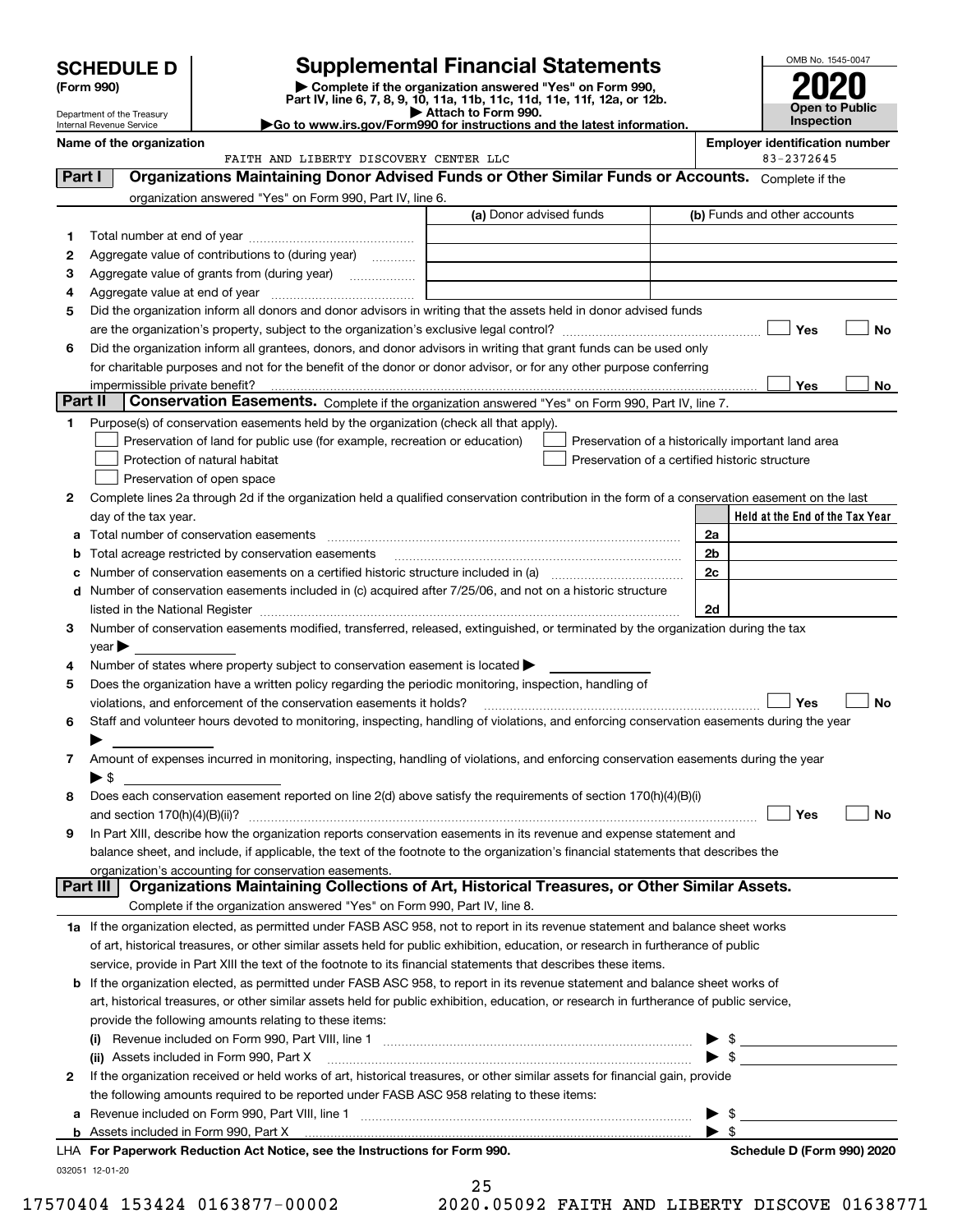|    | Schedule D (Form 990) 2020                                                                                                                                                                                                           | FAITH AND LIBERTY DISCOVERY CENTER LLC  |   |                |                                                                                                                                                                                                                                |                                 | 83-2372645 |                |               | $_{\text{Page}}$ 2 |
|----|--------------------------------------------------------------------------------------------------------------------------------------------------------------------------------------------------------------------------------------|-----------------------------------------|---|----------------|--------------------------------------------------------------------------------------------------------------------------------------------------------------------------------------------------------------------------------|---------------------------------|------------|----------------|---------------|--------------------|
|    | Part III<br>Organizations Maintaining Collections of Art, Historical Treasures, or Other Similar Assets (continued)                                                                                                                  |                                         |   |                |                                                                                                                                                                                                                                |                                 |            |                |               |                    |
| 3  | Using the organization's acquisition, accession, and other records, check any of the following that make significant use of its                                                                                                      |                                         |   |                |                                                                                                                                                                                                                                |                                 |            |                |               |                    |
|    | collection items (check all that apply):                                                                                                                                                                                             |                                         |   |                |                                                                                                                                                                                                                                |                                 |            |                |               |                    |
| a  | $X$ Public exhibition                                                                                                                                                                                                                |                                         | d |                | Loan or exchange program                                                                                                                                                                                                       |                                 |            |                |               |                    |
| b  | X <br>Scholarly research                                                                                                                                                                                                             | e                                       |   |                | Other and the control of the control of the control of the control of the control of the control of the control of the control of the control of the control of the control of the control of the control of the control of th |                                 |            |                |               |                    |
| c  | $X$ Preservation for future generations                                                                                                                                                                                              |                                         |   |                |                                                                                                                                                                                                                                |                                 |            |                |               |                    |
| 4  | Provide a description of the organization's collections and explain how they further the organization's exempt purpose in Part XIII.                                                                                                 |                                         |   |                |                                                                                                                                                                                                                                |                                 |            |                |               |                    |
| 5  | During the year, did the organization solicit or receive donations of art, historical treasures, or other similar assets                                                                                                             |                                         |   |                |                                                                                                                                                                                                                                |                                 |            |                |               |                    |
|    |                                                                                                                                                                                                                                      |                                         |   |                |                                                                                                                                                                                                                                |                                 |            | Yes            | х             | No                 |
|    | Part IV<br>Escrow and Custodial Arrangements. Complete if the organization answered "Yes" on Form 990, Part IV, line 9, or                                                                                                           |                                         |   |                |                                                                                                                                                                                                                                |                                 |            |                |               |                    |
|    | reported an amount on Form 990, Part X, line 21.                                                                                                                                                                                     |                                         |   |                |                                                                                                                                                                                                                                |                                 |            |                |               |                    |
|    | 1a Is the organization an agent, trustee, custodian or other intermediary for contributions or other assets not included                                                                                                             |                                         |   |                |                                                                                                                                                                                                                                |                                 |            |                |               |                    |
|    | on Form 990, Part X? [11] matter contracts and contracts and contracts are contracted as a function of the set of the set of the set of the set of the set of the set of the set of the set of the set of the set of the set o       |                                         |   |                |                                                                                                                                                                                                                                |                                 |            | Yes            |               | No                 |
|    | If "Yes," explain the arrangement in Part XIII and complete the following table:                                                                                                                                                     |                                         |   |                |                                                                                                                                                                                                                                |                                 |            |                |               |                    |
|    |                                                                                                                                                                                                                                      |                                         |   |                |                                                                                                                                                                                                                                |                                 |            | Amount         |               |                    |
| c  | Beginning balance <b>contract to the contract of the contract of the contract of the contract of the contract of the contract of the contract of the contract of the contract of the contract of the contract of the contract of</b> |                                         |   |                |                                                                                                                                                                                                                                | 1c                              |            |                |               |                    |
|    | Additions during the year manufactured and an annual contract of the year manufactured and all the year manufactured and all the year manufactured and all the year manufactured and all the year manufactured and all the yea       |                                         |   |                |                                                                                                                                                                                                                                | 1d                              |            |                |               |                    |
| е  | Distributions during the year manufactured and continuum control of the year manufactured and the year manufactured and the year manufactured and the year manufactured and the year manufactured and the year manufactured an       |                                         |   |                |                                                                                                                                                                                                                                | 1e                              |            |                |               |                    |
| f  | 2a Did the organization include an amount on Form 990, Part X, line 21, for escrow or custodial account liability?                                                                                                                   |                                         |   |                |                                                                                                                                                                                                                                | 1f                              |            | Yes            |               | No                 |
|    | <b>b</b> If "Yes," explain the arrangement in Part XIII. Check here if the explanation has been provided on Part XIII                                                                                                                |                                         |   |                |                                                                                                                                                                                                                                |                                 |            |                |               |                    |
|    | <b>Part V</b><br>Endowment Funds. Complete if the organization answered "Yes" on Form 990, Part IV, line 10.                                                                                                                         |                                         |   |                |                                                                                                                                                                                                                                |                                 |            |                |               |                    |
|    |                                                                                                                                                                                                                                      | (a) Current year                        |   | (b) Prior year | (c) Two years back $\vert$ (d) Three years back $\vert$ (e) Four years back                                                                                                                                                    |                                 |            |                |               |                    |
| 1a | Beginning of year balance                                                                                                                                                                                                            |                                         |   |                |                                                                                                                                                                                                                                |                                 |            |                |               |                    |
| b  |                                                                                                                                                                                                                                      |                                         |   |                |                                                                                                                                                                                                                                |                                 |            |                |               |                    |
|    | Net investment earnings, gains, and losses                                                                                                                                                                                           |                                         |   |                |                                                                                                                                                                                                                                |                                 |            |                |               |                    |
|    |                                                                                                                                                                                                                                      |                                         |   |                |                                                                                                                                                                                                                                |                                 |            |                |               |                    |
|    | <b>e</b> Other expenditures for facilities                                                                                                                                                                                           |                                         |   |                |                                                                                                                                                                                                                                |                                 |            |                |               |                    |
|    | and programs                                                                                                                                                                                                                         |                                         |   |                |                                                                                                                                                                                                                                |                                 |            |                |               |                    |
| f  |                                                                                                                                                                                                                                      |                                         |   |                |                                                                                                                                                                                                                                |                                 |            |                |               |                    |
| g  | End of year balance                                                                                                                                                                                                                  |                                         |   |                |                                                                                                                                                                                                                                |                                 |            |                |               |                    |
| 2  | Provide the estimated percentage of the current year end balance (line 1g, column (a)) held as:                                                                                                                                      |                                         |   |                |                                                                                                                                                                                                                                |                                 |            |                |               |                    |
| а  | Board designated or quasi-endowment >                                                                                                                                                                                                |                                         |   |                |                                                                                                                                                                                                                                |                                 |            |                |               |                    |
| b  | Permanent endowment >                                                                                                                                                                                                                | %                                       |   |                |                                                                                                                                                                                                                                |                                 |            |                |               |                    |
| с  | Term endowment $\blacktriangleright$                                                                                                                                                                                                 | %                                       |   |                |                                                                                                                                                                                                                                |                                 |            |                |               |                    |
|    | The percentages on lines 2a, 2b, and 2c should equal 100%.                                                                                                                                                                           |                                         |   |                |                                                                                                                                                                                                                                |                                 |            |                |               |                    |
|    | 3a Are there endowment funds not in the possession of the organization that are held and administered for the organization                                                                                                           |                                         |   |                |                                                                                                                                                                                                                                |                                 |            |                |               |                    |
|    | by:                                                                                                                                                                                                                                  |                                         |   |                |                                                                                                                                                                                                                                |                                 |            |                | Yes           | No.                |
|    |                                                                                                                                                                                                                                      |                                         |   |                |                                                                                                                                                                                                                                |                                 |            | 3a(i)          |               |                    |
|    |                                                                                                                                                                                                                                      |                                         |   |                |                                                                                                                                                                                                                                |                                 |            | 3a(ii)         |               |                    |
|    |                                                                                                                                                                                                                                      |                                         |   |                |                                                                                                                                                                                                                                |                                 |            | 3b             |               |                    |
| 4  | Describe in Part XIII the intended uses of the organization's endowment funds.                                                                                                                                                       |                                         |   |                |                                                                                                                                                                                                                                |                                 |            |                |               |                    |
|    | <b>Part VI</b><br>Land, Buildings, and Equipment.                                                                                                                                                                                    |                                         |   |                |                                                                                                                                                                                                                                |                                 |            |                |               |                    |
|    | Complete if the organization answered "Yes" on Form 990, Part IV, line 11a. See Form 990, Part X, line 10.                                                                                                                           |                                         |   |                |                                                                                                                                                                                                                                |                                 |            |                |               |                    |
|    | Description of property                                                                                                                                                                                                              | (a) Cost or other<br>basis (investment) |   |                | (b) Cost or other<br>basis (other)                                                                                                                                                                                             | (c) Accumulated<br>depreciation |            | (d) Book value |               |                    |
|    |                                                                                                                                                                                                                                      |                                         |   |                |                                                                                                                                                                                                                                |                                 |            |                |               |                    |
|    |                                                                                                                                                                                                                                      |                                         |   |                |                                                                                                                                                                                                                                |                                 |            |                |               | $\mathbf{0}$ .     |
|    |                                                                                                                                                                                                                                      |                                         |   |                | 28,872,874.                                                                                                                                                                                                                    | 721,822.                        |            |                | 28, 151, 052. |                    |
|    |                                                                                                                                                                                                                                      |                                         |   |                | 5,551,691.                                                                                                                                                                                                                     | 412,663.                        |            |                | 5,139,028.    |                    |
|    |                                                                                                                                                                                                                                      |                                         |   |                | 12,953,539.                                                                                                                                                                                                                    | 1,294,963.                      |            |                | 11,658,576.   |                    |
|    |                                                                                                                                                                                                                                      |                                         |   |                |                                                                                                                                                                                                                                |                                 |            |                | 44,948,656.   |                    |

**Schedule D (Form 990) 2020**

032052 12-01-20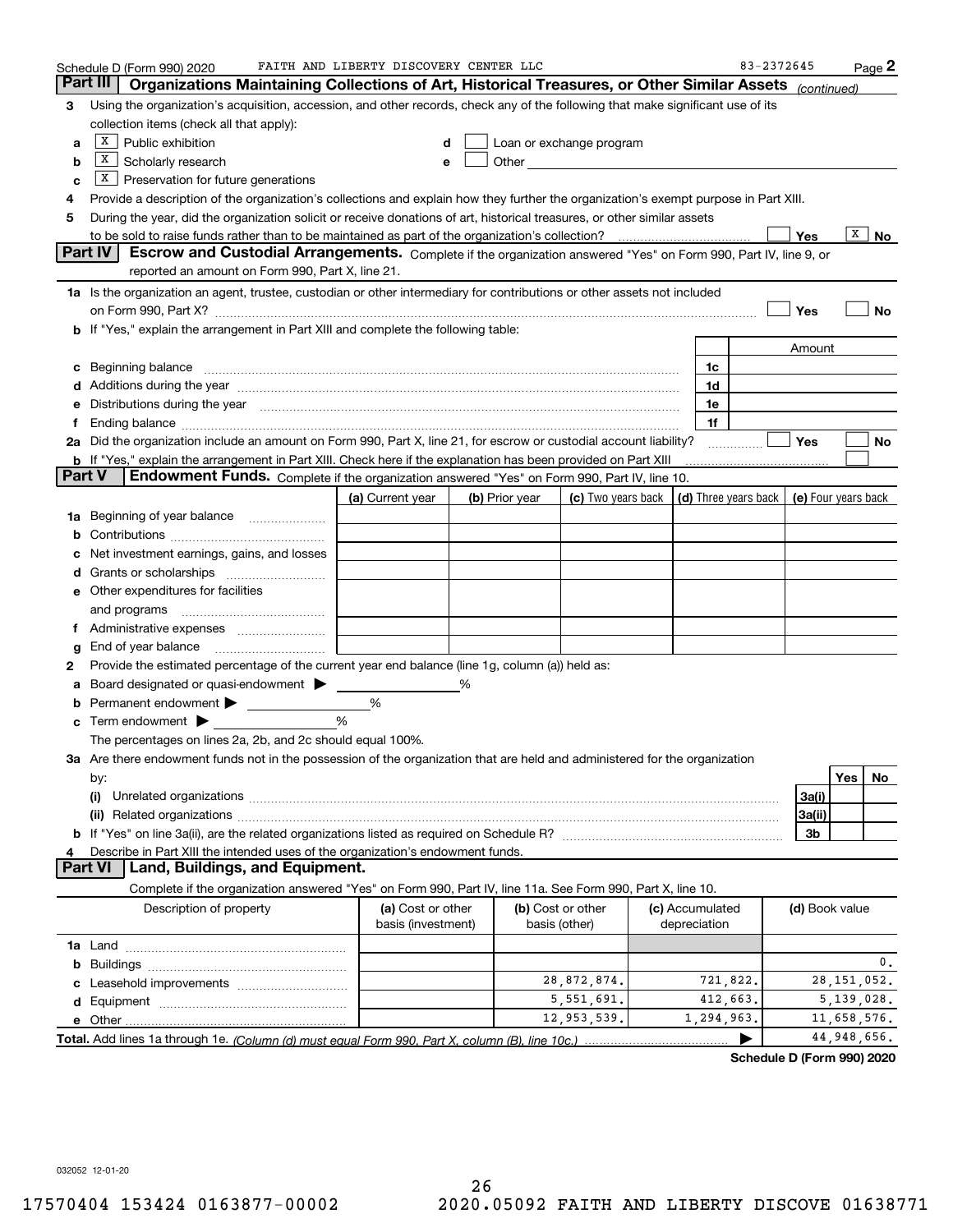Complete if the organization answered "Yes" on Form 990, Part IV, line 11b. See Form 990, Part X, line 12.

| (a) Description of security or category (including name of security)                          | (b) Book value | (c) Method of valuation: Cost or end-of-year market value |
|-----------------------------------------------------------------------------------------------|----------------|-----------------------------------------------------------|
| (1) Financial derivatives                                                                     |                |                                                           |
| (2) Closely held equity interests                                                             |                |                                                           |
| $(3)$ Other                                                                                   |                |                                                           |
| (A)                                                                                           |                |                                                           |
| (B)                                                                                           |                |                                                           |
| (C)                                                                                           |                |                                                           |
| (D)                                                                                           |                |                                                           |
| (E)                                                                                           |                |                                                           |
| (F)                                                                                           |                |                                                           |
| (G)                                                                                           |                |                                                           |
| (H)                                                                                           |                |                                                           |
| <b>Total.</b> (Col. (b) must equal Form 990, Part X, col. (B) line 12.) $\blacktriangleright$ |                |                                                           |

#### **Part VIII Investments - Program Related.**

Complete if the organization answered "Yes" on Form 990, Part IV, line 11c. See Form 990, Part X, line 13.

| (a) Description of investment                                       | (b) Book value | (c) Method of valuation: Cost or end-of-year market value |
|---------------------------------------------------------------------|----------------|-----------------------------------------------------------|
| (1)                                                                 |                |                                                           |
| (2)                                                                 |                |                                                           |
| $\qquad \qquad (3)$                                                 |                |                                                           |
| (4)                                                                 |                |                                                           |
| $\left(5\right)$                                                    |                |                                                           |
| (6)                                                                 |                |                                                           |
| (7)                                                                 |                |                                                           |
| (8)                                                                 |                |                                                           |
| (9)                                                                 |                |                                                           |
| Total. (Col. (b) must equal Form 990, Part X, col. (B) line $13.$ ) |                |                                                           |

#### **Part IX Other Assets.**

Complete if the organization answered "Yes" on Form 990, Part IV, line 11d. See Form 990, Part X, line 15.

| (a) Description                                                                                                                       | (b) Book value |
|---------------------------------------------------------------------------------------------------------------------------------------|----------------|
|                                                                                                                                       |                |
| (2)                                                                                                                                   |                |
| (3)                                                                                                                                   |                |
| (4)                                                                                                                                   |                |
| (5)                                                                                                                                   |                |
| (6)                                                                                                                                   |                |
|                                                                                                                                       |                |
| (8)                                                                                                                                   |                |
| (9)                                                                                                                                   |                |
|                                                                                                                                       |                |
| Total. (Column (b) must equal Form 990, Part X, col. (B) line 15.) ………………………………………………………………………………………<br>  Part X   Other Liabilities. |                |

**1.(a)** Description of liability **Book value** Book value Book value Book value Book value Complete if the organization answered "Yes" on Form 990, Part IV, line 11e or 11f. See Form 990, Part X, line 25. (1)Federal income taxes (2)(3)(4)(5) (6)(7)(8)(9) $\blacktriangleright$ LETTER OF CREDIT PAYABLE TO AMERICAN BIBLE SOCIETY AMOUNTS PAYABLE TO AMERICAN BIBLE SOCIETY 20,549,404. 1,415,239. 21,964,643.

**Total.**  *(Column (b) must equal Form 990, Part X, col. (B) line 25.)* 

**2.**Liability for uncertain tax positions. In Part XIII, provide the text of the footnote to the organization's financial statements that reports the organization's liability for uncertain tax positions under FASB ASC 740. Check here if the text of the footnote has been provided in Part XIII  $\boxed{\mathbf{X}}$ 

**Schedule D (Form 990) 2020**

032053 12-01-20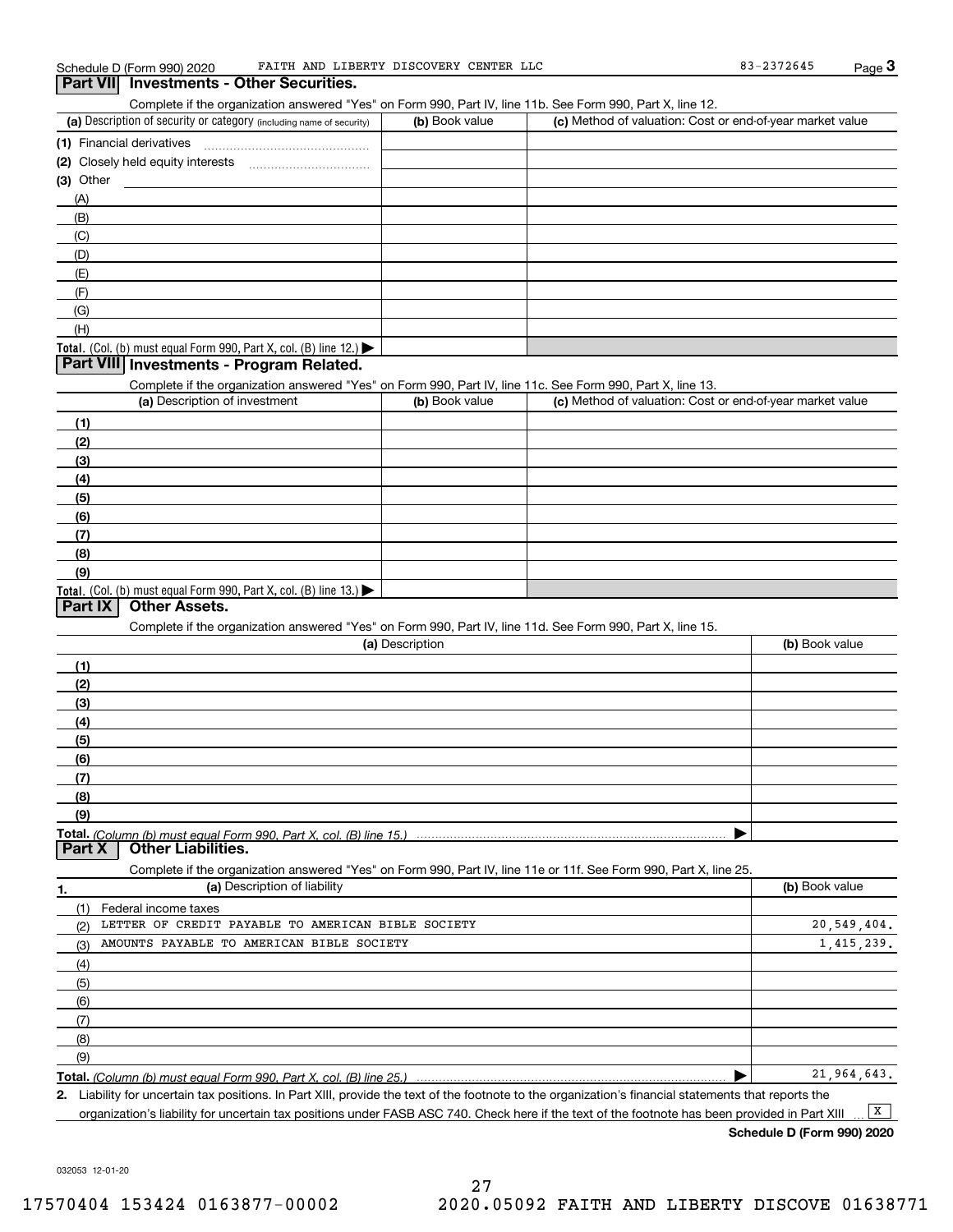|    | FAITH AND LIBERTY DISCOVERY CENTER LLC<br>Schedule D (Form 990) 2020                                                                                                                                                                |                |                | Page 4 |
|----|-------------------------------------------------------------------------------------------------------------------------------------------------------------------------------------------------------------------------------------|----------------|----------------|--------|
|    | <b>Part XI</b><br>Reconciliation of Revenue per Audited Financial Statements With Revenue per Return.                                                                                                                               |                |                |        |
|    | Complete if the organization answered "Yes" on Form 990, Part IV, line 12a.                                                                                                                                                         |                |                |        |
| 1  | Total revenue, gains, and other support per audited financial statements                                                                                                                                                            |                | $\blacksquare$ |        |
| 2  | Amounts included on line 1 but not on Form 990, Part VIII, line 12:                                                                                                                                                                 |                |                |        |
| a  | Net unrealized gains (losses) on investments [11] matter contracts and the unrealized gains (losses) on investments                                                                                                                 | 2a             |                |        |
| b  |                                                                                                                                                                                                                                     | 2 <sub>b</sub> |                |        |
|    |                                                                                                                                                                                                                                     | 2c             |                |        |
| d  |                                                                                                                                                                                                                                     | 2d             |                |        |
| е  | Add lines 2a through 2d                                                                                                                                                                                                             |                | 2e             |        |
| з  |                                                                                                                                                                                                                                     |                | 3              |        |
| 4  | Amounts included on Form 990, Part VIII, line 12, but not on line 1:                                                                                                                                                                |                |                |        |
| a  |                                                                                                                                                                                                                                     | 4a             |                |        |
|    | Other (Describe in Part XIII.) <b>2006</b> 2007 2010 2010 2010 2010 2011 2012 2013 2014 2014 2015 2016 2017 2018 2019 2016 2017 2018 2019 2016 2017 2018 2019 2016 2017 2018 2019 2018 2019 2019 2016 2017 2018 2019 2018 2019 2019 | 4 <sub>b</sub> |                |        |
|    | c Add lines 4a and 4b                                                                                                                                                                                                               |                | 4c             |        |
|    |                                                                                                                                                                                                                                     |                | 5              |        |
|    | Part XII   Reconciliation of Expenses per Audited Financial Statements With Expenses per Return.                                                                                                                                    |                |                |        |
|    | Complete if the organization answered "Yes" on Form 990, Part IV, line 12a.                                                                                                                                                         |                |                |        |
| 1  | Total expenses and losses per audited financial statements [11, 11] manuscription control expenses and losses per audited financial statements [11] manuscription of the statements [11] manuscription of the statements [11]       |                | $\mathbf{1}$   |        |
| 2  | Amounts included on line 1 but not on Form 990, Part IX, line 25:                                                                                                                                                                   |                |                |        |
| a  |                                                                                                                                                                                                                                     | 2a             |                |        |
| b  |                                                                                                                                                                                                                                     | 2 <sub>b</sub> |                |        |
|    |                                                                                                                                                                                                                                     | 2c             |                |        |
| d  |                                                                                                                                                                                                                                     | 2d             |                |        |
| e  | Add lines 2a through 2d                                                                                                                                                                                                             |                | 2e             |        |
| з  |                                                                                                                                                                                                                                     |                | 3              |        |
| 4  | Amounts included on Form 990, Part IX, line 25, but not on line 1:                                                                                                                                                                  |                |                |        |
| a  |                                                                                                                                                                                                                                     | -4a l          |                |        |
| b  | Other (Describe in Part XIII.)                                                                                                                                                                                                      | 4b.            |                |        |
| c. | Add lines 4a and 4b                                                                                                                                                                                                                 |                | 4c             |        |
|    |                                                                                                                                                                                                                                     |                | 5              |        |
|    | Part XIII Supplemental Information.                                                                                                                                                                                                 |                |                |        |
|    |                                                                                                                                                                                                                                     |                |                |        |

Provide the descriptions required for Part II, lines 3, 5, and 9; Part III, lines 1a and 4; Part IV, lines 1b and 2b; Part V, line 4; Part X, line 2; Part XI, lines 2d and 4b; and Part XII, lines 2d and 4b. Also complete this part to provide any additional information.

28

PART III, LINE 4:

THE ORGANIZATION DISPLAYS HISTORICALLY SIGNIFICANT VERSIONS OF THE BIBLE

AND OTHER ARTIFACTS THAT DEMONSTRATE THE BIBLE'S INFLUENCE ON OUR COUNTRY

FROM ITS FOUNDING THROUGH PRESENT DAY.

PART X, LINE 2:

THE ORGANIZATION IS INCLUDED WITHIN THE CONSOLIDATED FINANCIAL STATEMENTS

OF AMERICAN BIBLE SOCIETY (THE SOCIETY). THE SOCIETY HAS DETERMINED THAT

THERE ARE NO MATERIAL UNCERTAIN TAX POSITIONS THAT REQUIRE RECOGNITION OR

DISCLOSURE IN THE CONSOLIDATED FINANCIAL STATEMENTS.

032054 12-01-20

**Schedule D (Form 990) 2020**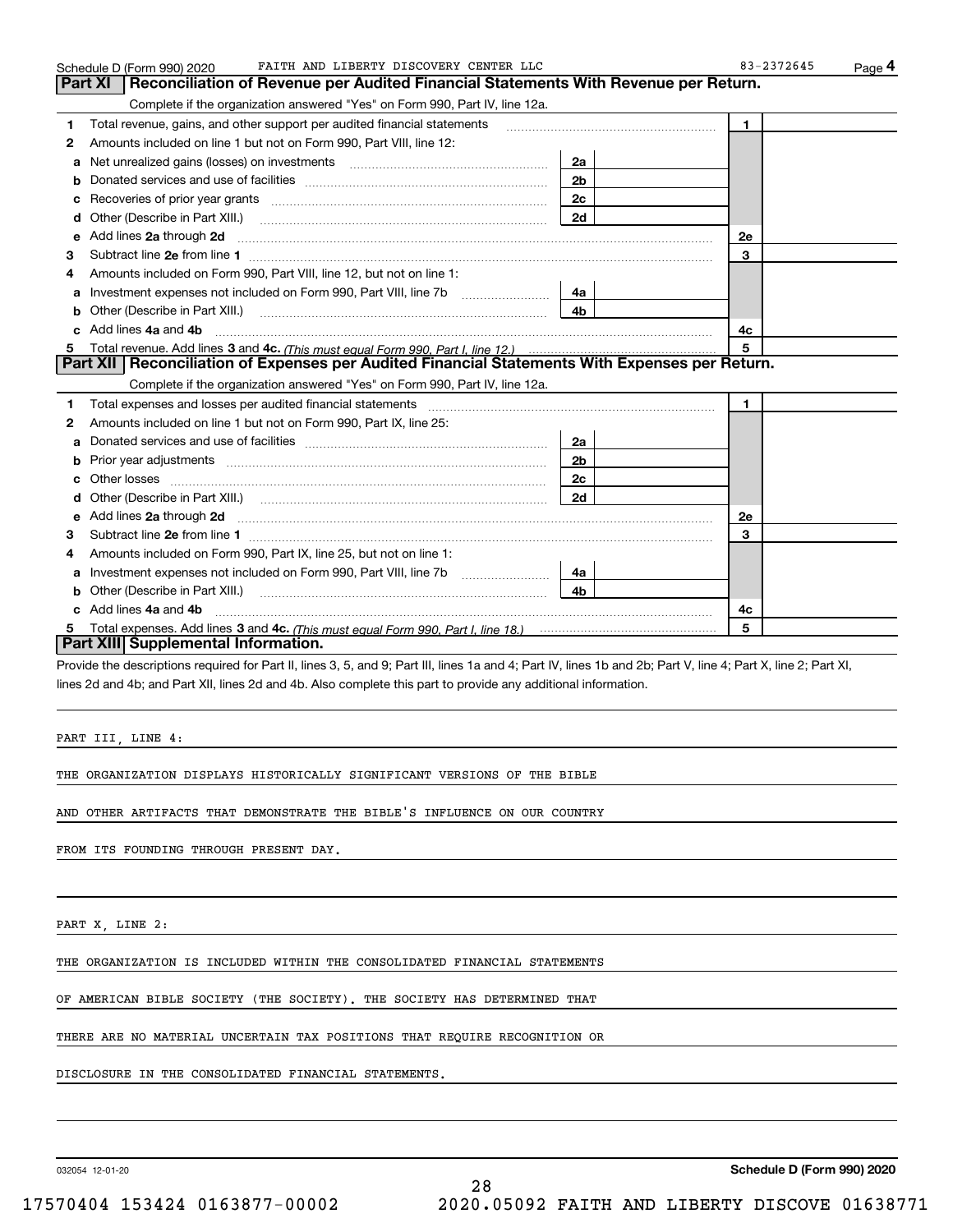| <b>Part XIII Supplemental Information</b> (continued) |                            |
|-------------------------------------------------------|----------------------------|
|                                                       |                            |
|                                                       |                            |
|                                                       |                            |
|                                                       |                            |
|                                                       |                            |
|                                                       |                            |
|                                                       |                            |
|                                                       |                            |
|                                                       |                            |
|                                                       |                            |
|                                                       |                            |
|                                                       |                            |
|                                                       |                            |
|                                                       |                            |
|                                                       |                            |
|                                                       |                            |
|                                                       |                            |
|                                                       |                            |
|                                                       |                            |
|                                                       |                            |
|                                                       |                            |
|                                                       |                            |
|                                                       |                            |
|                                                       |                            |
|                                                       |                            |
|                                                       |                            |
|                                                       |                            |
|                                                       |                            |
|                                                       | Schedule D (Form 990) 2020 |
|                                                       |                            |

032055 12-01-20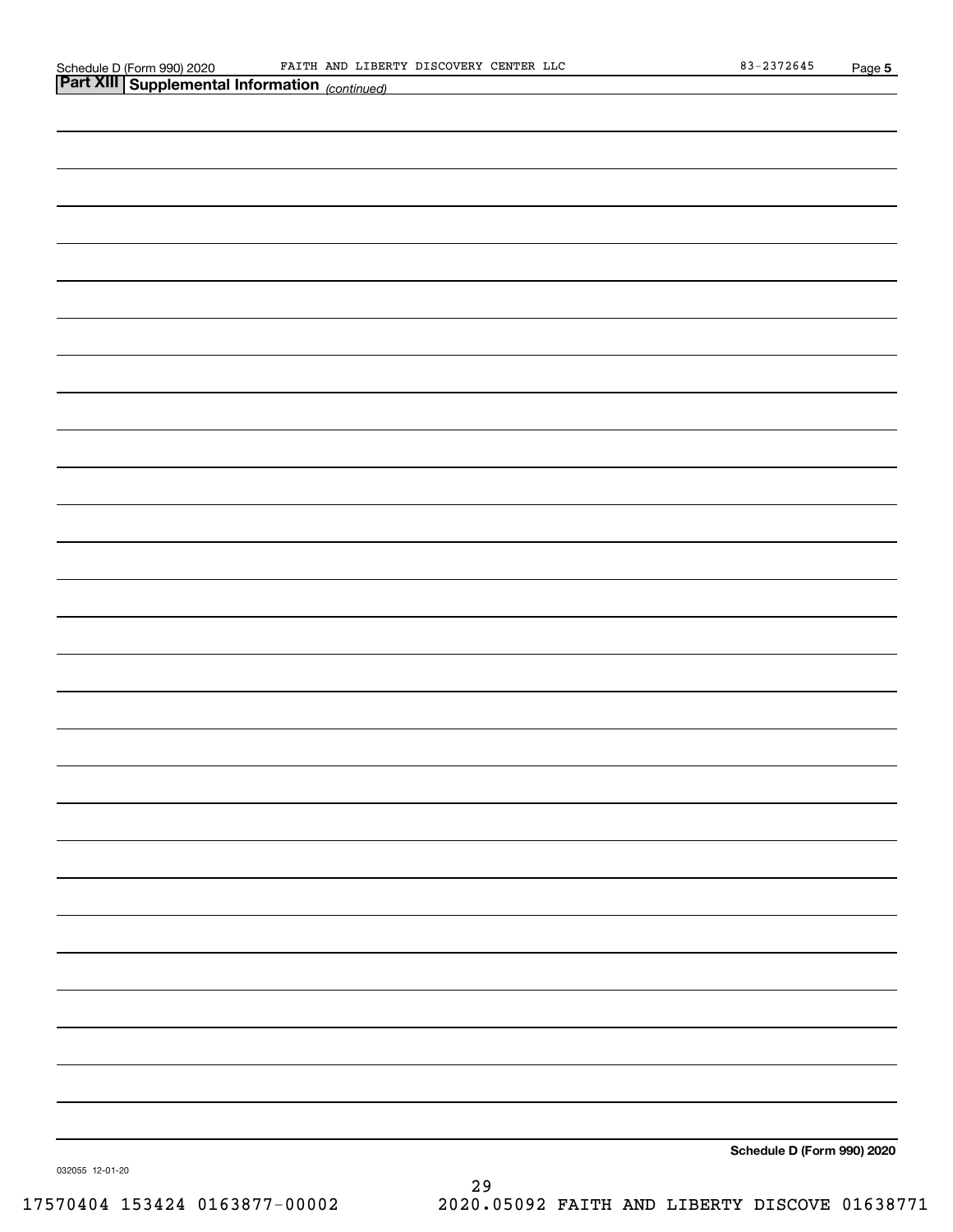|   | <b>Compensation Information</b><br><b>SCHEDULE J</b>   |                                                                                                                        |                                                                                                                        | OMB No. 1545-0047          |                                       |     |    |  |  |
|---|--------------------------------------------------------|------------------------------------------------------------------------------------------------------------------------|------------------------------------------------------------------------------------------------------------------------|----------------------------|---------------------------------------|-----|----|--|--|
|   | (Form 990)                                             |                                                                                                                        | For certain Officers, Directors, Trustees, Key Employees, and Highest                                                  |                            | 2020                                  |     |    |  |  |
|   |                                                        |                                                                                                                        | <b>Compensated Employees</b>                                                                                           |                            |                                       |     |    |  |  |
|   |                                                        |                                                                                                                        | Complete if the organization answered "Yes" on Form 990, Part IV, line 23.<br>Attach to Form 990.                      |                            | <b>Open to Public</b>                 |     |    |  |  |
|   | Department of the Treasury<br>Internal Revenue Service |                                                                                                                        | $\blacktriangleright$ Go to www.irs.gov/Form990 for instructions and the latest information.                           |                            | Inspection                            |     |    |  |  |
|   | Name of the organization                               |                                                                                                                        |                                                                                                                        |                            | <b>Employer identification number</b> |     |    |  |  |
|   |                                                        | FAITH AND LIBERTY DISCOVERY CENTER LLC                                                                                 |                                                                                                                        | 83-2372645                 |                                       |     |    |  |  |
|   | Part I                                                 | <b>Questions Regarding Compensation</b>                                                                                |                                                                                                                        |                            |                                       |     |    |  |  |
|   |                                                        |                                                                                                                        |                                                                                                                        |                            |                                       | Yes | No |  |  |
|   |                                                        |                                                                                                                        | Check the appropriate box(es) if the organization provided any of the following to or for a person listed on Form 990, |                            |                                       |     |    |  |  |
|   |                                                        | Part VII, Section A, line 1a. Complete Part III to provide any relevant information regarding these items.             |                                                                                                                        |                            |                                       |     |    |  |  |
|   | First-class or charter travel                          |                                                                                                                        | Housing allowance or residence for personal use                                                                        |                            |                                       |     |    |  |  |
|   | Travel for companions                                  |                                                                                                                        | Payments for business use of personal residence                                                                        |                            |                                       |     |    |  |  |
|   |                                                        | Tax indemnification and gross-up payments                                                                              | Health or social club dues or initiation fees                                                                          |                            |                                       |     |    |  |  |
|   |                                                        | Discretionary spending account                                                                                         | Personal services (such as maid, chauffeur, chef)                                                                      |                            |                                       |     |    |  |  |
|   |                                                        |                                                                                                                        |                                                                                                                        |                            |                                       |     |    |  |  |
|   |                                                        | <b>b</b> If any of the boxes on line 1a are checked, did the organization follow a written policy regarding payment or |                                                                                                                        |                            |                                       |     |    |  |  |
|   |                                                        |                                                                                                                        |                                                                                                                        |                            | 1b                                    |     |    |  |  |
| 2 |                                                        | Did the organization require substantiation prior to reimbursing or allowing expenses incurred by all directors,       |                                                                                                                        |                            |                                       |     |    |  |  |
|   |                                                        |                                                                                                                        |                                                                                                                        |                            | $\mathbf{2}$                          |     |    |  |  |
|   |                                                        |                                                                                                                        |                                                                                                                        |                            |                                       |     |    |  |  |
| з |                                                        |                                                                                                                        | Indicate which, if any, of the following the organization used to establish the compensation of the organization's     |                            |                                       |     |    |  |  |
|   |                                                        |                                                                                                                        | CEO/Executive Director. Check all that apply. Do not check any boxes for methods used by a related organization to     |                            |                                       |     |    |  |  |
|   |                                                        | establish compensation of the CEO/Executive Director, but explain in Part III.                                         |                                                                                                                        |                            |                                       |     |    |  |  |
|   | Compensation committee                                 |                                                                                                                        | Written employment contract                                                                                            |                            |                                       |     |    |  |  |
|   |                                                        | Independent compensation consultant                                                                                    | Compensation survey or study                                                                                           |                            |                                       |     |    |  |  |
|   |                                                        | Form 990 of other organizations                                                                                        | Approval by the board or compensation committee                                                                        |                            |                                       |     |    |  |  |
| 4 |                                                        | During the year, did any person listed on Form 990, Part VII, Section A, line 1a, with respect to the filing           |                                                                                                                        |                            |                                       |     |    |  |  |
|   | organization or a related organization:                |                                                                                                                        |                                                                                                                        |                            |                                       |     |    |  |  |
| а |                                                        | Receive a severance payment or change-of-control payment?                                                              |                                                                                                                        |                            | 4a                                    |     | х  |  |  |
| b |                                                        | Participate in or receive payment from a supplemental nonqualified retirement plan?                                    |                                                                                                                        |                            | 4b                                    |     | х  |  |  |
| с |                                                        | Participate in or receive payment from an equity-based compensation arrangement?                                       |                                                                                                                        |                            | 4c                                    |     | X  |  |  |
|   |                                                        | If "Yes" to any of lines 4a-c, list the persons and provide the applicable amounts for each item in Part III.          |                                                                                                                        |                            |                                       |     |    |  |  |
|   |                                                        |                                                                                                                        |                                                                                                                        |                            |                                       |     |    |  |  |
|   |                                                        | Only section 501(c)(3), 501(c)(4), and 501(c)(29) organizations must complete lines 5-9.                               |                                                                                                                        |                            |                                       |     |    |  |  |
|   |                                                        |                                                                                                                        | For persons listed on Form 990, Part VII, Section A, line 1a, did the organization pay or accrue any compensation      |                            |                                       |     |    |  |  |
|   | contingent on the revenues of:                         |                                                                                                                        |                                                                                                                        |                            |                                       |     |    |  |  |
|   |                                                        |                                                                                                                        | The organization? <b>With the organization? Constitution of the organization</b> of the organization?                  |                            | 5a                                    |     | х  |  |  |
|   |                                                        |                                                                                                                        |                                                                                                                        |                            | 5b                                    |     | x  |  |  |
|   |                                                        | If "Yes" on line 5a or 5b, describe in Part III.                                                                       |                                                                                                                        |                            |                                       |     |    |  |  |
| 6 |                                                        |                                                                                                                        | For persons listed on Form 990, Part VII, Section A, line 1a, did the organization pay or accrue any compensation      |                            |                                       |     |    |  |  |
|   | contingent on the net earnings of:                     |                                                                                                                        |                                                                                                                        |                            |                                       |     |    |  |  |
|   |                                                        |                                                                                                                        |                                                                                                                        |                            | 6a                                    |     | Χ  |  |  |
|   |                                                        |                                                                                                                        |                                                                                                                        |                            | 6b                                    |     | х  |  |  |
|   |                                                        | If "Yes" on line 6a or 6b, describe in Part III.                                                                       |                                                                                                                        |                            |                                       |     |    |  |  |
|   |                                                        |                                                                                                                        | 7 For persons listed on Form 990, Part VII, Section A, line 1a, did the organization provide any nonfixed payments     |                            |                                       |     |    |  |  |
|   |                                                        |                                                                                                                        |                                                                                                                        |                            | 7                                     |     | х  |  |  |
| 8 |                                                        |                                                                                                                        | Were any amounts reported on Form 990, Part VII, paid or accrued pursuant to a contract that was subject to the        |                            |                                       |     |    |  |  |
|   |                                                        | initial contract exception described in Regulations section 53.4958-4(a)(3)? If "Yes," describe in Part III            |                                                                                                                        |                            | 8                                     |     | x  |  |  |
| 9 |                                                        | If "Yes" on line 8, did the organization also follow the rebuttable presumption procedure described in                 |                                                                                                                        |                            |                                       |     |    |  |  |
|   | Regulations section 53.4958-6(c)?                      |                                                                                                                        |                                                                                                                        |                            | 9                                     |     |    |  |  |
|   |                                                        | LHA For Paperwork Reduction Act Notice, see the Instructions for Form 990.                                             |                                                                                                                        | Schedule J (Form 990) 2020 |                                       |     |    |  |  |

032111 12-07-20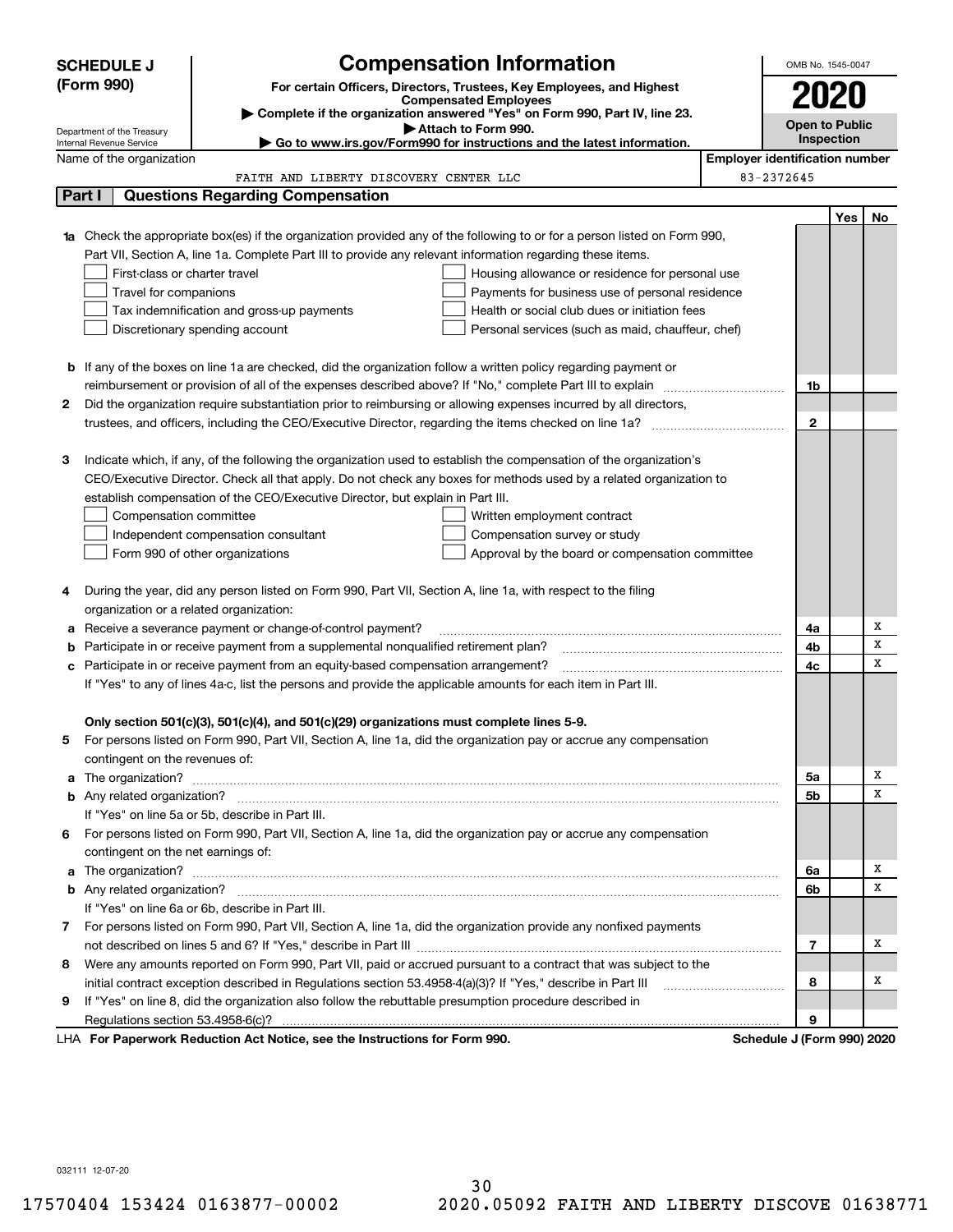83-2372645

# Schedule J (Form 990) 2020 Part III AND LIBERTY DISCOVERY CENTER LLC PART BUSICAL BIT 2372645<br>Part II Officers, Directors, Trustees, Key Employees, and Highest Compensated Employees. Use duplicate copies if additional spac

For each individual whose compensation must be reported on Schedule J, report compensation from the organization on row (i) and from related organizations, described in the instructions, on row (ii). Do not list any individuals that aren't listed on Form 990, Part VII.

**Note:**  The sum of columns (B)(i)-(iii) for each listed individual must equal the total amount of Form 990, Part VII, Section A, line 1a, applicable column (D) and (E) amounts for that individual.

| (A) Name and Title  |      |                          | (B) Breakdown of W-2 and/or 1099-MISC compensation |                                           | (C) Retirement and             | (D) Nontaxable | (E) Total of columns | (F) Compensation                                           |
|---------------------|------|--------------------------|----------------------------------------------------|-------------------------------------------|--------------------------------|----------------|----------------------|------------------------------------------------------------|
|                     |      | (i) Base<br>compensation | (ii) Bonus &<br>incentive<br>compensation          | (iii) Other<br>reportable<br>compensation | other deferred<br>compensation | benefits       | $(B)(i)-(D)$         | in column (B)<br>reported as deferred<br>on prior Form 990 |
| (1) ROBERT BRIGGS   | (i)  | $\mathbf{0}$ .           | 0.                                                 | $\mathbf{0}$ .                            | $\mathbf{0}$ .                 | 0.             | $\mathbf{0}$ .       | $\mathbf 0$ .                                              |
| PRESIDENT           | (ii) | 355,042.                 | $\mathbf{0}$ .                                     | 3,564.                                    | 25,000.                        | 27,464.        | 411,070.             | $\mathbf 0$ .                                              |
| (2) JAMES PUCHY     | (i)  | $\mathbf{0}$ .           | 0.                                                 | $\mathbf{0}$ .                            | $\mathbf 0$ .                  | $\mathbf{0}$ . | $\mathbf{0}$ .       | $\mathbf 0$ .                                              |
| <b>SECRETARY</b>    | (ii) | 228,226.                 | $\mathfrak o$ .                                    | 3,136.                                    | 17,717.                        | 28,382         | 277,461.             | $\mathbf 0$ .                                              |
| (3) MARK WILSON     | (i)  | $\mathbf{0}$ .           | $\mathfrak o$ .                                    | $\mathbf{0}$ .                            | $\mathbf{0}$                   | $\mathbf{0}$ . | $\mathbf{0}$ .       | $\mathbf 0$ .                                              |
| TREASURER           | (ii) | 210,049.                 | $\mathfrak o$ .                                    | 1,076.                                    | 16,889.                        | 36,670         | 264,684.             | $\mathbf 0$ .                                              |
| (4) DANIEL E. CORTI | (i)  | 142,701.                 | $\mathfrak o$ .                                    | 289,                                      | 7,359                          | 14,471         | 164,820.             | $\mathbf 0$ .                                              |
| DIRECTOR, FLDC      | (ii) | $\mathbf{0}$ .           | 0.                                                 | $\mathsf{0}\,.$                           | $\mathbf{0}$ .                 | $\mathbf{0}$ . | $\mathbf{0}$ .       | $\mathbf 0$ .                                              |
|                     | (i)  |                          |                                                    |                                           |                                |                |                      |                                                            |
|                     | (ii) |                          |                                                    |                                           |                                |                |                      |                                                            |
|                     | (i)  |                          |                                                    |                                           |                                |                |                      |                                                            |
|                     | (ii) |                          |                                                    |                                           |                                |                |                      |                                                            |
|                     | (i)  |                          |                                                    |                                           |                                |                |                      |                                                            |
|                     | (ii) |                          |                                                    |                                           |                                |                |                      |                                                            |
|                     | (i)  |                          |                                                    |                                           |                                |                |                      |                                                            |
|                     | (ii) |                          |                                                    |                                           |                                |                |                      |                                                            |
|                     | (i)  |                          |                                                    |                                           |                                |                |                      |                                                            |
|                     | (ii) |                          |                                                    |                                           |                                |                |                      |                                                            |
|                     | (i)  |                          |                                                    |                                           |                                |                |                      |                                                            |
|                     | (ii) |                          |                                                    |                                           |                                |                |                      |                                                            |
|                     | (i)  |                          |                                                    |                                           |                                |                |                      |                                                            |
|                     | (ii) |                          |                                                    |                                           |                                |                |                      |                                                            |
|                     | (i)  |                          |                                                    |                                           |                                |                |                      |                                                            |
|                     | (ii) |                          |                                                    |                                           |                                |                |                      |                                                            |
|                     | (i)  |                          |                                                    |                                           |                                |                |                      |                                                            |
|                     | (ii) |                          |                                                    |                                           |                                |                |                      |                                                            |
|                     | (i)  |                          |                                                    |                                           |                                |                |                      |                                                            |
|                     | (ii) |                          |                                                    |                                           |                                |                |                      |                                                            |
|                     | (i)  |                          |                                                    |                                           |                                |                |                      |                                                            |
|                     | (ii) |                          |                                                    |                                           |                                |                |                      |                                                            |
|                     | (i)  |                          |                                                    |                                           |                                |                |                      |                                                            |
|                     | (ii) |                          |                                                    |                                           |                                |                |                      |                                                            |

**Schedule J (Form 990) 2020**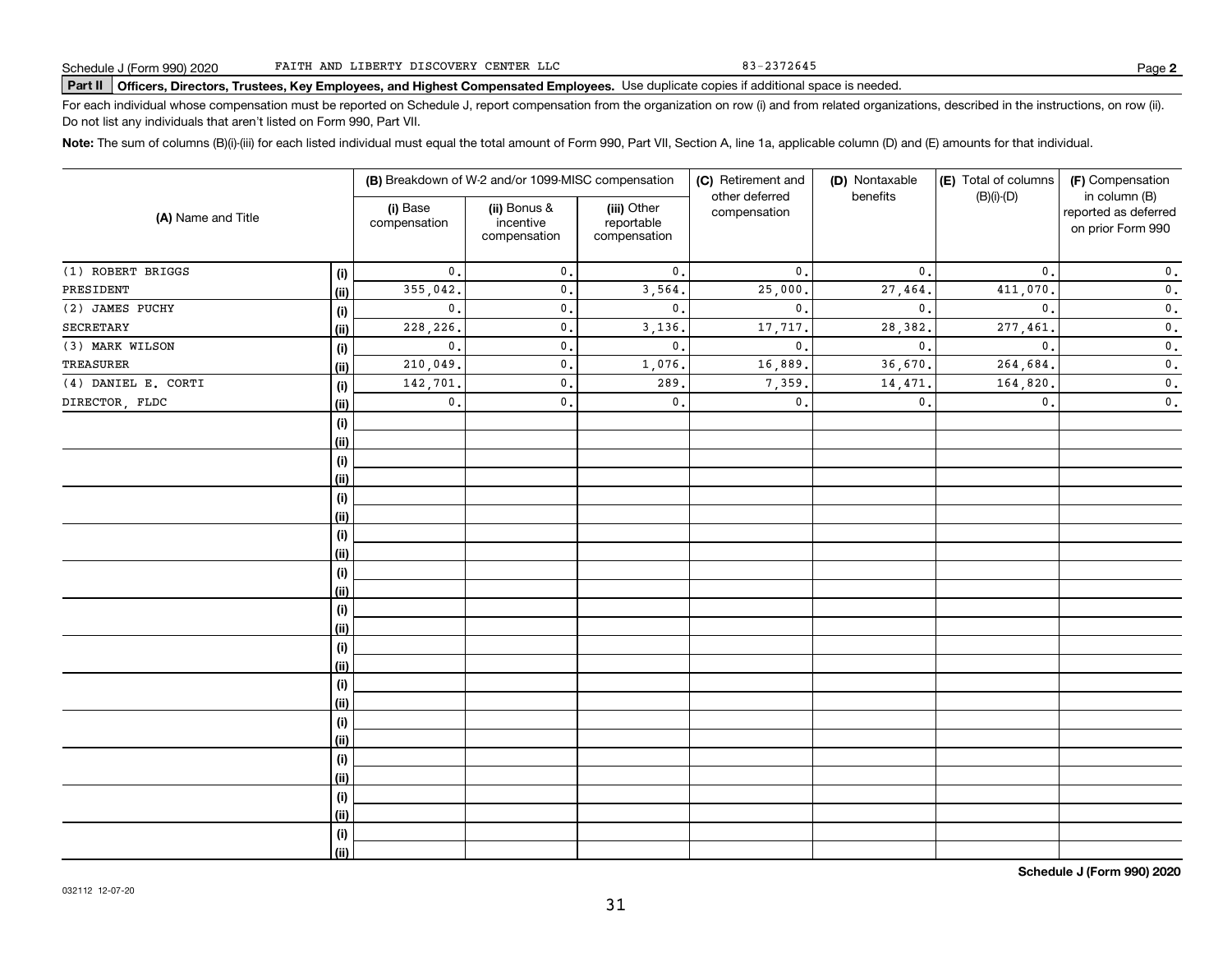#### **Part III Supplemental Information**

Schedule J (Form 990) 2020 FAITH AND LIBERTY DISCOVERY CENTER LLC<br>Part III Supplemental Information<br>Provide the information, explanation, or descriptions required for Part I, lines 1a, 1b, 3, 4a, 4b, 4c, 5a, 5b, 6a, 6b, 7,

PART I, LINE 3:

ALL COMPENSATION TO OFFICERS REPORTED ON PART VII AND SCHEDULE J OF THE

ORGANIZATIONS 990 WAS DETERMINED AND PAID BY A RELATED ORGANIZATION,

AMERICAN BIBLE SOCIETY. THE RELATED ENTITY CHECKS THE FOLLOWING BOXES FOR

SCHEDULE J, QUESTION 3 ON ITS FORM 990:

- COMPENSATION COMMITTEE

- INDEPENDENT COMPENSATION CONSULTANT

- FORM 990 OF OTHER ORGANIZATIONS

- COMPENSATION SURVEY OR STUDY

- APPROVAL BY THE BOARD OR COMPENSATION COMMITTEE

**Schedule J (Form 990) 2020**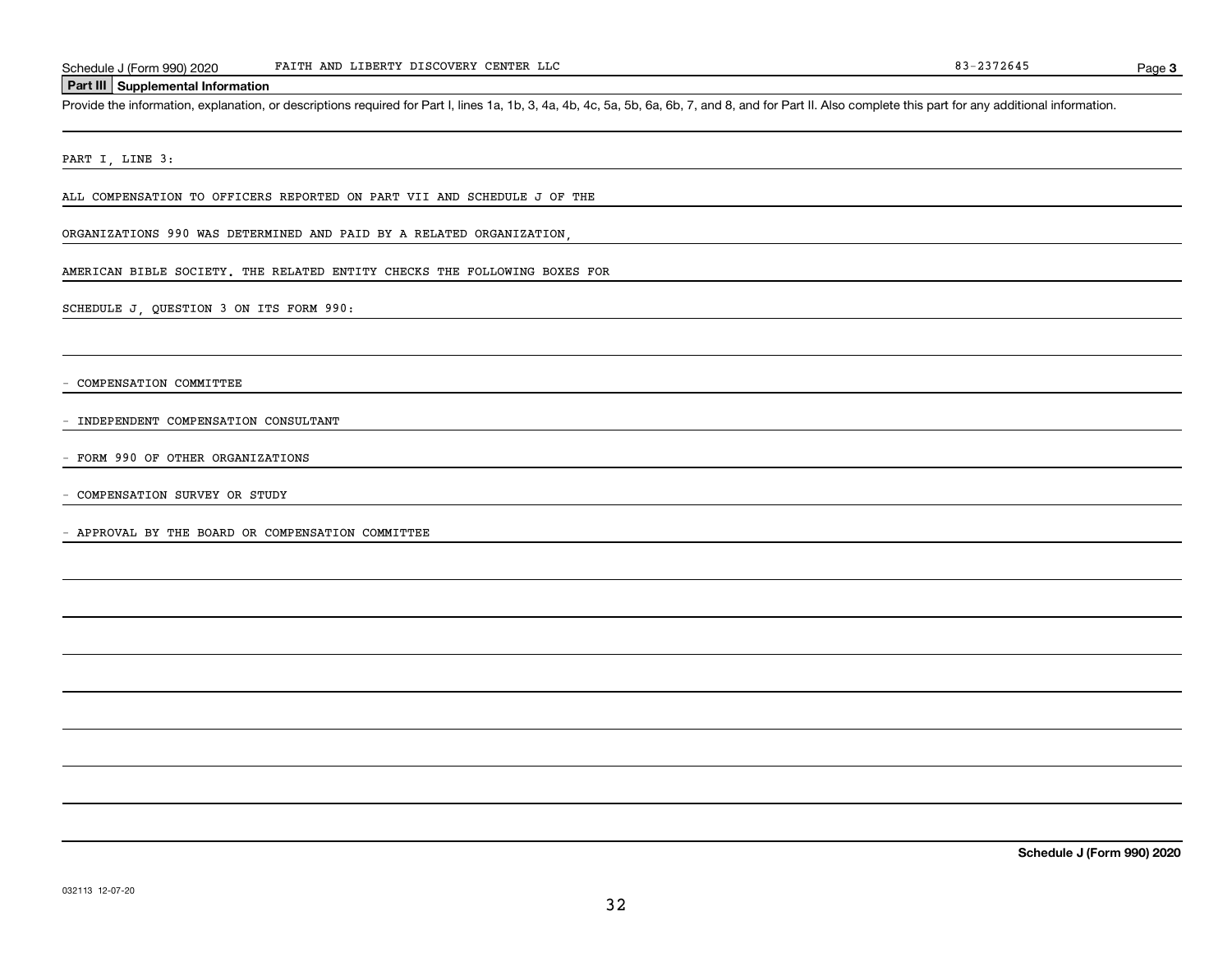### **SCHEDULE M (Form 990)**

# **Noncash Contributions**

OMB No. 1545-0047

| Department of the Treasury |
|----------------------------|
| Internal Revenue Service   |

**Complete if the organizations answered "Yes" on Form 990, Part IV, lines 29 or 30.** <sup>J</sup>**2020 Attach to Form 990.** J

 **Go to www.irs.gov/Form990 for instructions and the latest information.** J

**Open to Public Inspection**

|  | Name of the organization |
|--|--------------------------|
|  |                          |

| <b>Employer identification number</b> |  |
|---------------------------------------|--|
| 83-2372645                            |  |

FAITH AND LIBERTY DISCOVERY CENTER LLC

| Part I | <b>Types of Property</b>                                                                                                       |                               |                                                                                         |                                                    |                |                                                              |            |     |     |
|--------|--------------------------------------------------------------------------------------------------------------------------------|-------------------------------|-----------------------------------------------------------------------------------------|----------------------------------------------------|----------------|--------------------------------------------------------------|------------|-----|-----|
|        |                                                                                                                                | (a)<br>Check if<br>applicable | (b)<br>Number of<br>contributions or<br>items contributed  Form 990, Part VIII, line 1g | (c)<br>Noncash contribution<br>amounts reported on |                | (d)<br>Method of determining<br>noncash contribution amounts |            |     |     |
| 1      |                                                                                                                                |                               |                                                                                         |                                                    |                |                                                              |            |     |     |
| 2      |                                                                                                                                |                               |                                                                                         |                                                    |                |                                                              |            |     |     |
| з      | Art - Fractional interests                                                                                                     |                               |                                                                                         |                                                    |                |                                                              |            |     |     |
| 4      | Books and publications                                                                                                         |                               |                                                                                         |                                                    |                |                                                              |            |     |     |
| 5      | Clothing and household goods                                                                                                   |                               |                                                                                         |                                                    |                |                                                              |            |     |     |
| 6      |                                                                                                                                |                               |                                                                                         |                                                    |                |                                                              |            |     |     |
| 7      |                                                                                                                                |                               |                                                                                         |                                                    |                |                                                              |            |     |     |
| 8      | Intellectual property                                                                                                          |                               |                                                                                         |                                                    |                |                                                              |            |     |     |
| 9      | Securities - Publicly traded                                                                                                   |                               |                                                                                         |                                                    |                |                                                              |            |     |     |
| 10     | Securities - Closely held stock                                                                                                |                               |                                                                                         |                                                    |                |                                                              |            |     |     |
|        | Securities - Partnership, LLC, or                                                                                              |                               |                                                                                         |                                                    |                |                                                              |            |     |     |
| 11     | trust interests                                                                                                                |                               |                                                                                         |                                                    |                |                                                              |            |     |     |
| 12     | Securities - Miscellaneous                                                                                                     |                               |                                                                                         |                                                    |                |                                                              |            |     |     |
| 13     | Qualified conservation contribution -                                                                                          |                               |                                                                                         |                                                    |                |                                                              |            |     |     |
|        | Historic structures                                                                                                            |                               |                                                                                         |                                                    |                |                                                              |            |     |     |
| 14     | Qualified conservation contribution - Other                                                                                    |                               |                                                                                         |                                                    |                |                                                              |            |     |     |
| 15     | Real estate - Residential                                                                                                      |                               |                                                                                         |                                                    |                |                                                              |            |     |     |
|        |                                                                                                                                |                               |                                                                                         |                                                    |                |                                                              |            |     |     |
| 16     | Real estate - Commercial                                                                                                       |                               |                                                                                         |                                                    |                |                                                              |            |     |     |
| 17     |                                                                                                                                |                               |                                                                                         |                                                    |                |                                                              |            |     |     |
| 18     |                                                                                                                                |                               |                                                                                         |                                                    |                |                                                              |            |     |     |
| 19     |                                                                                                                                |                               |                                                                                         |                                                    |                |                                                              |            |     |     |
| 20     | Drugs and medical supplies                                                                                                     |                               |                                                                                         |                                                    |                |                                                              |            |     |     |
| 21     | Taxidermy                                                                                                                      |                               |                                                                                         |                                                    |                |                                                              |            |     |     |
| 22     |                                                                                                                                |                               |                                                                                         |                                                    |                |                                                              |            |     |     |
| 23     |                                                                                                                                |                               |                                                                                         |                                                    |                |                                                              |            |     |     |
| 24     | Archeological artifacts                                                                                                        |                               |                                                                                         |                                                    |                |                                                              |            |     |     |
| 25     | ( LEASEHOLD IMP<br>Other $\blacktriangleright$                                                                                 | х                             | 1                                                                                       |                                                    | 18,536,902.FMV |                                                              |            |     |     |
| 26     | EXHIBITS<br>Other                                                                                                              | х                             | $\mathbf{1}$                                                                            |                                                    | 8,316,404.FMV  |                                                              |            |     |     |
| 27     | FURNITURE, FI<br>Other<br>▶                                                                                                    | Х                             | $\mathbf{1}$                                                                            |                                                    | 3,564,285.FMV  |                                                              |            |     |     |
| 28     | Other                                                                                                                          |                               |                                                                                         |                                                    |                |                                                              |            |     |     |
| 29     | Number of Forms 8283 received by the organization during the tax year for contributions                                        |                               |                                                                                         |                                                    |                |                                                              |            |     |     |
|        | for which the organization completed Form 8283, Part V, Donee Acknowledgement                                                  |                               |                                                                                         |                                                    | 29             |                                                              |            |     |     |
|        |                                                                                                                                |                               |                                                                                         |                                                    |                |                                                              |            | Yes | No. |
|        | 30a During the year, did the organization receive by contribution any property reported in Part I, lines 1 through 28, that it |                               |                                                                                         |                                                    |                |                                                              |            |     |     |
|        | must hold for at least three years from the date of the initial contribution, and which isn't required to be used for          |                               |                                                                                         |                                                    |                |                                                              |            |     |     |
|        | exempt purposes for the entire holding period?                                                                                 |                               |                                                                                         |                                                    |                |                                                              | 30a        |     | Х   |
|        | <b>b</b> If "Yes," describe the arrangement in Part II.                                                                        |                               |                                                                                         |                                                    |                |                                                              |            |     |     |
| 31     | Does the organization have a gift acceptance policy that requires the review of any nonstandard contributions?                 |                               |                                                                                         |                                                    |                |                                                              | 31         |     | Х   |
|        | 32a Does the organization hire or use third parties or related organizations to solicit, process, or sell noncash              |                               |                                                                                         |                                                    |                |                                                              |            |     |     |
|        | contributions?                                                                                                                 |                               |                                                                                         |                                                    |                |                                                              | <b>32a</b> |     | Х   |
|        | <b>b</b> If "Yes," describe in Part II.                                                                                        |                               |                                                                                         |                                                    |                |                                                              |            |     |     |
| 33     | If the organization didn't report an amount in column (c) for a type of property for which column (a) is checked,              |                               |                                                                                         |                                                    |                |                                                              |            |     |     |
|        | describe in Part II.                                                                                                           |                               |                                                                                         |                                                    |                |                                                              |            |     |     |
| LHA    | For Paperwork Reduction Act Notice, see the Instructions for Form 990.                                                         |                               |                                                                                         |                                                    |                | Schedule M (Form 990) 2020                                   |            |     |     |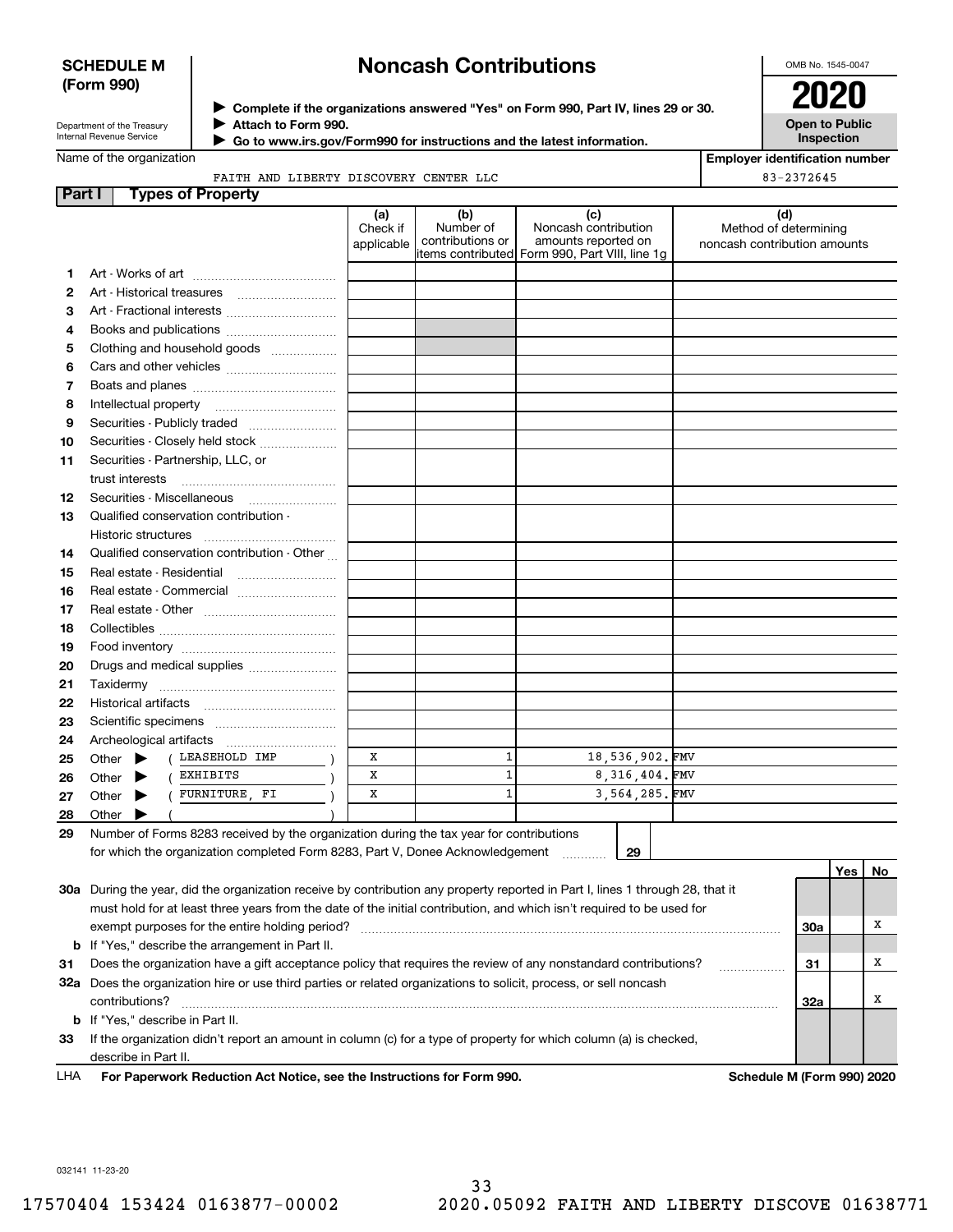Part II | Supplemental Information. Provide the information required by Part I, lines 30b, 32b, and 33, and whether the organization is reporting in Part I, column (b), the number of contributions, the number of items received, or a combination of both. Also complete this part for any additional information.

SCHEDULE M

PRIOR TO THE FORMATION OF THE FAITH AND LIBERTY DISCOVERY CENTER, LLC

(FLDC) ENTITY, AMERICAN BIBLE SOCIETY (ABS) WAS FUNDING THE

CONSTRUCTION PROJECT TO BUILD OUT THE SPACE TO HOUSE THE FLDC. THE

ASSETS RELATED TO THAT PROJECT WERE RECORDED ON THE ABS BALANCE SHEET.

DURING 2021 THE FLDC WAS OPENED TO THE PUBLIC AND THOSE ASSETS WERE

PLACED INTO SERVICE. AT THAT TIME ABS DONATED THOSE ASSETS WHICH WERE

COMPRISED OF LEASEHOLD IMPROVEMENTS, EXHIBITS, FURNITURE, FIXTURES AND

EQUIPMENT - TO THE FLDC.

**Schedule M (Form 990) 2020**

032142 11-23-20

**2**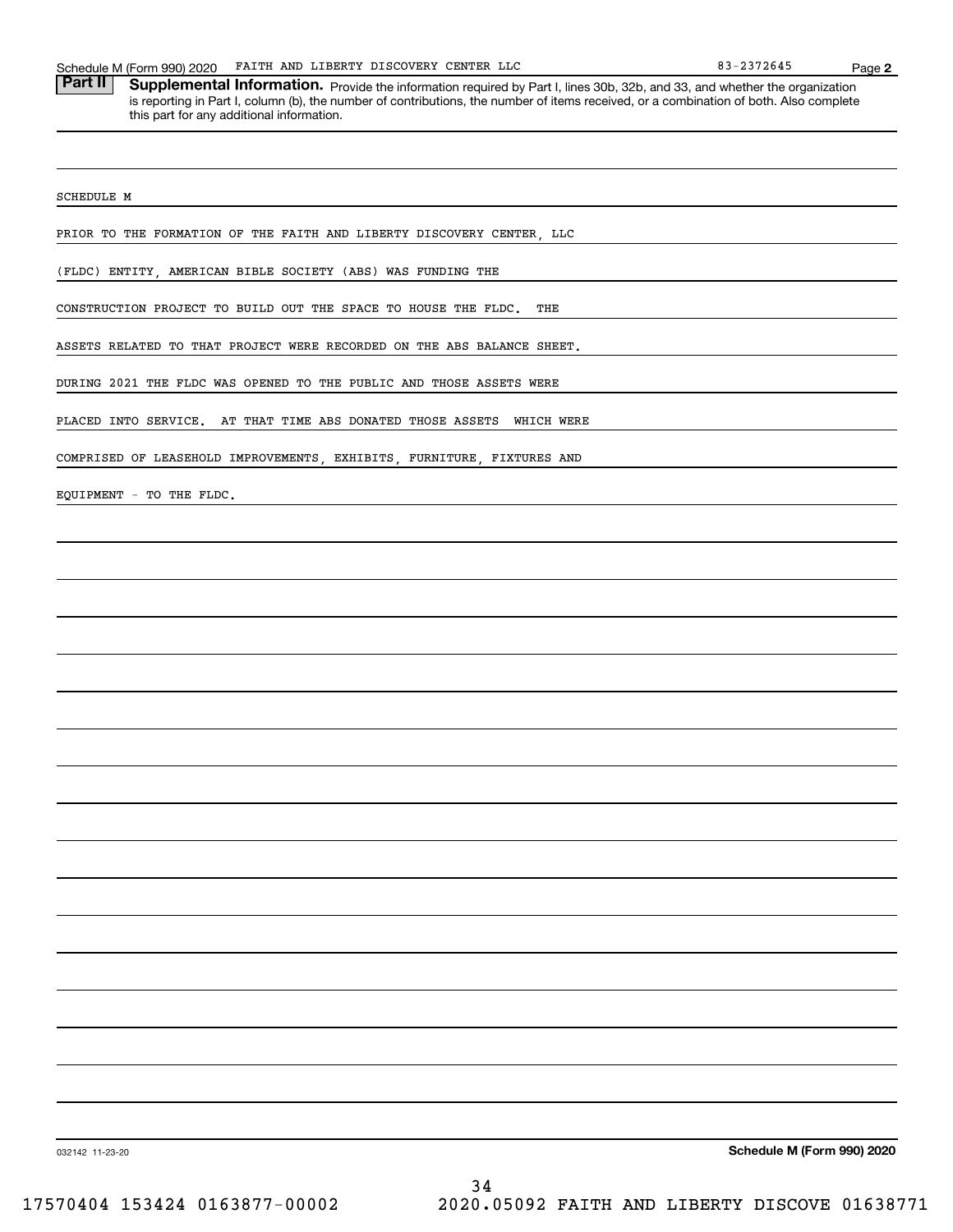**(Form 990 or 990-EZ)**

## **SCHEDULE O Supplemental Information to Form 990 or 990-EZ**

**Complete to provide information for responses to specific questions on Form 990 or 990-EZ or to provide any additional information. | Attach to Form 990 or 990-EZ. | Go to www.irs.gov/Form990 for the latest information.**



**Employer identification number**

Department of the Treasury Internal Revenue Service Name of the organization

FAITH AND LIBERTY DISCOVERY CENTER LLC 83-2372645

FORM 990, PART I, LINE 1

.. OF GOOD WILL FROM AROUND THE WORLD SHARE A COMMON UNDERSTANDING

KNOWLEDGE, AND APPRECIATION OF THE BIBLE'S INFLUENCE AS A CULTURAL

FORCE IN SHAPING AMERICAN IDEALS, VALUES, AND INSTITUTIONS. FLDC

EXPLORES THE RELATIONSHIP BETWEEN FAITH AND LIBERTY IN AMERICA FROM ITS

FOUNDING TO TODAY, BY ILLUMINATING THE INFLUENCE OF THE BIBLE ON

INDIVIDUALS IN KEY HISTORICAL AND PERSONAL MOMENTS.

1. DISCOVERY CENTER. THE FLDC STAFF WILL WELCOME A PROJECTED 250,000

ANNUAL VISITORS INTO ITS HIGHLY INTERACTIVE AND IMMERSIVE CULTURAL

ATTRACTION (THE "DISCOVERY CENTER") LOCATED ON INDEPENDENCE MALL IN

PHILADELPHIA, AND MILLIONS OF ANNUAL VIRTUAL VISITORS TO ITS DIGITAL

PLATFORM, FAITHANDLIBERTY.ORG. A TEAM OF 18 FULL TIME PLUS BETWEEN 9

20 SEASONAL PART-TIME STAFF WILL MARKET, OPERATE AND STEWARD THE

EXPERIENCE, WHICH WILL BE OPEN EVERY DAY WITH THE EXCEPTION OF

THANKSGIVING AND CHRISTMAS. THE FLDC STAFF ALSO WILL OVERSEE A HYBRID

INTERACTIVE RETAIL STORE WHERE DISCOVERY CENTER VISITORS AND OTHER

CUSTOMERS CAN PURCHASE ITEMS RELATED TO THE FLDC EXPERIENCE. ALL OF

THIS WILL REFLECT 40% OF THE CENTER'S ACTIVITIES

2. FAITH AND LIBERTY EDUCATIONAL PROGRAMMING. IN ADDITION, FLDC WILL

OFFER WORLD-CLASS EDUCATIONAL PROGRAMMING AND PRODUCTS FOR SCRIPTURE

ENGAGEMENT THAT FOSTER DISCOVERY, EXPLORATION, UNDERSTANDING, AND

APPRECIATION OF THE BIBLE'S INFLUENCE IN AMERICAN CIVILIZATION IN

SUPPORT OF ABS'S ORGANIZATIONAL GOAL OF 100 MILLION AMERICAN ENGAGED

WITH GOD'S WORD BY 2026. THE PROGRAM OFFERINGS INCLUDE AFFILIATED

032211 11-20-20 LHA For Paperwork Reduction Act Notice, see the Instructions for Form 990 or 990-EZ. Schedule O (Form 990 or 990-EZ) 2020

35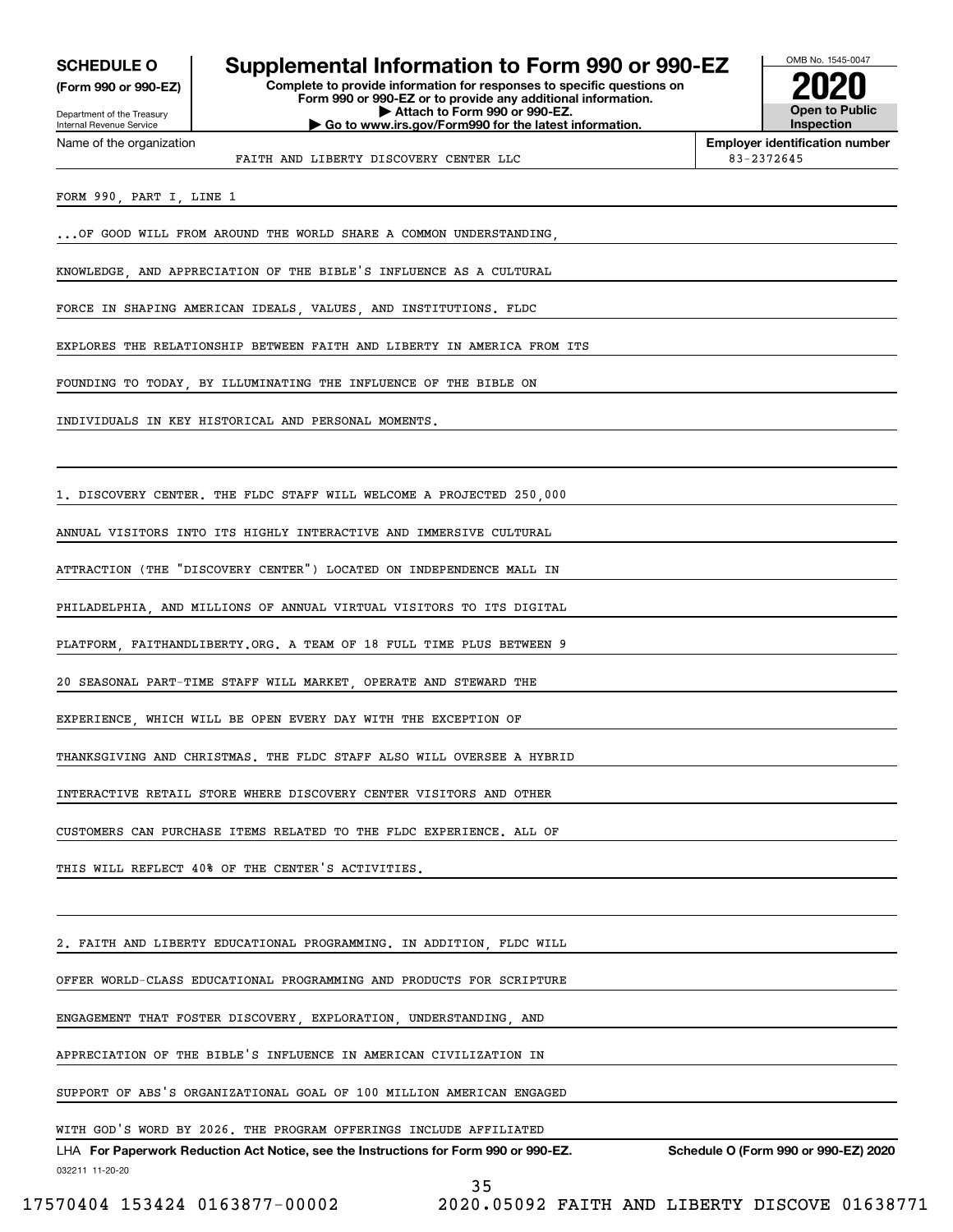| Schedule O (Form 990 or 990-EZ) 2020                                                 | Page 2                                              |
|--------------------------------------------------------------------------------------|-----------------------------------------------------|
| Name of the organization<br>FAITH AND LIBERTY DISCOVERY CENTER LLC                   | <b>Employer identification number</b><br>83-2372645 |
| SCHOLARS PROGRAMS, LECTURES PROGRAM, COLLOQUIA/CONFERENCES PROGRAM,                  |                                                     |
| SEMINARS/BRIEFINGS PROGRAM, FELLOWSHIP PROGRAM, INTERNSHIP PROGRAM,                  |                                                     |
| TEACHER INSTITUTE, INTERMEDIATE AND SECONDARY SCHOOL PROGRAMMING,                    |                                                     |
| INTERPRETIVE DRAMATIC AND PERFORMING ARTS PROGRAMS, AND EDUCATIONAL                  |                                                     |
| PRODUCTS AND CURRICULA. THESE PROGRAMS AND ACTIVITIES WILL BE LED BY A               |                                                     |
| COMBINATION OF VOLUNTEER AND STAFFED ADMINISTRATION, MANAGEMENT, EVENT               |                                                     |
| PLANNING, MARKETING/PR, CURRICULUM DEVELOPMENT, GUEST RELATIONS,                     |                                                     |
| RECRUITMENT, RESIDENT LIFE, FACULTY, MENTORS, GUEST SCHOLARS, AND ANNOLOGY AND ACTES |                                                     |
| REGISTRAR, ENROLLMENT, PROGRAM DESIGN, MUSICIANS, ACTORS, REENACTORS                 |                                                     |
| AND INTERPRETERS, WRITERS AND CONTENT DEVELOPERS, AUDIO AND VIDEO                    |                                                     |
| EDITORS, GRAPHIC DESIGNERS, SOFTWARE DESIGNERS, PRODUCTION MANAGERS AND              |                                                     |
| OTHER CONSULTANTS. THIS WILL REFLECT 40% OF THE CENTER'S ACTIVITIES.                 |                                                     |
|                                                                                      |                                                     |
| FORM 990, PART III, LINE 4A, PROGRAM SERVICE ACCOMPLISHMENTS:                        |                                                     |
| THE FAITH AND LIBERTY DISCOVERY CENTER IS THE NEWEST HIGH-TECH AND                   |                                                     |
| HIGH-TOUCH ATTRACTION IN PHILADELPHIA, AMERICA'S FOUNDING CITY. IT HAS               |                                                     |
| BEEN DESIGNED TO GUIDE THE VISITOR IN A PERSONAL EXPLORATION OF THE                  |                                                     |
| RELATIONSHIP BETWEEN FAITH AND LIBERTY IN THE AMERICAN EXPERIENCE BY                 |                                                     |
| ILLUMINATING THE INFLUENCE OF THE BIBLE ON INDIVIDUALS IN KEY                        |                                                     |
| HISTORICAL AND PERSONAL MOMENTS. THE CENTER'S GALLERIES AND EXHIBITS                 |                                                     |
| REVEAL PERSONAL STORIES OF HOW FAITH GUIDES LIBERTY TOWARD JUSTICE.                  |                                                     |
| AMERICAN VALUES LIKE FAITH, LIBERTY, JUSTICE, HOPE, UNITY AND LOVE HAVE              |                                                     |
| SHAPED OUR COUNTRY AND FORMED US AS A PEOPLE. THESE SAME VALUES HAVE                 |                                                     |
| MOTIVATED SOME OF OUR GREATEST CULTURAL MOMENTS AND POLITICAL                        |                                                     |
| ACHIEVEMENTS FROM INDEPENDENCE, TO EMANCIPATION, TO WOMEN'S SUFFRAGE,                |                                                     |
| AND TO CIVIL RIGHTS. AND THESE VALUES HAVE PULLED US THROUGH THE                     |                                                     |
| NATION'S DARKEST DAYS OF WAR, DOMESTIC STRIFE, AND TERRORIST ATTACKS.                |                                                     |
| VISITORS TO THE FAITH AND LIBERTY DISCOVERY CENTER ARE ENCOURAGED TO                 |                                                     |
| 032212 11-20-20                                                                      | Schedule O (Form 990 or 990-EZ) 2020                |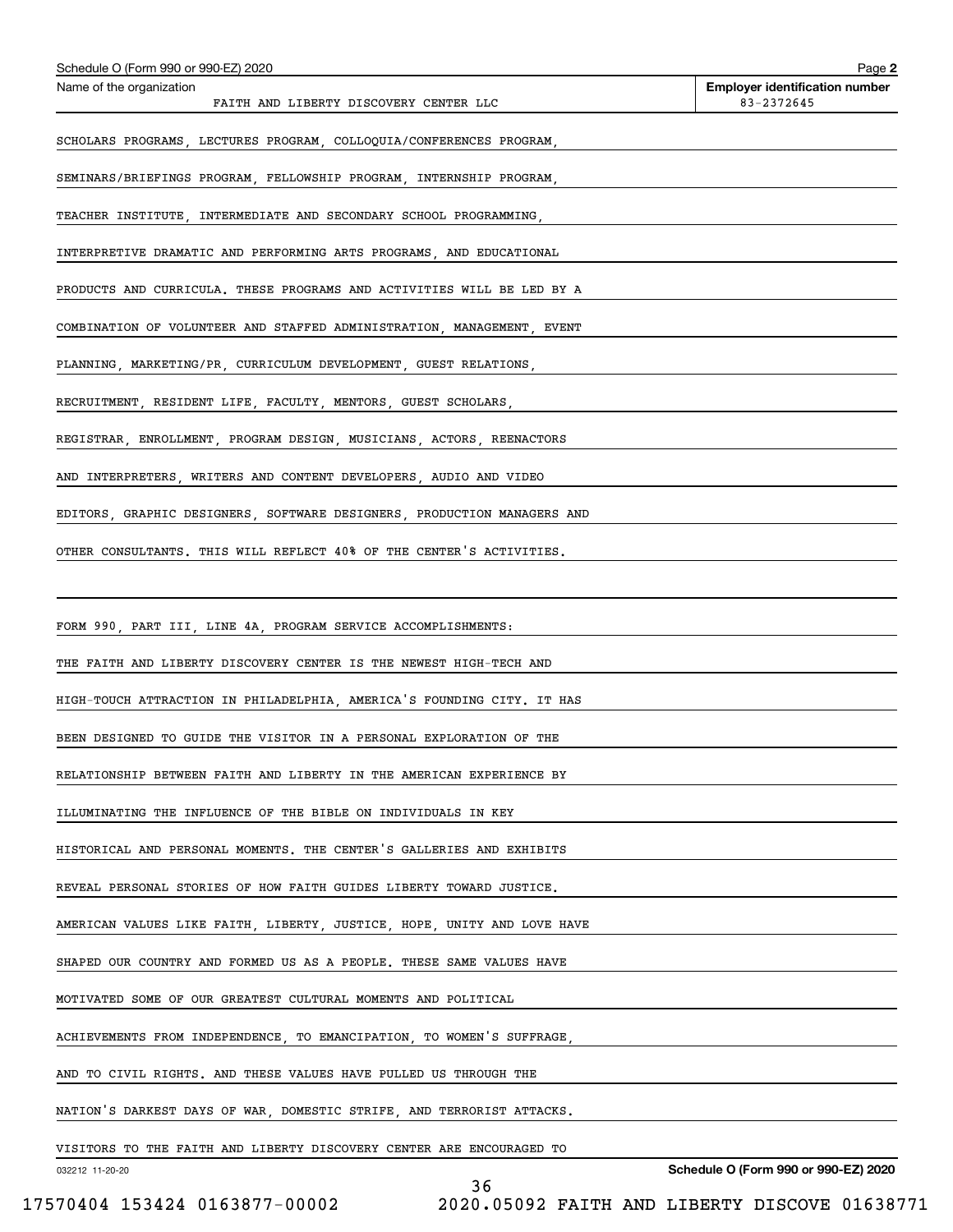| Schedule O (Form 990 or 990-EZ) 2020                                        | Page 2                                              |
|-----------------------------------------------------------------------------|-----------------------------------------------------|
| Name of the organization<br>FAITH AND LIBERTY DISCOVERY CENTER LLC          | <b>Employer identification number</b><br>83-2372645 |
| EXPLORE THESE VALUES, THEIR SOURCE, AND THE INCREDIBLE LIVES OF PEOPLE      |                                                     |
| THEY HAVE INSPIRED FROM AMERICA'S FOUNDING THROUGH TODAY. THE FAITH AND     |                                                     |
| LIBERTY DISCOVERY CENTER WAS OPENED TO THE PUBLIC ON MAY 1, 2021.           |                                                     |
| VISITORS WERE WELCOMED TO THE CENTER TO EXPERIENCE THISHIGHLY IMMERSIVE     |                                                     |
| AND INTERACTIVE CULTURAL ATTRACTION.                                        |                                                     |
|                                                                             |                                                     |
| FORM 990, PART VI, SECTION A, LINE 7A:                                      |                                                     |
| THE BOARD OF MANAGERS SHALL CONSIST OF THREE OR MORE MANAGERS. THE BOARD OF |                                                     |
| DIRECTORS OF THE MEMBER SHALL HAVE THE SOLE RIGHT TO APPOINT INDIVIDUALS TO |                                                     |
| THE BOARD OF MANAGERS. AT LEAST TWO-THIRDS OF THE BOARD OF MANAGERS WILL BE |                                                     |
| MEMBERS OF THE MEMBER'S SENIOR LEADERSHIP TEAM; I.E., THE STAFF MEMBERS WHO |                                                     |
| PROVIDE EXECUTIVE OVERSIGHT OVER THE MEMBER'S.                              |                                                     |
|                                                                             |                                                     |
| FORM 990, PART VI, SECTION A, LINE 7B:                                      |                                                     |
| SUBJECT TO THE AUTHORITY OF THE MEMBER, THE BOARD OF MANAGERS SHALL MANAGE  |                                                     |
| THE LLC'S BUSINESS AND AFFAIRS, AND MAY EXERCISE ALL OF THE RIGHTS, POWERS, |                                                     |
| AND AUTHORITIES OF THE CORPORATION UNDER THE ACT, AND DO ALL SUCH LAWFUL    |                                                     |
| ACTS AND THINGS THAT ARE NOT PROHIBITED BY STATUTE, THE ARTICLES OF         |                                                     |
| ORGANIZATION, OR BY THIS OPERATING AGREEMENT.                               |                                                     |
|                                                                             |                                                     |
| FORM 990, PART VI, SECTION A, LINE 8B:                                      |                                                     |
| THERE ARE CURRENTLY NO EXISTING COMMITTEES WITHIN THE GOVERNING BODY OF THE |                                                     |
| ORGANIZATION.                                                               |                                                     |
|                                                                             |                                                     |
| FORM 990, PART VI, SECTION B, LINE 11B:                                     |                                                     |
| THE FORM 990 IS REVIEWED BY THE ORGANIZATION'S BOARD OF MANAGERS AS WELL AS |                                                     |
| THE MEMBER'S BOARD OF DIRECTORS PRIOR TO FILING.                            |                                                     |

37

032212 11-20-20

**Schedule O (Form 990 or 990-EZ) 2020**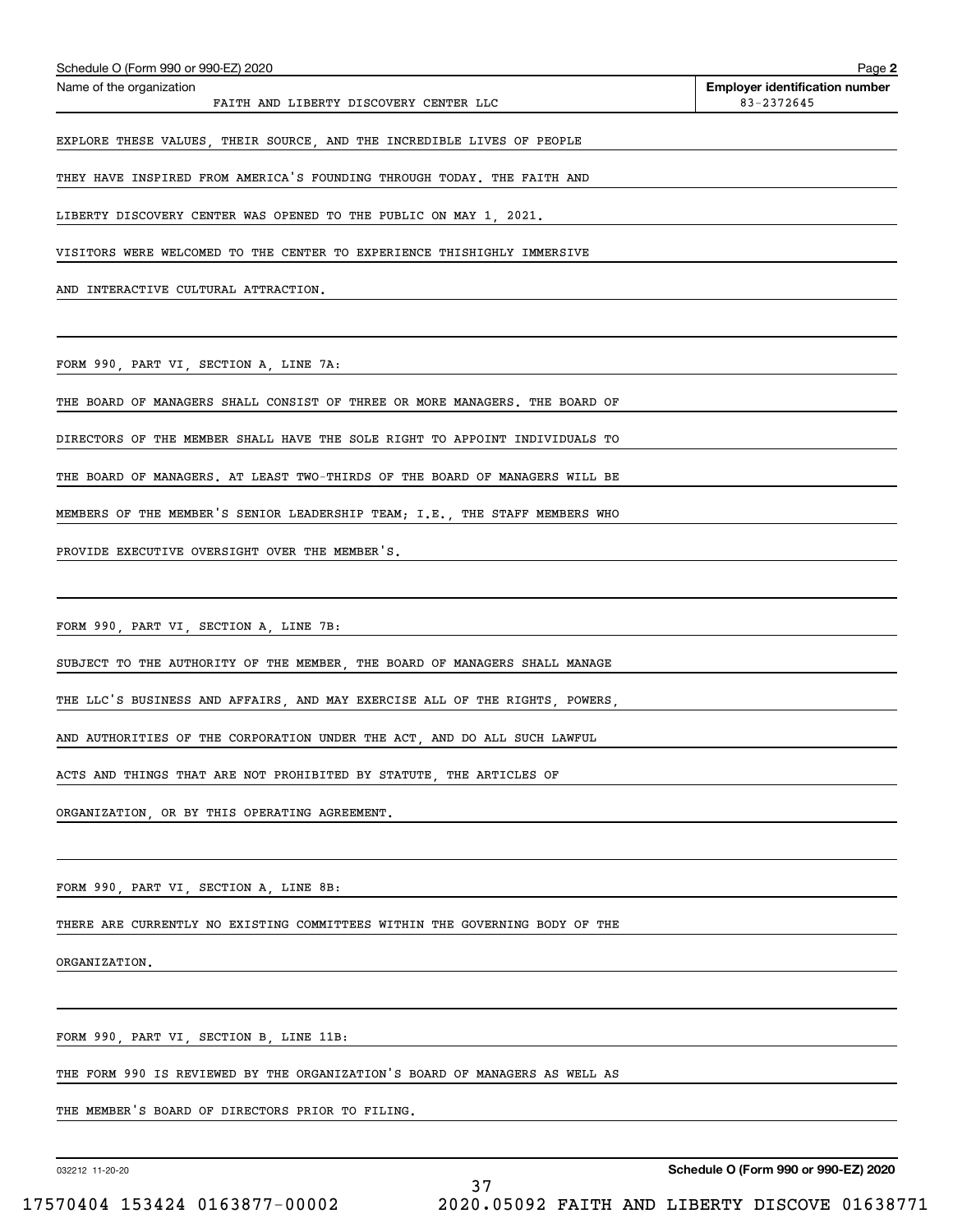| Schedule O (Form 990 or 990-EZ) 2020                                        | Page 2                                              |
|-----------------------------------------------------------------------------|-----------------------------------------------------|
| Name of the organization<br>FAITH AND LIBERTY DISCOVERY CENTER LLC          | <b>Employer identification number</b><br>83-2372645 |
| FORM 990, PART VI, SECTION B, LINE 12C:                                     |                                                     |
| EMPLOYEES ARE REGULARLY COUNSELED BY THE MEMBER'S LEGAL COUNSEL STAFF IN    |                                                     |
| CONFLICT OF INTEREST AWARENESS AND ARE REQUIRED TO FILE CONFLICT OF         |                                                     |
| INTEREST DISCLOSURE STATEMENTS ANNUALLY. CONFLICTS IDENTIFIED ARE           |                                                     |
| INVESTIGATED BY THE MEMBER'S INTERNAL AUDIT AND LEGAL STAFF FOR RESOLUTION  |                                                     |
| WITH MANAGEMENT AND THE BOARD OF MANAGERS.                                  |                                                     |
|                                                                             |                                                     |
| FORM 990, PART VI, SECTION B, LINE 15:                                      |                                                     |
| ALL COMPENSATION TO OFFICERS REPORTED ON PART VII AND SCHEDULE J OF THE     |                                                     |
| ORGANIZATIONS 990 WAS DETERMINED AND PAID BY A RELATED ORGANIZATION,        |                                                     |
| AMERICAN BIBLE SOCIETY (THE SOCIETY). THE SOCIETY DETERMINES THE EXECUTIVE  |                                                     |
| COMPENSATION PAID TO ITS EXECUTIVES AND THE ORGANIZATION HAS ADOPTED THE    |                                                     |
| PROCEDURES FOR IT'S EXECUTIVE IN THE FOLLOWING MANNER PRESCRIBED IN THE     |                                                     |
| REGULATIONS.                                                                |                                                     |
|                                                                             |                                                     |
| COMPENSATION FOR THE PRESIDENT & CEO IS DETERMINED BY THE BOARD OF          |                                                     |
| DIRECTORS, AS FACILITATED BY THE CHAIRPERSON OF THE BOARD. THE CHAIRPERSON  |                                                     |
| RELIES ON A NUMBER OF DIFFERENT SOURCES TO DETERMINE COMPENSATION,          |                                                     |
| INCLUDING, BUT NOT LIMITED TO COMPENSATION BENCHMARK SURVEYS AND STUDIES,   |                                                     |
| COMPENSATION PAID TO SIMILAR OFFICER AT SIMILAR INSTITUTIONS (I.E. BY       |                                                     |
| REVIEWING THE FORM 990 OF OTHER ORGANIZATIONS), INCLUDING THOSE IN MAJOR    |                                                     |
| URBAN CENTERS. RECOMMENDATIONS WERE BASED ON A COMPREHENSIVE STUDY          |                                                     |
| LEVERAGING EXTERNAL, INDEPENDENT RESEARCH BY GUIDE STAR AND OTHER 3RD PARTY |                                                     |
| CONSULTING ORGANIZATIONS. THE CHAIRPERSON THEN RECOMMENDS THE CEO           |                                                     |
| COMPENSATION TO THE FULL BOARD OF DIRECTORS FOR ITS APPROVAL. THE BOARD OF  |                                                     |
| DIRECTORS' APPROVAL IS DOCUMENTED IN MINUTES.                               |                                                     |
|                                                                             |                                                     |
| COMPENSATION FOR OTHER OFFICERS AND KEY EMPLOYEES OF THE ORGANIZATION IS    |                                                     |
| 032212 11-20-20                                                             | Schedule O (Form 990 or 990-EZ) 2020                |

38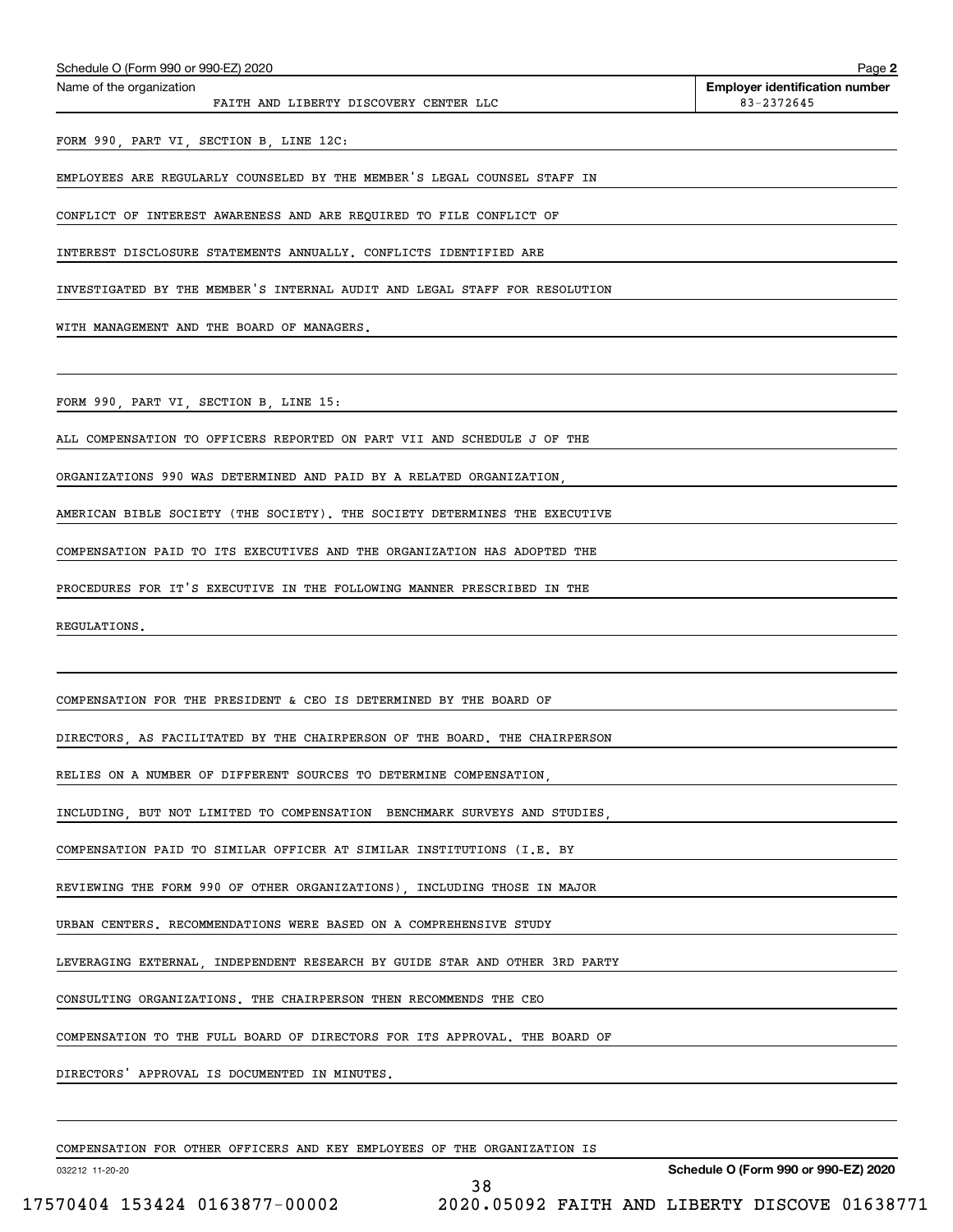| Schedule O (Form 990 or 990-EZ) 2020<br>Name of the organization           |          | Page 2<br><b>Employer identification number</b> |
|----------------------------------------------------------------------------|----------|-------------------------------------------------|
| FAITH AND LIBERTY DISCOVERY CENTER LLC                                     |          | 83-2372645                                      |
| DETERMINED USING VARIOUS SOURCES BY HUMAN RESOURCES SUCH AS COMPENSATION   |          |                                                 |
| SURVEYS AND STUDIES, INCLUDING INFORMATION ON FORM 990 OF OTHER            |          |                                                 |
| ORGANIZATIONS AS WELL AS INDEPENDENT COMPENSATION STUDIES. HUMAN RESOURCES |          |                                                 |
| THEN OBTAINS APPROVAL FOR THE RECOMMENDED COMPENSATION FROM THE OFFICERS'  |          |                                                 |
| OR KEY EMPLOYEES' NEXT HIGHER LEVEL MANAGER. FINAL COMPENSATION AMOUNT IS  |          |                                                 |
| THEN COMMUNICATED TO THE OFFICER OR KEY EMPLOYEE BY HUMAN RESOURCES.       |          |                                                 |
|                                                                            |          |                                                 |
| FORM 990, PART VI, SECTION C, LINE 19:                                     |          |                                                 |
| THE FAITH AND LIBERTY DISCOVERY CENTER MAKES ITS FORM 990 AVAILABLE ON THE |          |                                                 |
| WEBSITE WWW.AMERICANBIBLE.ORG. THE ORGANIZATION'S GOVERNING DOCUMENTS AND  |          |                                                 |
| CONFLICT OF INTEREST STATEMENT ARE AVAILABLE UPON REQUEST AND AT           |          |                                                 |
| MANAGEMENT'S DISCRETION.                                                   |          |                                                 |
|                                                                            |          |                                                 |
| FORM 990, PART IX, LINE 11G, OTHER FEES:                                   |          |                                                 |
| CONSTRUCTION MANAGEMENT:                                                   |          |                                                 |
| PROGRAM SERVICE EXPENSES                                                   | 873,556. |                                                 |
| TOTAL EXPENSES                                                             | 873,556. |                                                 |
| TOTAL OTHER FEES ON FORM 990, PART IX, LINE 11G, COL A                     | 873,556. |                                                 |
|                                                                            |          |                                                 |
|                                                                            |          |                                                 |
|                                                                            |          |                                                 |
|                                                                            |          |                                                 |
|                                                                            |          |                                                 |
|                                                                            |          |                                                 |
|                                                                            |          |                                                 |
|                                                                            |          |                                                 |
|                                                                            |          |                                                 |
|                                                                            |          |                                                 |
| 032212 11-20-20<br>39                                                      |          | Schedule O (Form 990 or 990-EZ) 2020            |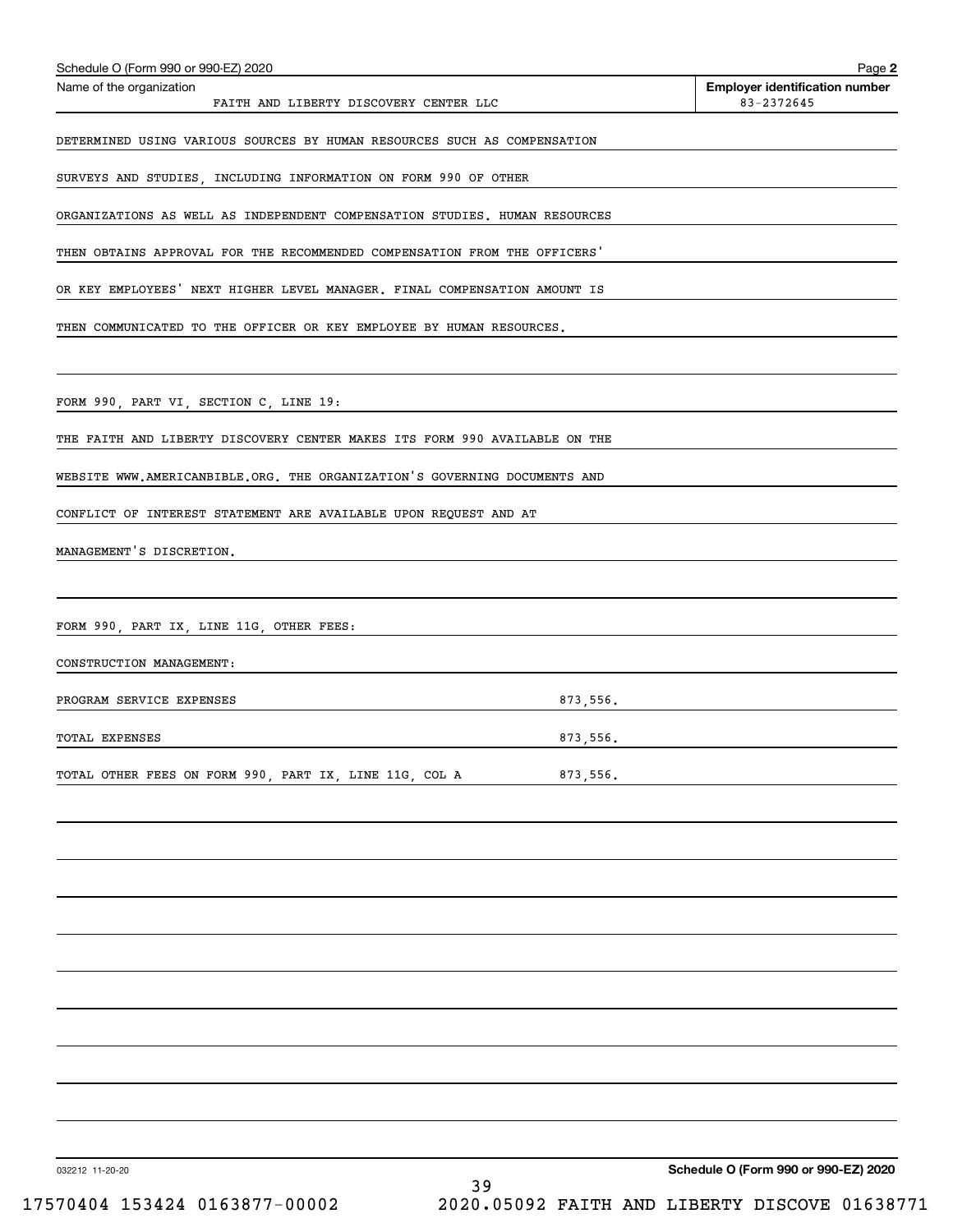Department of the Treasury Internal Revenue Service

Name of the organization

**SCHEDULE R (Form 990)**

## **Related Organizations and Unrelated Partnerships**

**Complete if the organization answered "Yes" on Form 990, Part IV, line 33, 34, 35b, 36, or 37.** |

**Attach to Form 990.**  |

**| Go to www.irs.gov/Form990 for instructions and the latest information. Inspection**

FAITH AND LIBERTY DISCOVERY CENTER LLC

**Part I Identification of Disregarded Entities.**  Complete if the organization answered "Yes" on Form 990, Part IV, line 33.

| (a)<br>Name, address, and EIN (if applicable)<br>of disregarded entity | (b)<br>Primary activity | (c)<br>Legal domicile (state or<br>foreign country) | (d)<br>Total income | (e)<br>End-of-year assets | (f)<br>Direct controlling<br>entity |
|------------------------------------------------------------------------|-------------------------|-----------------------------------------------------|---------------------|---------------------------|-------------------------------------|
|                                                                        |                         |                                                     |                     |                           |                                     |
|                                                                        |                         |                                                     |                     |                           |                                     |
|                                                                        |                         |                                                     |                     |                           |                                     |
|                                                                        |                         |                                                     |                     |                           |                                     |

**Identification of Related Tax-Exempt Organizations.** Complete if the organization answered "Yes" on Form 990, Part IV, line 34, because it had one or more related tax-exempt **Part II** organizations during the tax year.

| (a)<br>Name, address, and EIN<br>of related organization | (b)<br>Primary activity | (c)<br>Legal domicile (state or<br>foreign country) | (d)<br><b>Exempt Code</b><br>section | (e)<br>Public charity<br>status (if section | (f)<br>Direct controlling<br>entity | $(g)$<br>Section 512(b)(13)<br>controlled<br>entity? |    |
|----------------------------------------------------------|-------------------------|-----------------------------------------------------|--------------------------------------|---------------------------------------------|-------------------------------------|------------------------------------------------------|----|
|                                                          |                         |                                                     |                                      | 501(c)(3))                                  |                                     | Yes                                                  | No |
| AMERICAN BIBLE SOCIETY - 13-1623885                      |                         |                                                     |                                      |                                             |                                     |                                                      |    |
| 101 N INDEPENDENCE MALL E FL8                            |                         |                                                     |                                      |                                             |                                     |                                                      |    |
| PHILADELPHIA, PA 19106                                   | <b>BIBLE ENGAGEMENT</b> | NEW YORK                                            | 501(C)(3)                            | LINE 7                                      | N/A                                 |                                                      | X  |
|                                                          |                         |                                                     |                                      |                                             |                                     |                                                      |    |
|                                                          |                         |                                                     |                                      |                                             |                                     |                                                      |    |
|                                                          |                         |                                                     |                                      |                                             |                                     |                                                      |    |

**For Paperwork Reduction Act Notice, see the Instructions for Form 990. Schedule R (Form 990) 2020**

032161 10-28-20 LHA

OMB No. 1545-0047

**2020**

**Employer identification number**

83-2372645

**Open to Public**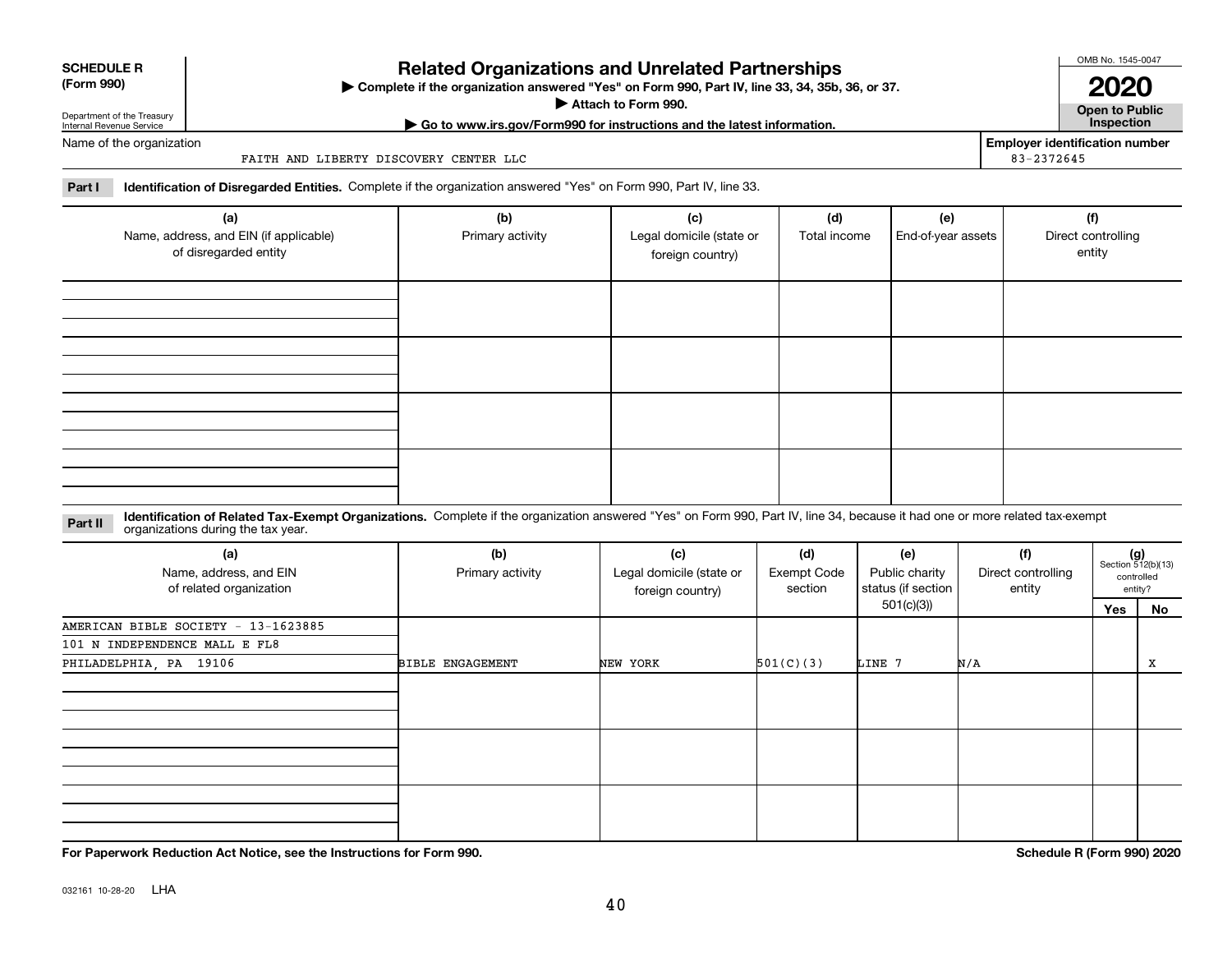**Identification of Related Organizations Taxable as a Partnership.** Complete if the organization answered "Yes" on Form 990, Part IV, line 34, because it had one or more related **Part III** organizations treated as a partnership during the tax year.

| (a)                     | (b)              | (c)                 | (d)                | (e)                                                                 | (f)                      | (g)         |     | (h)              | (i)                                                       | (j) | (k)                   |
|-------------------------|------------------|---------------------|--------------------|---------------------------------------------------------------------|--------------------------|-------------|-----|------------------|-----------------------------------------------------------|-----|-----------------------|
| Name, address, and EIN  | Primary activity | Legal<br>domicile   | Direct controlling | Predominant income                                                  | Share of total<br>income | Share of    |     | Disproportionate | Code V-UBI                                                |     | General or Percentage |
| of related organization |                  | (state or           | entity             |                                                                     |                          | end-of-year |     | allocations?     |                                                           |     | managing ownership    |
|                         |                  | foreign<br>country) |                    | related, unrelated,<br>excluded from tax under<br>sections 512-514) |                          | assets      | Yes | No               | amount in box<br>20 of Schedule<br>K-1 (Form 1065) Yes No |     |                       |
|                         |                  |                     |                    |                                                                     |                          |             |     |                  |                                                           |     |                       |
|                         |                  |                     |                    |                                                                     |                          |             |     |                  |                                                           |     |                       |
|                         |                  |                     |                    |                                                                     |                          |             |     |                  |                                                           |     |                       |
|                         |                  |                     |                    |                                                                     |                          |             |     |                  |                                                           |     |                       |
|                         |                  |                     |                    |                                                                     |                          |             |     |                  |                                                           |     |                       |
|                         |                  |                     |                    |                                                                     |                          |             |     |                  |                                                           |     |                       |
|                         |                  |                     |                    |                                                                     |                          |             |     |                  |                                                           |     |                       |
|                         |                  |                     |                    |                                                                     |                          |             |     |                  |                                                           |     |                       |
|                         |                  |                     |                    |                                                                     |                          |             |     |                  |                                                           |     |                       |
|                         |                  |                     |                    |                                                                     |                          |             |     |                  |                                                           |     |                       |
|                         |                  |                     |                    |                                                                     |                          |             |     |                  |                                                           |     |                       |
|                         |                  |                     |                    |                                                                     |                          |             |     |                  |                                                           |     |                       |
|                         |                  |                     |                    |                                                                     |                          |             |     |                  |                                                           |     |                       |
|                         |                  |                     |                    |                                                                     |                          |             |     |                  |                                                           |     |                       |
|                         |                  |                     |                    |                                                                     |                          |             |     |                  |                                                           |     |                       |
|                         |                  |                     |                    |                                                                     |                          |             |     |                  |                                                           |     |                       |
|                         |                  |                     |                    |                                                                     |                          |             |     |                  |                                                           |     |                       |
|                         |                  |                     |                    |                                                                     |                          |             |     |                  |                                                           |     |                       |
|                         |                  |                     |                    |                                                                     |                          |             |     |                  |                                                           |     |                       |

**Identification of Related Organizations Taxable as a Corporation or Trust.** Complete if the organization answered "Yes" on Form 990, Part IV, line 34, because it had one or more related **Part IV** organizations treated as a corporation or trust during the tax year.

| (a)<br>Name, address, and EIN<br>of related organization | (b)<br>Primary activity | (c)<br>Legal domicile<br>(state or<br>foreign | (d)<br>Direct controlling<br>entity | (e)<br>Type of entity<br>(C corp, S corp,<br>or trust) | (f)<br>Share of total<br>income | (g)<br>Share of<br>end-of-year<br>assets | (h)<br>Percentage<br>ownership | $\begin{array}{c} \textbf{(i)}\\ \text{Section}\\ 512 \text{(b)} \text{(13)}\\ \text{controlled}\\ \text{entity?} \end{array}$ |        |
|----------------------------------------------------------|-------------------------|-----------------------------------------------|-------------------------------------|--------------------------------------------------------|---------------------------------|------------------------------------------|--------------------------------|--------------------------------------------------------------------------------------------------------------------------------|--------|
|                                                          |                         | country)                                      |                                     |                                                        |                                 |                                          |                                |                                                                                                                                | Yes No |
|                                                          |                         |                                               |                                     |                                                        |                                 |                                          |                                |                                                                                                                                |        |
|                                                          |                         |                                               |                                     |                                                        |                                 |                                          |                                |                                                                                                                                |        |
|                                                          |                         |                                               |                                     |                                                        |                                 |                                          |                                |                                                                                                                                |        |
|                                                          |                         |                                               |                                     |                                                        |                                 |                                          |                                |                                                                                                                                |        |
|                                                          |                         |                                               |                                     |                                                        |                                 |                                          |                                |                                                                                                                                |        |
|                                                          |                         |                                               |                                     |                                                        |                                 |                                          |                                |                                                                                                                                |        |
|                                                          |                         |                                               |                                     |                                                        |                                 |                                          |                                |                                                                                                                                |        |
|                                                          |                         |                                               |                                     |                                                        |                                 |                                          |                                |                                                                                                                                |        |
|                                                          |                         |                                               |                                     |                                                        |                                 |                                          |                                |                                                                                                                                |        |
|                                                          |                         |                                               |                                     |                                                        |                                 |                                          |                                |                                                                                                                                |        |
|                                                          |                         |                                               |                                     |                                                        |                                 |                                          |                                |                                                                                                                                |        |
|                                                          |                         |                                               |                                     |                                                        |                                 |                                          |                                |                                                                                                                                |        |
|                                                          |                         |                                               |                                     |                                                        |                                 |                                          |                                |                                                                                                                                |        |
|                                                          |                         |                                               |                                     |                                                        |                                 |                                          |                                |                                                                                                                                |        |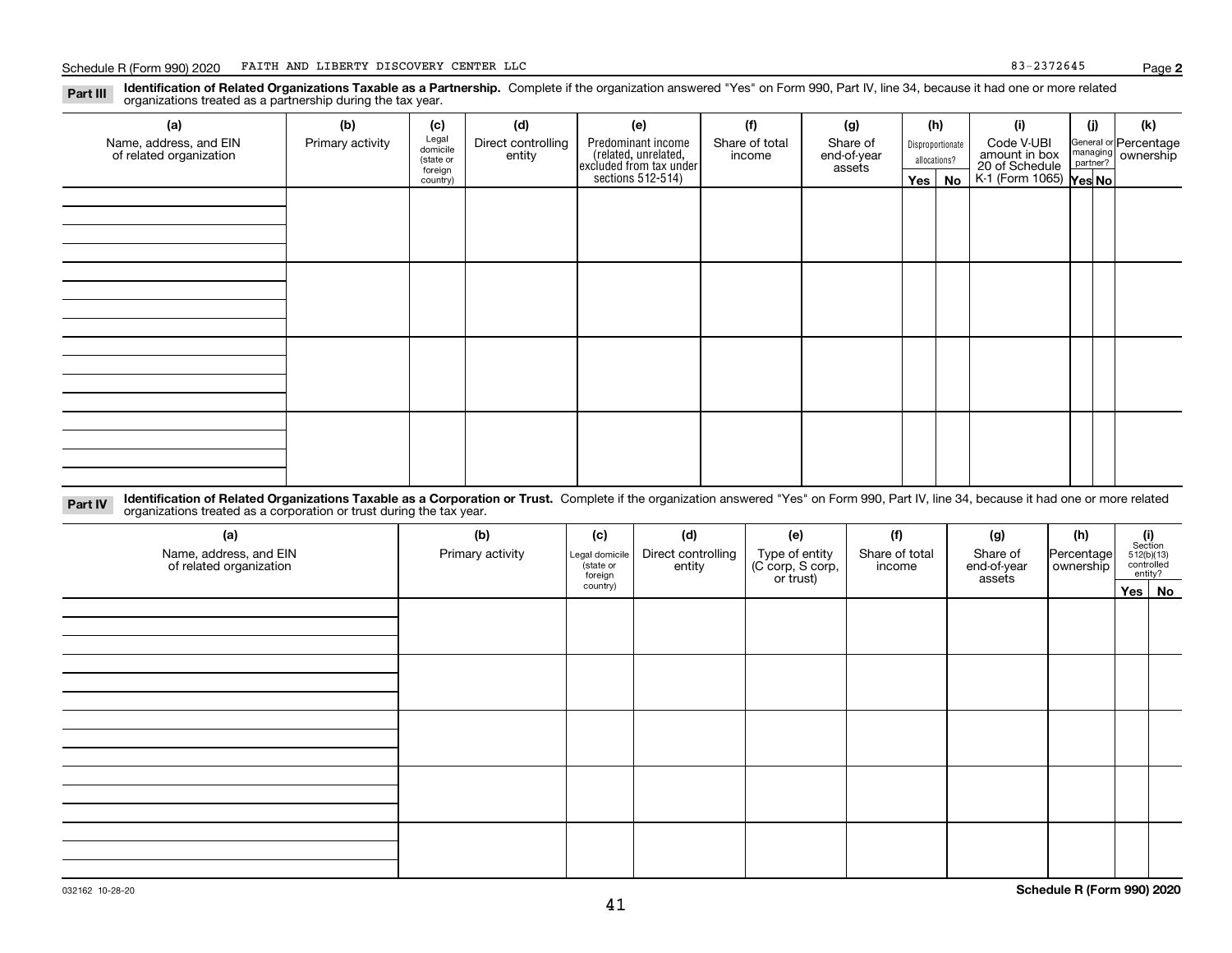**Part V** T**ransactions With Related Organizations.** Complete if the organization answered "Yes" on Form 990, Part IV, line 34, 35b, or 36.

| Note: Complete line 1 if any entity is listed in Parts II, III, or IV of this schedule. |                                                                                                                                                                                                                                |                |   |              |  |  |
|-----------------------------------------------------------------------------------------|--------------------------------------------------------------------------------------------------------------------------------------------------------------------------------------------------------------------------------|----------------|---|--------------|--|--|
|                                                                                         | During the tax year, did the organization engage in any of the following transactions with one or more related organizations listed in Parts II-IV?                                                                            |                |   |              |  |  |
|                                                                                         |                                                                                                                                                                                                                                | 1a             |   | X            |  |  |
|                                                                                         | b Gift, grant, or capital contribution to related organization(s) manufaction contains and contribution to related organization(s) manufaction contribution for related organization(s) manufaction contains and contribution  | 1 <sub>b</sub> |   | X            |  |  |
|                                                                                         | c Gift, grant, or capital contribution from related organization(s) material content and contribution from related organization(s) material content and content and contribution from related organization(s) material content | 1c             | X |              |  |  |
|                                                                                         | d Loans or loan guarantees to or for related organization(s) mature material content to consume the content of the content of the content of the content of the content of the content of the content of the content of the co | 1 <sub>d</sub> |   | X            |  |  |
|                                                                                         |                                                                                                                                                                                                                                | 1e             | X |              |  |  |
|                                                                                         |                                                                                                                                                                                                                                |                |   |              |  |  |
|                                                                                         | f Dividends from related organization(s) manufactured and contract the contract of the contract of the contract of the contract of the contract of the contract of the contract of the contract of the contract of the contrac | 1f             |   | x            |  |  |
|                                                                                         | g Sale of assets to related organization(s) www.assettion.com/www.assettion.com/www.assettion.com/www.assettion.com/www.assettion.com/www.assettion.com/www.assettion.com/www.assettion.com/www.assettion.com/www.assettion.co | 1a             |   | X            |  |  |
|                                                                                         | h Purchase of assets from related organization(s) manufactured and content to content the content of assets from related organization(s)                                                                                       | 1 <sub>h</sub> |   | x            |  |  |
|                                                                                         | Exchange of assets with related organization(s) www.andron.com/www.andron.com/www.andron.com/www.andron.com/www.andron.com/www.andron.com/www.andron.com/www.andron.com/www.andron.com/www.andron.com/www.andron.com/www.andro | 1i             |   | x            |  |  |
|                                                                                         | Lease of facilities, equipment, or other assets to related organization(s) manufactured content and content and content and content and content and content and content and content and content and content and content and co | 1i             |   | X            |  |  |
|                                                                                         |                                                                                                                                                                                                                                |                |   |              |  |  |
|                                                                                         | k Lease of facilities, equipment, or other assets from related organization(s) manufaction content and content to the assets from related organization(s) manufaction content and content and content and content and content  | 1k             | x |              |  |  |
|                                                                                         | Performance of services or membership or fundraising solicitations for related organization(s) manufaction manufaction and the service of services or membership or fundraising solicitations for related organization(s) manu | 11             |   | $\mathbf x$  |  |  |
|                                                                                         | m Performance of services or membership or fundraising solicitations by related organization(s)                                                                                                                                | 1 <sub>m</sub> | x |              |  |  |
|                                                                                         |                                                                                                                                                                                                                                | 1n             |   | x            |  |  |
|                                                                                         | <b>o</b> Sharing of paid employees with related organization(s)                                                                                                                                                                | 10             |   | x            |  |  |
|                                                                                         |                                                                                                                                                                                                                                |                |   |              |  |  |
|                                                                                         |                                                                                                                                                                                                                                | 1p.            |   | x            |  |  |
|                                                                                         |                                                                                                                                                                                                                                | 1a             |   | X            |  |  |
|                                                                                         |                                                                                                                                                                                                                                |                |   |              |  |  |
|                                                                                         | r Other transfer of cash or property to related organization(s)                                                                                                                                                                | 1r             | x |              |  |  |
|                                                                                         |                                                                                                                                                                                                                                | 1s             |   | $\mathbf{x}$ |  |  |
|                                                                                         | 2 If the answer to any of the above is "Yes," see the instructions for information on who must complete this line, including covered relationships and transaction thresholds.                                                 |                |   |              |  |  |

| (a)<br>Name of related organization | (b)<br>Transaction<br>type (a-s) | (c)<br>Amount involved | (d)<br>Method of determining amount involved |
|-------------------------------------|----------------------------------|------------------------|----------------------------------------------|
| (1)                                 |                                  |                        |                                              |
| (2)                                 |                                  |                        |                                              |
| (3)                                 |                                  |                        |                                              |
| (4)                                 |                                  |                        |                                              |
| (5)                                 |                                  |                        |                                              |
| (6)                                 |                                  |                        |                                              |

 $\overline{a}$ 

 $\overline{\phantom{a}}$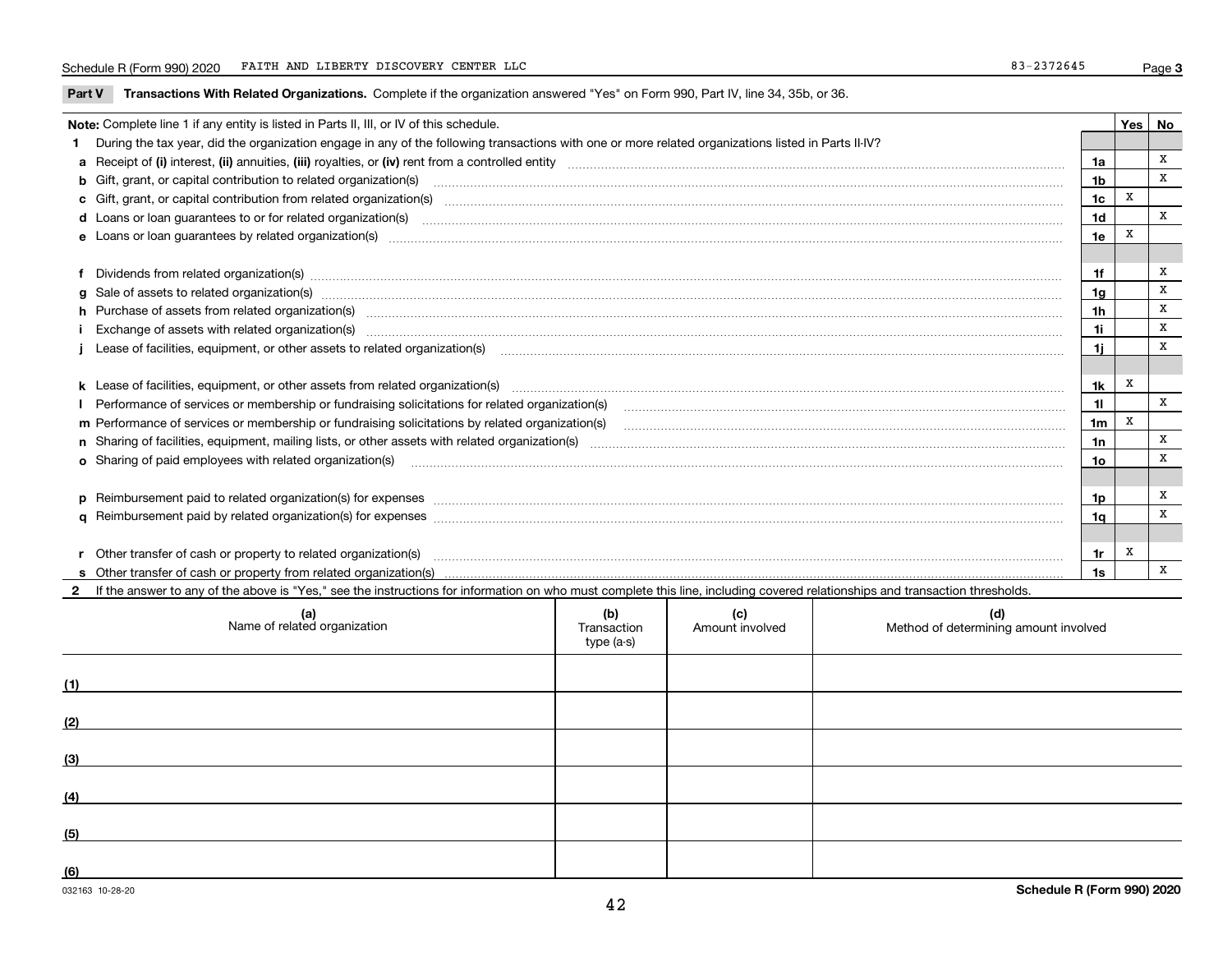#### Schedule R (Form 990) 2020 Page FAITH AND LIBERTY DISCOVERY CENTER LLC 83-2372645

**Part VI Unrelated Organizations Taxable as a Partnership. Complete if the organization answered "Yes" on Form 990, Part IV, line 37.** 

Provide the following information for each entity taxed as a partnership through which the organization conducted more than five percent of its activities (measured by total assets or gross revenue) that was not a related organization. See instructions regarding exclusion for certain investment partnerships.

| ັ                      | ັ<br>ັ           |                   | . .                                                                                        |                                                                                               |          |             |                                  |                                                                                                        |        |     |
|------------------------|------------------|-------------------|--------------------------------------------------------------------------------------------|-----------------------------------------------------------------------------------------------|----------|-------------|----------------------------------|--------------------------------------------------------------------------------------------------------|--------|-----|
| (a)                    | (b)              | (c)               | (d)                                                                                        | (e)<br>Are all                                                                                | (f)      | (g)         | (h)                              | (i)                                                                                                    | (i)    | (k) |
| Name, address, and EIN | Primary activity | Legal domicile    |                                                                                            | $\begin{array}{c}\n\text{partners} & \text{sec.} \\ 501(c)(3) & \text{orgs.?} \\ \end{array}$ | Share of | Share of    | Disproportionate<br>allocations? |                                                                                                        |        |     |
| of entity              |                  | (state or foreign |                                                                                            |                                                                                               | total    | end-of-year |                                  |                                                                                                        |        |     |
|                        |                  | country)          | Predominant income<br>(related, unrelated,<br>excluded from tax under<br>sections 512-514) | Yes No                                                                                        | income   | assets      | Yes No                           | Code V-UBI<br>amount in box 20 managing<br>of Schedule K-1 partner? ownership<br>(Form 1065)<br>ves No | Yes No |     |
|                        |                  |                   |                                                                                            |                                                                                               |          |             |                                  |                                                                                                        |        |     |
|                        |                  |                   |                                                                                            |                                                                                               |          |             |                                  |                                                                                                        |        |     |
|                        |                  |                   |                                                                                            |                                                                                               |          |             |                                  |                                                                                                        |        |     |
|                        |                  |                   |                                                                                            |                                                                                               |          |             |                                  |                                                                                                        |        |     |
|                        |                  |                   |                                                                                            |                                                                                               |          |             |                                  |                                                                                                        |        |     |
|                        |                  |                   |                                                                                            |                                                                                               |          |             |                                  |                                                                                                        |        |     |
|                        |                  |                   |                                                                                            |                                                                                               |          |             |                                  |                                                                                                        |        |     |
|                        |                  |                   |                                                                                            |                                                                                               |          |             |                                  |                                                                                                        |        |     |
|                        |                  |                   |                                                                                            |                                                                                               |          |             |                                  |                                                                                                        |        |     |
|                        |                  |                   |                                                                                            |                                                                                               |          |             |                                  |                                                                                                        |        |     |
|                        |                  |                   |                                                                                            |                                                                                               |          |             |                                  |                                                                                                        |        |     |
|                        |                  |                   |                                                                                            |                                                                                               |          |             |                                  |                                                                                                        |        |     |
|                        |                  |                   |                                                                                            |                                                                                               |          |             |                                  |                                                                                                        |        |     |
|                        |                  |                   |                                                                                            |                                                                                               |          |             |                                  |                                                                                                        |        |     |
|                        |                  |                   |                                                                                            |                                                                                               |          |             |                                  |                                                                                                        |        |     |
|                        |                  |                   |                                                                                            |                                                                                               |          |             |                                  |                                                                                                        |        |     |
|                        |                  |                   |                                                                                            |                                                                                               |          |             |                                  |                                                                                                        |        |     |
|                        |                  |                   |                                                                                            |                                                                                               |          |             |                                  |                                                                                                        |        |     |
|                        |                  |                   |                                                                                            |                                                                                               |          |             |                                  |                                                                                                        |        |     |
|                        |                  |                   |                                                                                            |                                                                                               |          |             |                                  |                                                                                                        |        |     |
|                        |                  |                   |                                                                                            |                                                                                               |          |             |                                  |                                                                                                        |        |     |
|                        |                  |                   |                                                                                            |                                                                                               |          |             |                                  |                                                                                                        |        |     |
|                        |                  |                   |                                                                                            |                                                                                               |          |             |                                  |                                                                                                        |        |     |
|                        |                  |                   |                                                                                            |                                                                                               |          |             |                                  |                                                                                                        |        |     |
|                        |                  |                   |                                                                                            |                                                                                               |          |             |                                  |                                                                                                        |        |     |
|                        |                  |                   |                                                                                            |                                                                                               |          |             |                                  |                                                                                                        |        |     |
|                        |                  |                   |                                                                                            |                                                                                               |          |             |                                  |                                                                                                        |        |     |
|                        |                  |                   |                                                                                            |                                                                                               |          |             |                                  |                                                                                                        |        |     |
|                        |                  |                   |                                                                                            |                                                                                               |          |             |                                  |                                                                                                        |        |     |
|                        |                  |                   |                                                                                            |                                                                                               |          |             |                                  |                                                                                                        |        |     |
|                        |                  |                   |                                                                                            |                                                                                               |          |             |                                  |                                                                                                        |        |     |
|                        |                  |                   |                                                                                            |                                                                                               |          |             |                                  |                                                                                                        |        |     |
|                        |                  |                   |                                                                                            |                                                                                               |          |             |                                  |                                                                                                        |        |     |
|                        |                  |                   |                                                                                            |                                                                                               |          |             |                                  |                                                                                                        |        |     |
|                        |                  |                   |                                                                                            |                                                                                               |          |             |                                  |                                                                                                        |        |     |
|                        |                  |                   |                                                                                            |                                                                                               |          |             |                                  |                                                                                                        |        |     |
|                        |                  |                   |                                                                                            |                                                                                               |          |             |                                  |                                                                                                        |        |     |

**Schedule R (Form 990) 2020**